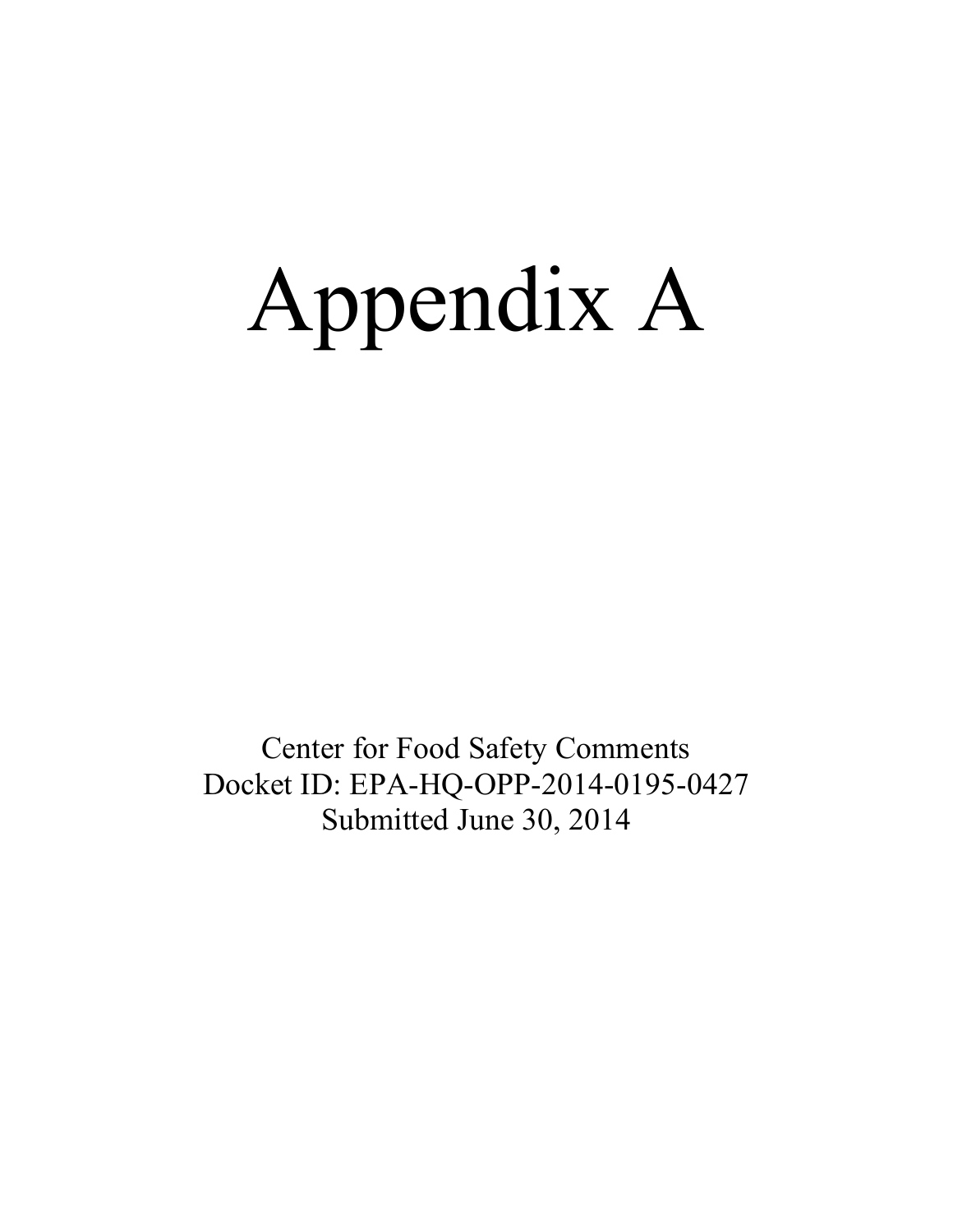

2,4-D: New Use on Herbicide-Tolerant Corn and Soybean Environmental Protection Agency, Mailcode 28221T 1200 Pennsylvania Ave., NW Washington, D.C. 20460

Docket No. EPA-HQ-OPP-2014-0195

June 30, 2014

#### **Comments to EPA on EPA's Proposed Registration of Enlist Duo™ Herbicide** Containing 2,4-D and Glyphosate for New Uses on Herbicide-Tolerant Corn **and Soybean**

Part I: Altered use pattern, human health issues, economic and environmental costs Bill Freese, Science Poiicy Analyst Center for Food Safety

# **Introduction**

 

Center for Food Safety (CFS) appreciates the opportunity to comment on the EPA's proposed registration of Enlist Duo herbicide for use on Dow AgroSciences Enlist corn and soybeans.

CFS is the leading public interest organization on the science, regulation and impacts of genetically engineered  $(GE)$  crops. We have considerable scientific and legal expertise on the subject of GE herbicide-resistant crops. CFS has engaged the USDA in its review of Enlist corn and soybeans and the EPA in its review of Enlist Duo herbicide. In 2012, we authored an open letter to USDA Secretary Tom Vilsack and then EPA Administrator Lisa Jackson outlining the risks posed by Enlist crop systems that was co-signed by 153 other public interest organizations (CFS et al 2012). On June 22, 2012, CFS submitted extensive comments to EPA<sup>1</sup> on Dow's proposed registration of Enlist Duo herbicide for use on Enlist crops (CFS Enlist Duo 2012). In these comments, we assessed risks, explained EPA's statutory obligations, identified key data gaps and needs for further study, and made recommendations with regard to potential mitigation measures. Submission of these comments was

 $180$  pages single spaced, with  $177$  references to scientific studies and other documents.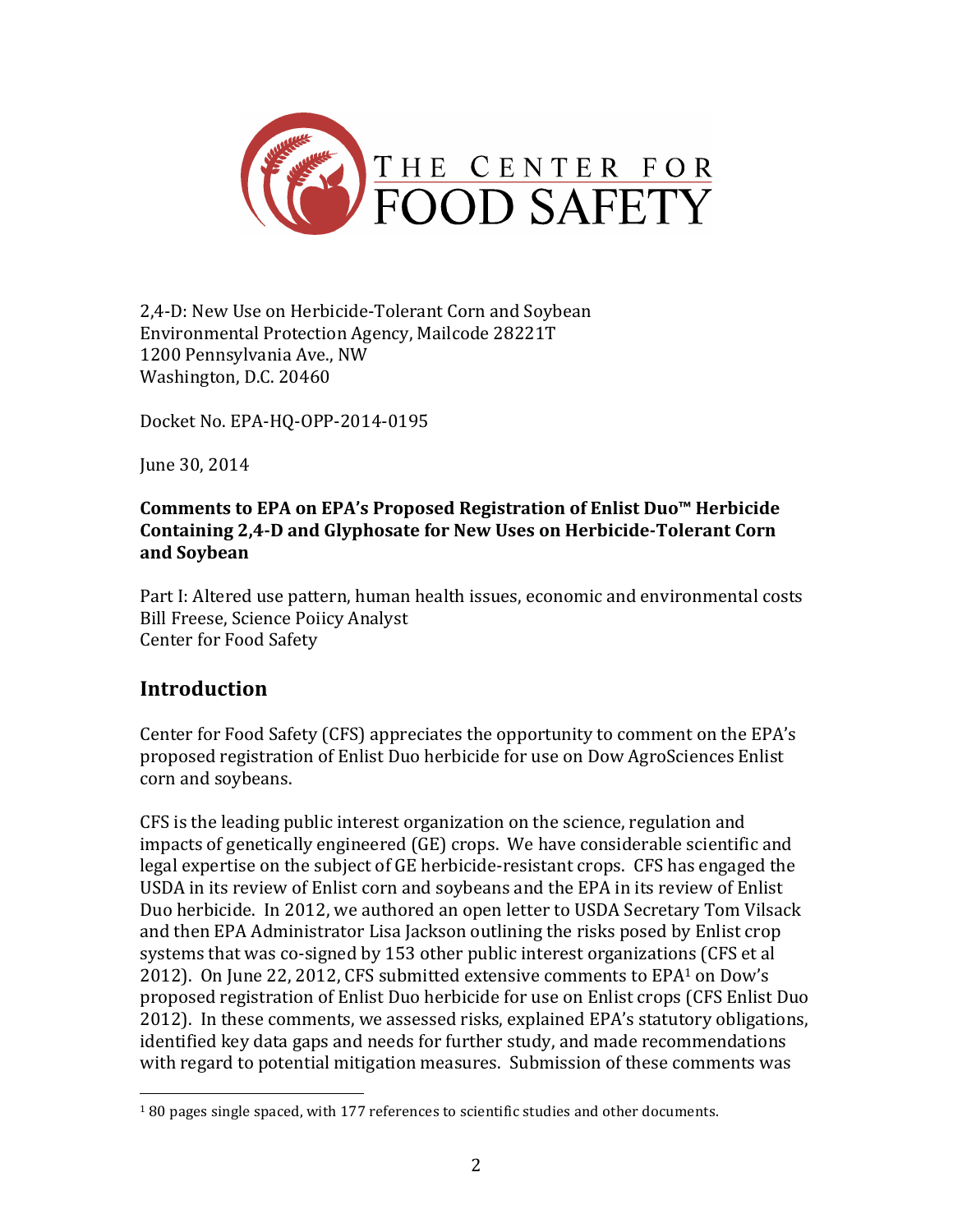followed in the summer of 2012 by a meeting between CFS staff and  $\lim$  Jones and Stephen Bradbury to underscore our concerns and recommendations.

Despite these good faith efforts, the proposed registration and its supporting documents show no sign that EPA has given any consideration to the harms, data collection needs, or mitigation recommendations spelled out in CFS's comments. In most cases, EPA fails to mention, much less address, these serious issues.

Because EPA has ignored our prior input, we here make frequent reference to our previous comments to avoid repetition. We also call EPA's attention to new information that has come to light over the past two years. All scientific studies and other cited materials – both in these comments and in those of prior comments – are being submitted as supporting materials. CFS calls upon EPA to take the public input process seriously this time, confront the scientific issues raised in these and prior comments, and to make the decision demanded of it by federal law – rejection of the proposed registration. Alternately, as CFS has requested before, EPA should formally postpone any decision until it has completed the recently begun registration review of 2,4-D, which would allow for more thorough consideration of recent science on 2,4-D health harms and other matters that EPA has chosen to ignore in the Enlist Duo registration process.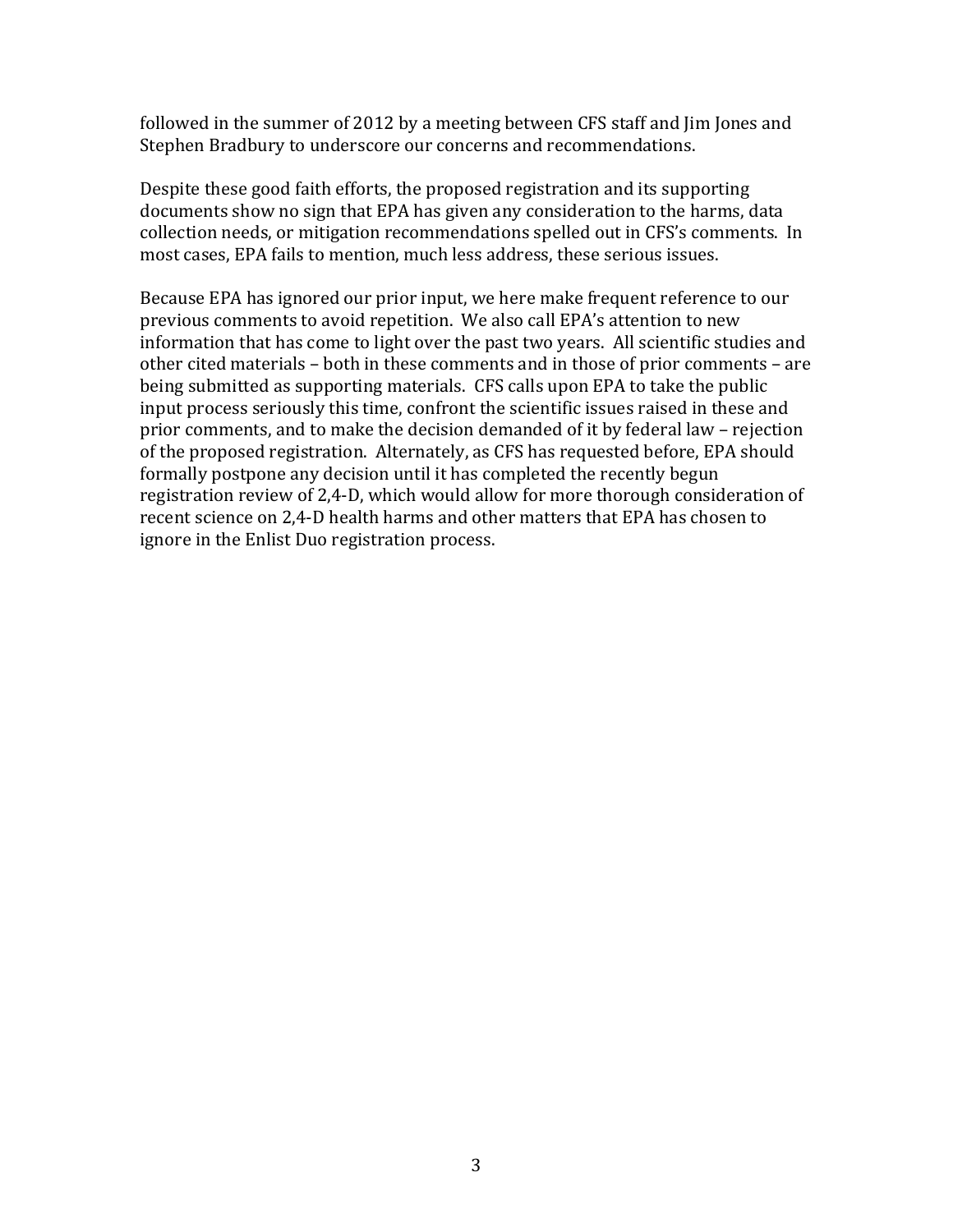# **Executive Summary**

 

American agriculture stands at a crossroads. One path leads to more intensive use of old and toxic pesticides, increased rates of cancer and other diseases, environmental harms, more crop damage from herbicide drift, increasingly intractable weeds, and sharply rising farmer production costs. This is the path American agriculture will take with EPA approval of the proposed registration of Enlist Duo and USDA deregulation of Enlist crops. Another path is possible, but embarking upon it will take enlightened leadership from EPA.

Agricultural biotechnology firms have long promised less dependence on toxic pesticides. Instead, hundreds of millions of dollars are being invested to engineer crops for resistance to multiple herbicides (Kilman 2010). Herbicides represent two-thirds of overall pesticide use in American agriculture (EPA 2011), and twothirds of genetically engineered (GE) crops pending deregulation by USDA are herbicide-resistant, including Monsanto's dicamba-resistant soybeans and cotton.<sup>2</sup> Dow officer John Jachetta welcomes these new crops as inaugurating "a new era" and "a very significant opportunity" for chemical companies (as quoted in Kilman 2010). As pesticide regulator, EPA determines whether, and if so how, herbicides can be applied to these "next-generation" GE herbicide-resistant crops, including the application of Enlist Duo to Dow's Enlist corn and soybeans, the subject of these comments.

EPA's assessment documents and the proposed registration reveal blindness to and in some cases willful ignorance of the real world facts and impacts of approval. For instance, nowhere in its assessment does EPA even mention, much less discuss, the three- to seven-fold increase in agricultural 2,4-D use projected by Dow and USDA if both crop and herbicide components of the Enlist crop system are approved. This fundamental assessment failure vitiates much of EPA's evaluation of Enlist Duo. With regard to overall herbicide use, our nation's pesticide regulator can say nothing more definite than that it will "change," making no reference to credible data and studies projecting that total herbicide use would increase dramatically along with 2,4-D.

While the herbicide product being considered for approval is a mixture of the active ingredients 2,4-D choline salt and glyphosate, as well as various additional inert ingredients, EPA in most cases assesses data only for 2,4-D. The combination of two potent herbicides may lead to synergistic adverse impacts on human health or the environment that are not caused by either one alone. In addition, most testing reviewed by EPA was not conducted on the formulation that farmers will actually use, which has additional, undisclosed inert ingredients that can be toxic in their own right or increase the toxicity of the active ingredients.

<sup>&</sup>lt;sup>2</sup> Petitions for Determination of Nonregulated Status, USDA APHIS, see top two tables at http://www.aphis.usda.gov/biotechnology/petitions\_table\_pending.shtml, last visited June 30, 2014.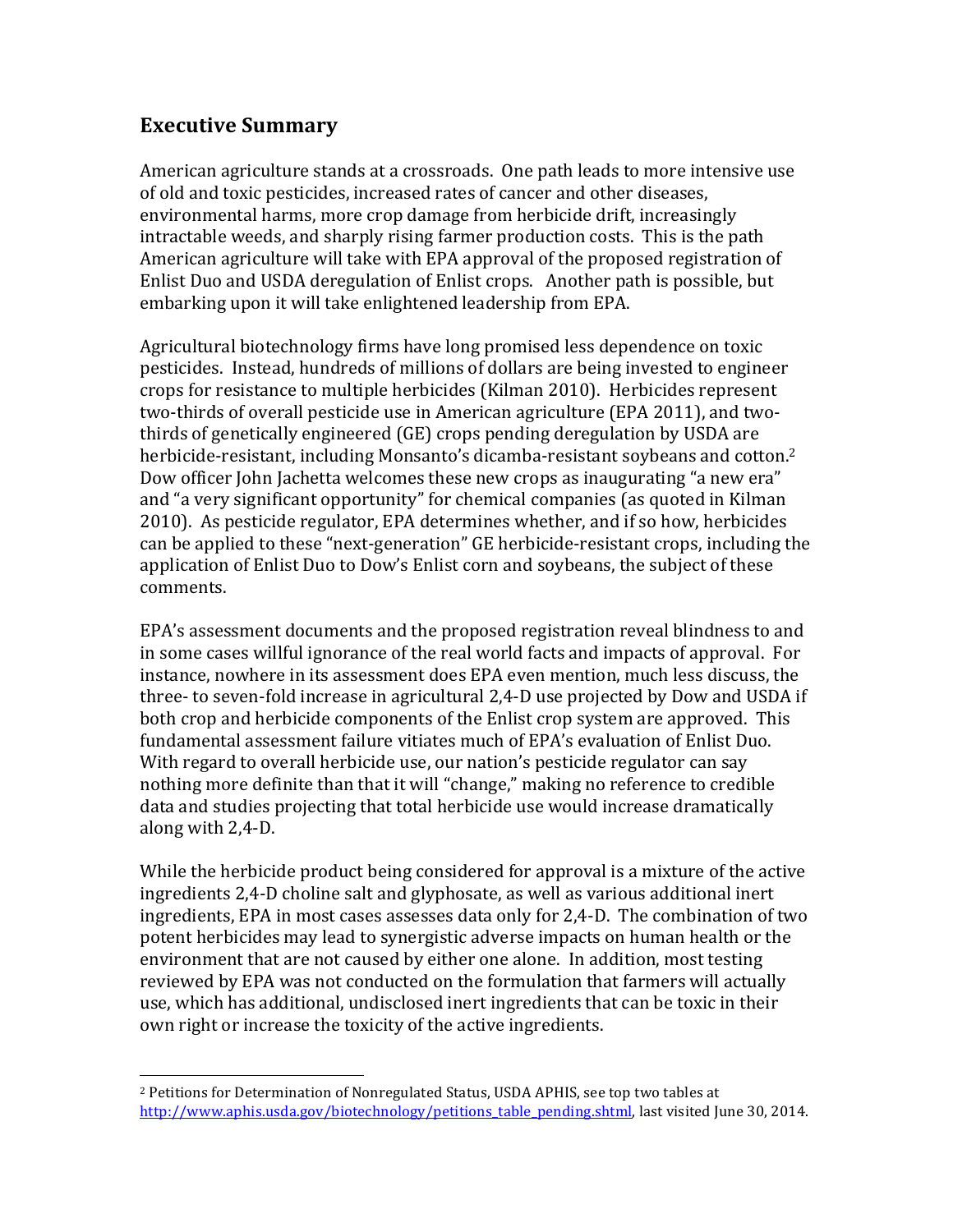In assessing human health impacts, EPA ignores the medical literature linking exposure to 2,4-D and herbicides of its class with the immune system cancer non-Hodgkin's lymphoma, as well as Parkinson's disease, among other health harms. We discuss a recent authoritative study that reaffirms the cancer connetction. EPA also ignores concrete instances of human harm reported to the Agency. Rather than conduct an integrated assessment that considers all of the data, including the most relevant studies and reports of human health effects, EPA relies entirely on flawed animal experiments conducted by Dow. In addition, EPA entirely ignores recent studies showing likely new health harms from 2,4-D that the Agency itself discusses in the context of the 2,4-D registration review process.

EPA's assessment of the potential for Enlist Duo to drift, causing damage to neighboring and distant crops, is an entirely model-based exercise that once again ignores the real world facts of the matter – namely, authoritative surveys by state pesticide control officers showing that even at current modest usage levels, 2.4-D and glyphosate are consistently the top culprits in drift-related crop injury, and scientific literature showing that 2,4-D is ubiquitous in air and rain. EPA's proposed mitigation measures – such as prohibitions against application under certain weather conditions – are vague, too open to loose interpretation, and will almost certainly fail on the ground, exposing growers of sensitive crops like vegetables, cotton, grapes and many other to substantial risk of devastating crop injury.

USDA and weed scientists agree that the Enlist crop system under the proposed registration would rapidly generate 2,4-D-resistance in weeds, often in weeds already resistant to other herbicides. Such multiple herbicide-resistant weeds will cost more for farmers to control, and will impose environmental costs in terms of the increasing number and quantity of herbicides deployed, and soil-eroding tillage operations carried out, to control them. EPA's weak attempt to assess this issue is un- and misinformed, revealing misconceptions about the nature and impacts of herbicide-resistant crops and weeds, perhaps because EPA's entire "benefits" discussion is based on a flawed and biased Dow submission. Here too, mitigation measures are inadequate and likely to fail. There are no mandatory requirements to prevent weeds from evolving resistance to 2,4-D, but rather only a monitoring program intended to detect resistant weeds once they have emerged. And EPA's delegation of nearly all responsibilities for implement the plan to Dow represents a clear conflict of interest. Dow's financial interests lie in **not** finding resistance.

In addition, public participation in the registration process has been greatly hindered by EPA's failure to make numerous key assessment documents and interagency memos available to the public in the docket, notably "confidential memos" on the dioxin content of 2,4-D, but many others as well.

CFS once again calls on EPA to deny the requested registration of Enlist Duo. This decision would be consistent with federal law, and also protect human health, the environment and the true interests of farmers and American agriculture as a whole. At the very least, EPA should postpone any decision until it has had the opportunity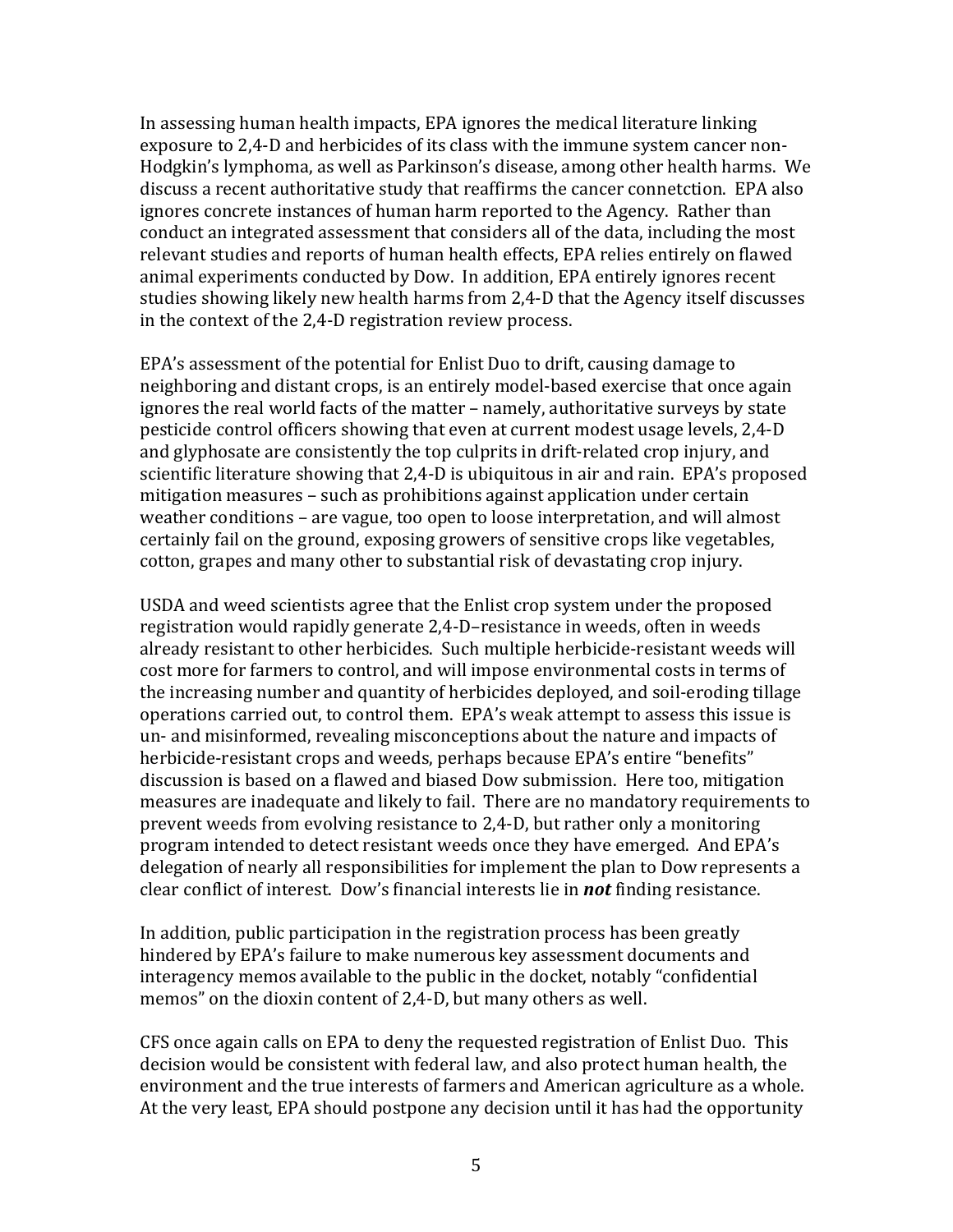to conduct a comprehensive review of the proposed registration in the context of the ongoing 2,4-D registration review process.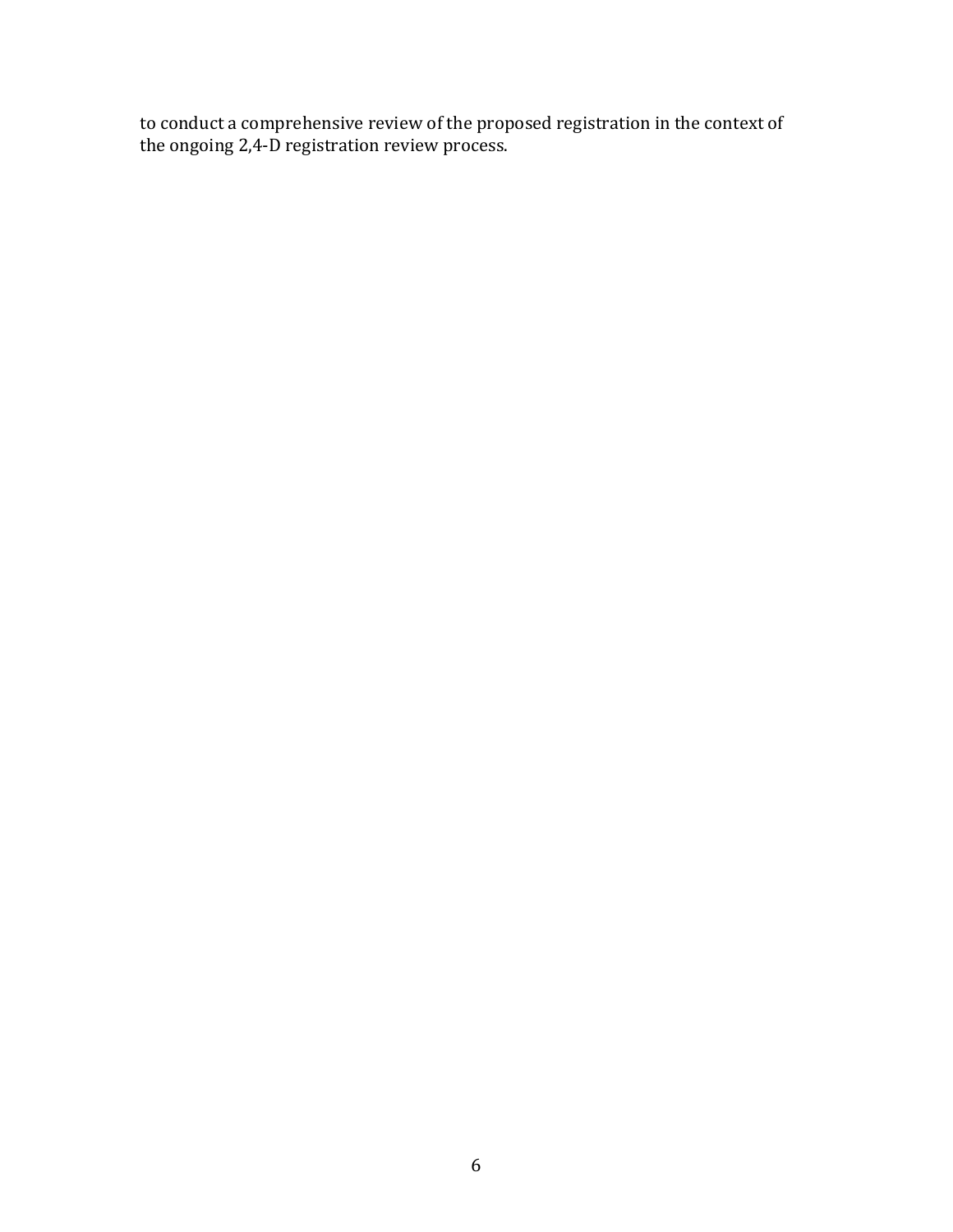# **1.** EPA ignores the increased use and altered use pattern of 2,4-**D** that would result from approval of the proposed **registration**

EPA has completely failed to assess the sharply increased use of 2,4-D that would result from approval of the proposed registration. Dow AgroSciences and USDA have projected that annual agricultural use of 2,4-D would rise from a current level of 25.6 million lbs. to anywhere from 77.8 to 176 million lbs. by 2020 with approval of Enlist Duo on Enlist corn and soybeans (the Enlist system), depending on the extent to which farmers adopt Enlist crops (USDA EIS 2013, p. 134, see bar chart below). 



Source: CFS Corn-Soy EIS Science I (2014), p. 10, based on projections made by Dow and adopted by USDA in its Environmental Impact Statement on on Enlist crops. Scenarios 1, 2 and 3 are based on progressively higher estimates of acreage planted to Enlist corn and soybeans by 2020.

Enlist Duo contains both glyphosate and 2,4-D. Glyphosate comprises a large majority (82%) of the herbicide active ingredient applied to soybeans today (USDA NASS 2013), and is the most heavily used herbicide on corn (USDA NASS 2011). Dow projects usage rates of Enlist Duo on Enlist crops that would maintain, largely unchanged, the amount of glyphosate currently applied to U.S. corn and soybeans (CFS 2,4-D Corn-Soy Science I 2014). Thus, 2,4-D applied as a component of Enlist Duo would not displace glyphosate, resulting in a large increase in overall herbicide use on corn and soybeans.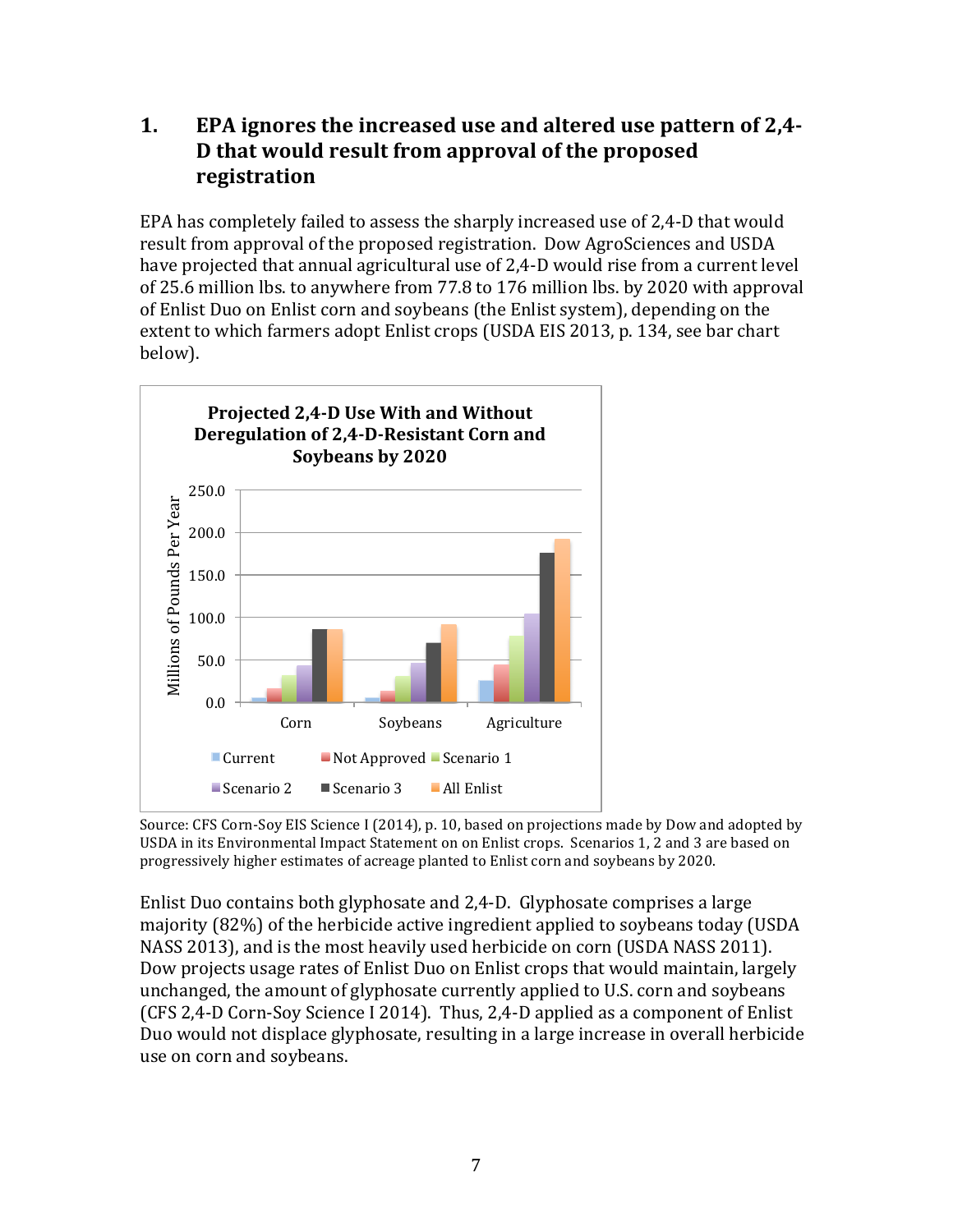EPA provides no quantitative assessment of the huge increase in both 2,4-D and overall herbicide use that would result from approval of Enlist Duo and Enlist crops. "The total loading of herbicides has not been evaluated by the Agency" (EPA) Benefits 2014, p. 9). EPA only concedes that herbicide use will "change," in a 4sentence section of its "benefits" assessment incorrectly entitled "Reducing pesticide environmental loading" (Ibid, p. 9). In this 4-sentence "assessment," EPA does not cite a single figure on current or projected future use of 2,4-D, glyphosate, or for that matter any corn or soybean herbicide.

EPA's failure to recognize that Enlist Duo and Enlist crop approval would dramatically increase (not reduce) "pesticide environmental loading" is based entirely on completely uninformed wishful thinking, the notion that: "any increase in 2,4-D may offset some other herbicides that are currently used for these crops" (EPA Benefits 2014, p. 3). However, the authors do not name or assess a single herbicide that might be displaced by Enlist Duo; or to what extent such displacement might occur.

An informed assessment shows that one can expect very little displacement. The key factor here is that Enlist Duo is intended to be used as glyphosate is used today – post-emergence, that is, sprayed on the growing crop to kill later-emerging weeds, as EPA acknowledges (EPA Benefits, pp. 3-4). If post-emergence use were not intended, there would be no point to developing Enlist crops, which are engineered to enable precisely this use.

Enlist Duo would be little used pre-emergence, $3$  and thus would displace little if any pre-emergence herbicide use. The reason is that farmers prefer herbicides that have "residual activity" (i.e. persist in the soil to kill weeds that sprout in the weeks after application) for pre-emergence applications. Glyphosate has no residual activity, while 2,4-D has very little.

In the case of soybeans, non-glyphosate herbicides comprise only 18% of total herbicide use by weight, and roughly half of this amount is comprised of herbicides identified by weed scientists as pre-emergence herbicides: flumioxazin, metolachlor, metribuzin, pendimethalin, S-metolachlor, sulfentrazone and trifluralin (Penn State 2014a, USDA NASS 2013). Thus there is very little non-glyphosate herbicide applied post-emergence that could be displaced by Enlist Duo.

In corn, pre-emergence herbicides such as atrazine, acetochlor, alachlor, pendimethalin, metolachlor and S-metolachlor continue to be popular, comprising over half of corn herbicide use (USDA NASS 2011). Glyphosate comprises a large majority of post-emergence corn herbicide use by weight. Thus, here too, one can expect little displacement of non-glyphosate herbicides by Enlist Duo. This is confirmed by the fact that from 2002 to 2010, the percent of corn acres treated with atrazine, acetochlor, metolachlor and S-metolachlor remained constant, despite the

 

 $3$  Application before the crop is planted, or after planting but before the crop seed sprouts.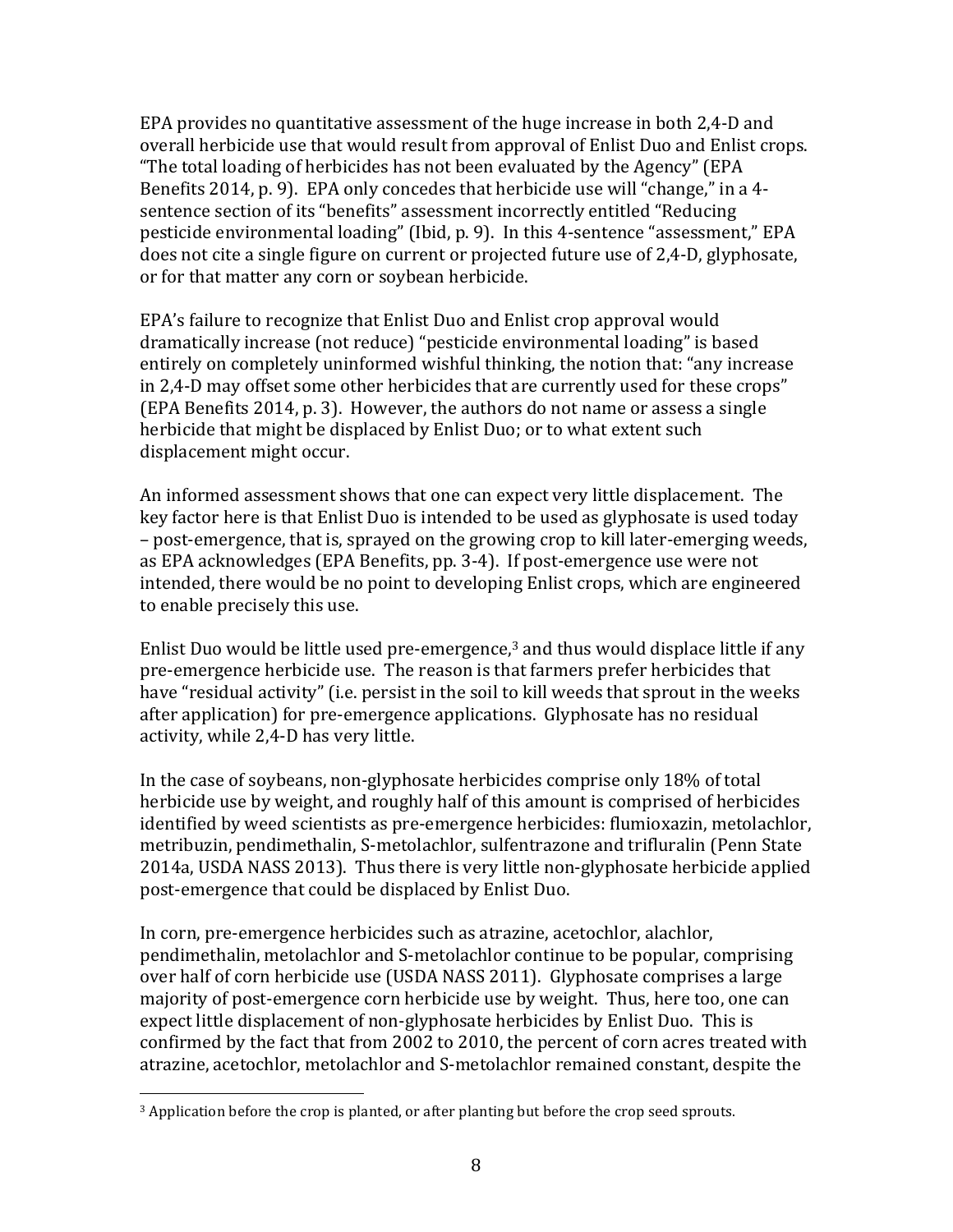enormous increase in corn acres treated post-emergence with glyphosate  $(9\%$  in 2002, rising to 76% in 2010) as a result of increasing Roundup Ready corn adoption (USDA NASS 2003, USDA NASS 2011). This shows quite clearly that glyphosate complements, rather than displaces, other major corn herbicides that are used primarily pre-emergence.

Enlist soybeans are also resistant to a third herbicide, glufosinate, while Enlist corn is resistant to the class of "fops" grass herbicides, such as quizalofop. Use of these herbicides would also increase with approval of the Enlist Weed Control System, but to a lesser extent than 2,4-D. For a fuller discussion of the herbicide use impacts of approval, see CFS Corn-Soy EIS Science I (2014), pp. 9-18.

In short, approval of Enlist Duo and Enlist crops would lead to sharply increased 2,4-D use on corn and soybeans; continued heavy use of glyphosate at current levels; very little displacement of the non-glyphosate herbicides currently applied to corn and soybeans; additional use of glufosinate on soybeans and quizalofop on corn; and thus a substantial *increase* in overall "pesticide environmental loading."

EPA's failure to assess the increased 2,4-D and overall herbicide use enabled by the registration vitiates much of its analysis, as discussed below. One further point is important to consider. EPA recently began its registration review of 2,4-D. In comments to the Agency, CFS also urged EPA to consider the increased use of 2,4-D and total herbicides that would result from registration of Enlist Duo in the context of this parallel review process (CFS Reg Review 2013), which EPA anticipates will not be completed until 2017 (EPA Reg Review Work Plan 2012). Two EPA divisions responded that they are not doing so, at least at the present time (EPA Reg Review BEAD 2013; EPA Reg Review HED 2013). Thus, it appears that the Agency is willfully turning a blind eye to the most fundamental and important aspect of the proposed registration – vastly increased use of, and human and environmental exposure to, 2,4-D.

CFS has also found more generally that EPA's assessment of Enlist Duo is being conducted with no regard to important new scientific information – particularly in the area of human health harms – that is being given preliminary consideration in the context of 2,4-D registration review. This might be defensible if the new use under consideration here would enable only a minor increase in use of 2,4-D. However, it is completely indefensible in light of the enormous increase in exposure to 2,4-D that approval of Enlist Duo will enable.

# **2. Human health impacts of the proposed registration**

This assessment failure is particularly concerning in the area of human health. Approval of Enlist Duo would mean many-fold more farmers will be using 2,4-D; they would be handling and applying it at substantially higher rates; and making more applications per season; than in the past. This all adds up to substantially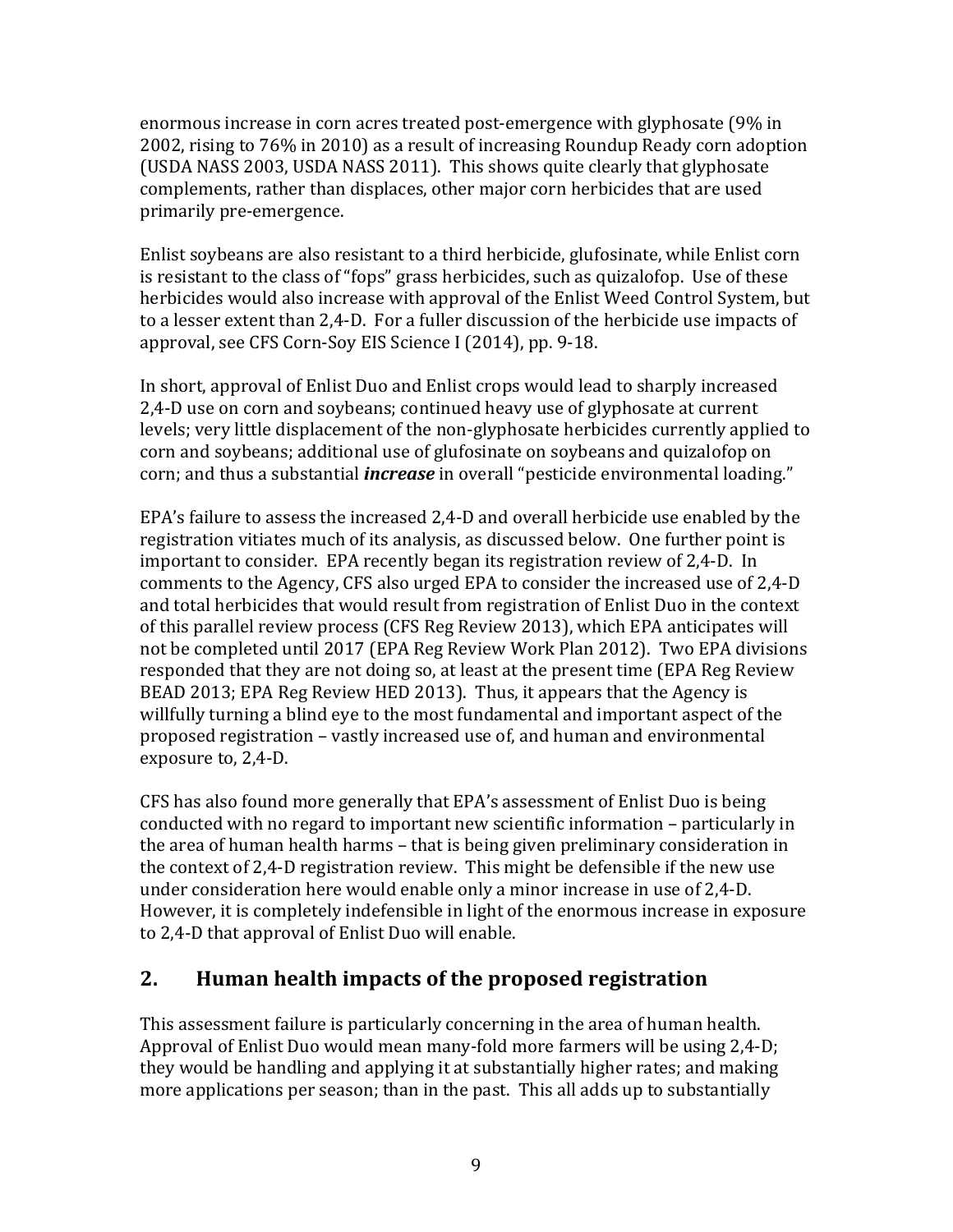broader and more intensive occupational exposure. Much more 2,4-D will also be released into the environment, exposing all of us to greater amounts of this herbicide in air, rainfall, water and as residues in food. These factors make it all the more necessary to conduct a thorough and comprehensive human health risk assessment.

#### 2.1 *EPA continues to ignore human epidemiology and "human incidents"* Much of the compelling evidence for human health harms of  $2,4$ -D comes from human epidemiology studies and what EPA calls "human incidents" – reports of adverse health effects by exposed human beings. In our 2012 comments to EPA, CFS discussed studies linking 2,4-D exposure to non-Hodgkin's lymphoma (NHL), an often-fatal immune system cancer whose incidence has doubled since the 1970s; and Parkinson's disease (PD), an incurable, debilitating, degenerative nervous system disorder that afflicts an estimated 1 million Americans. Both diseases are more prevalent in farmers than the general population. CFS also critiqued EPA's dismissive attitude to epidemiological evidence in general, in favor of an approach that relies entirely on animal experiments and ideal-world human exposure estimates (CFS Enlist Duo 2012). We will not repeat that discussion here.

Neither the human health nor the occupational and residential exposure assessment addressed either NHL or PD, and neither document cited any human epidemiology study or any human incident report (EPA Human Health 2013, EPA Occupational 2013). Elsewhere, EPA stated only that: 1) It stands by its past contention that 2,4-D is not linked to cancer; 2) It would defer further consideration of cancer and PD epidemiology to the  $2,4$ -D registration review process; and  $3$ ) It is presently "involved in many efforts to refine its risk assessment policies including establishing better methods for considering epidemiological research in the *regulatory process...*" (EPA Registration 2014, p. 21-22, emphasis added).

CFS is encouraged to learn that EPA recognizes its approach to epidemiology is deficient, and that better methods are needed. However, it appears that little progress has been made on this front. In EPA Reg Review HED (2013), EPA's Health Effects Division points to a 2010 PowerPoint presentation that describes these efforts (Lowit 2010). This four-year old presentation outlines EPA's current animal experiment-based approach to assessing pesticides; but despite its title, it provides no framework for integrating human epidemiology or incident reports, merely raising questions about how they might be integrated at some point in the future. This was four years ago. As noted above, the relevant Enlist Duo assessments lack any reference to epidemiology or human incidents.

# 2.1.1 Epidemiology and cancer

EPA's position on 2,4-D and cancer is unsupportable, in clear contradiction to the views of the medical community (Arguello et al 2012), including scientists with our own National Institutes of Health, the National Academy of Sciences' Institute of Medicine, and international cancer researchers (reviewed in CFS Enlist Duo 2012). A recently published study further undermines EPA's denial of the strong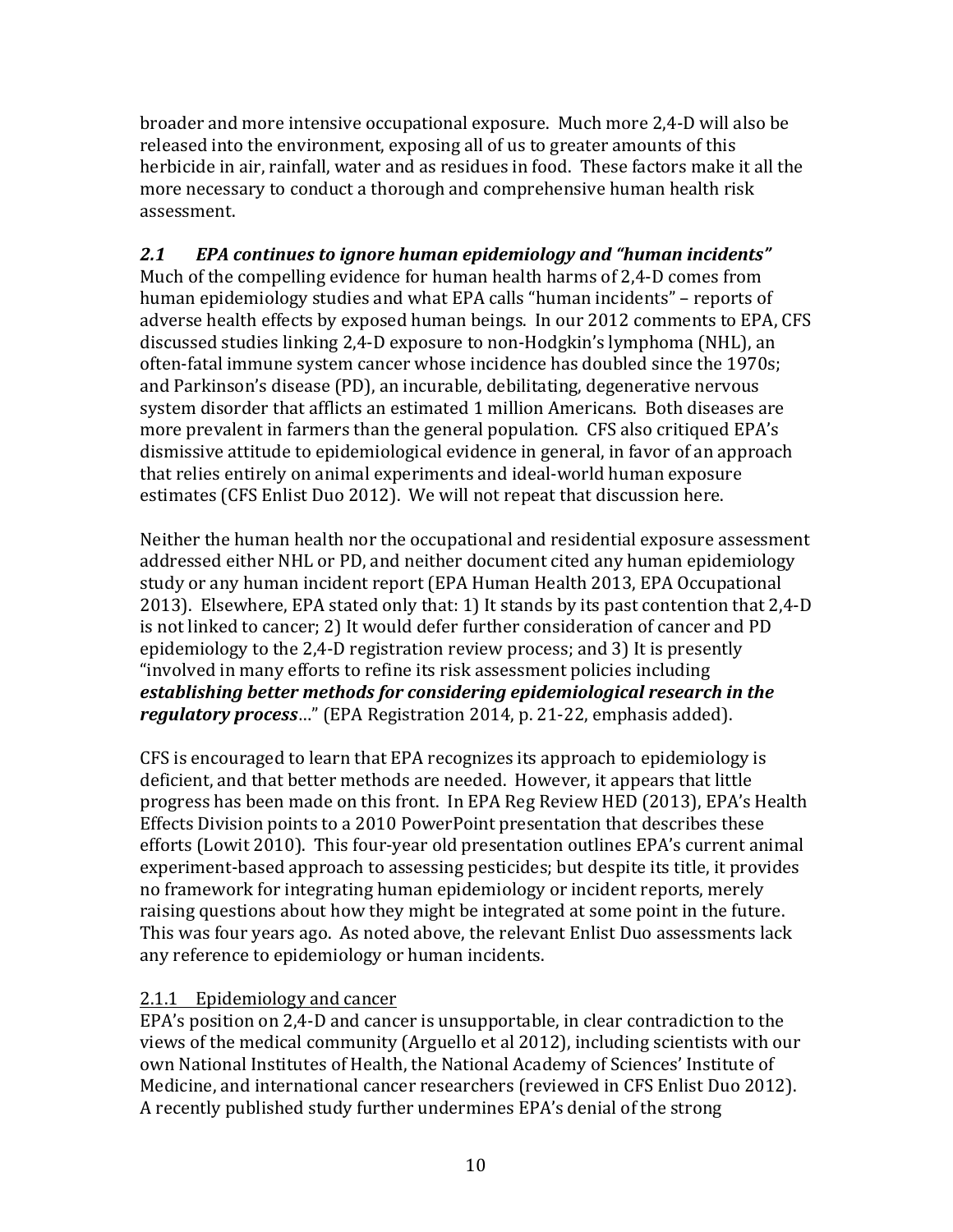epidemiological evidence linking 2,4-D and chlorophenoxy herbicide exposure to cancer.

Two scientists with the authoritative International Agency for Research on Cancer (IARC) just published an exhaustive meta-analysis of the last 30 years of epidemiology studies on non-Hodgkin's lymphoma and occupational exposure to agricultural pesticides (Schinasi and Leon 2014). They concluded, contrary to EPA, that phenoxy herbicides are "positively associated with NHL." The analysis further found that "diffuse B-cell lymphoma [a specific form of NHL] was positively associated with phenoxy herbicide exposure." 2,4-D is by far the most heavily and widely used of the phenoxy herbicide group. The meta-analysis found that 2,4-D exposure in particular was associated with a  $40\%$  greater risk of NHL, based on six studies, equivalent to the 40% increased risk from exposure to phenoxy herbicides as a group, based on 12 epidemiology studies (Ibid, abstract and Table  $5$ ).<sup>4</sup>

As CFS advised EPA in our comments, IARC's official position is that there is in fact evidence of a link between chlorophenoxy herbicides<sup>5</sup> and multiple cancers:

"It should be noted that EPA's classification of  $2,4$ -D as a Category D chemical ("not classifiable as to human carcinogenicity") is out of line with assessments by other authoritative bodies that take epidemiology more seriously, not to mention those by leading epidemiologists at our National Institutes of Health. For instance, the governments of Norway, Sweden and Denmark have banned 2,4-D use (Boyd 2006), together with 2,4,5-T, largely on the basis of the epidemiological associations to non-Hodgkin's lymphoma and related cancers. The World Health Organization's International Agency for Research on Cancer (IARC) classifies the chlorophenoxy herbicide group, of which 2,4-D is by far the most widely used member, as "possibly carcinogenic to humans" (IARC 1987). WHO's IARC finds "limited evidence in humans" for chlorophenoxy herbicides as causative agents for multiple cancers (i.e. "multiple sites") (IARC 2012). EPA incorrectly states that IARC has not assessed chlorophenoxy herbicides for carcinogenicity (EPA 2007)." (CFS Enlist Duo 2012).

EPA is urged to correct the erroneous statement in EPA (2007), which is contradicted by IARC (1987) and IARC (2012).

#### 2.1.2 Neurotoxicity: Parkinson's disease

 

CFS discussed a single high-quality study linking 2,4-D exposure to a 159% (2  $\frac{1}{2}$  fold) increased risk of PD in our prior comments (CFS Enlist Duo 2012, p. 59, citing Tanner et al (2009)). We have since found several additional epidemiological studies that link chlorophenoxy herbicides to PD, which are cited and discussed by

 $4$  The study presents the 40% increased risk in standard epidemiological format as an "odds ratio" of 1.4. An odds ratio (OR) of 1 indicates no increased risk; an OR of  $2 = 100\%$  greater risk, etc., relative to an unexposed cohort.

<sup>&</sup>lt;sup>5</sup> "Chlorophenoxy" is an alternative designation for "phenoxy," calling attention to the fact that herbicides of this class contain chlorine.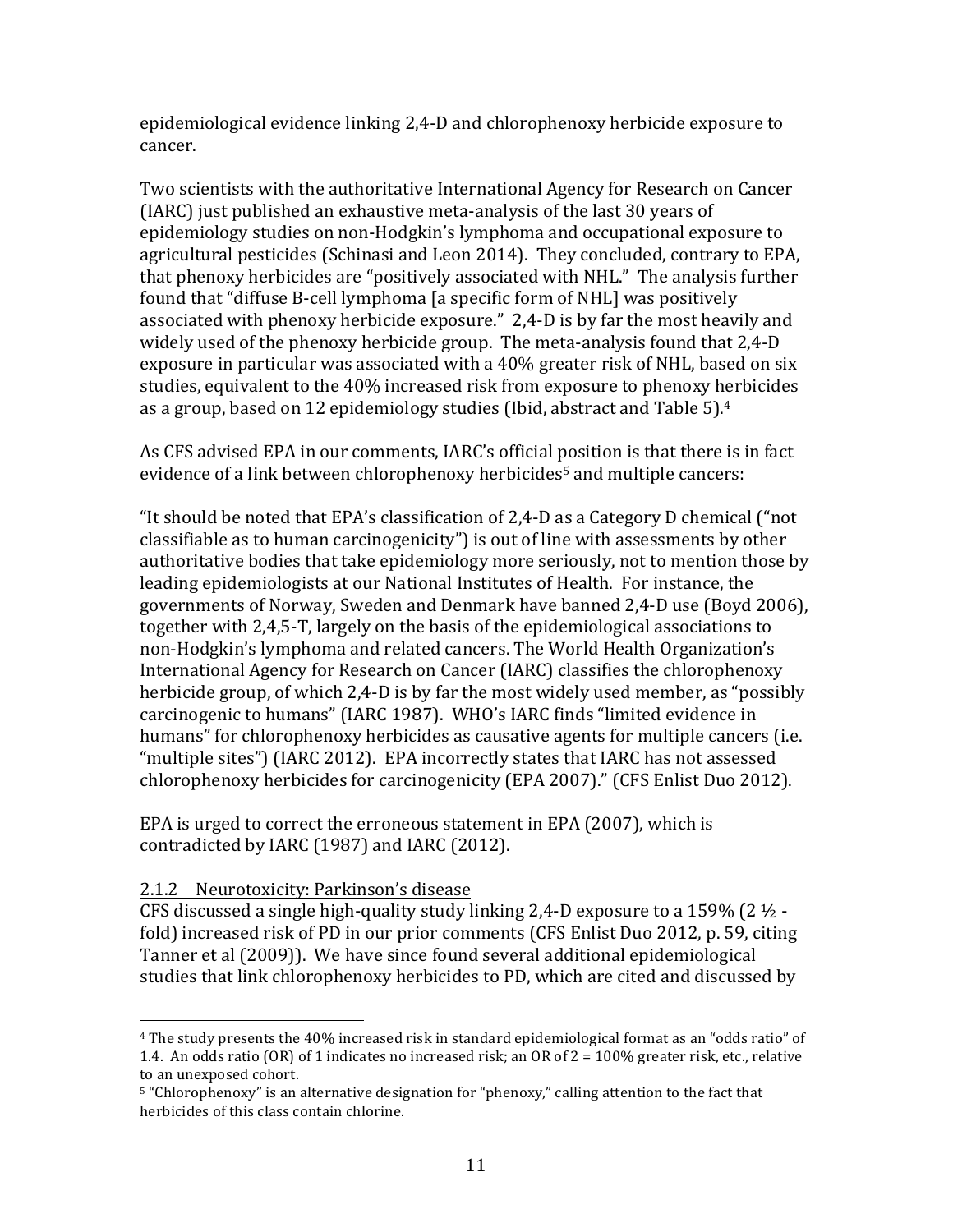the Institute of Medicine. Committees of the Institute of Medicine of the National Academy of Sciences conduct exhaustive biennial reviews of the medical literature to ascertain associations between exposure to Agent Orange compounds<sup>6</sup> and disease in Vietnam veterans. In the last three reviews, the committees have found limited or suggestive evidence of an association with PD, largely on the basis of epidemiology studies showing increased risk of PD in those exposed to herbicides in general, and chlorophenoxy herbicides and 2,4-D in particular (IOM 2010, 2012, 2014). PD is a neurodegenerative disease. Below we discuss further evidence of 2,4-D's neurotoxic effects. The studies referred to in the following discussion are cited and discussed in CFS Registration Review (2013).

#### 2.1.3 Neurotoxicity: increased risk of fatal injuries

Waggoner et al (2013) assessed pesticide use and fatal injury among farmers in the Agricultural Heath Study. Of the 49 pesticides investigated, the authors found strong evidence of an association with risk of fatal injury for only two herbicides: 2.4-D and cyanazine.<sup>7</sup> The authors found their results to be "unexpected," because "[t]ypically, insecticides rather than herbicides are associated with neurotoxicity... and neurotoxicity might predispose to higher rates of fatal injury."

However, examination of the common side effects of chlorophenoxy herbicide exposure may help to explain their results. Bradberry et al (2000) found that over 7,976 chlorophenoxy herbicide incidents were reported to poison control centers in the U.S. from 1996 to 1998, an average of over  $2,600$  per year.  $2,4$ -D is by far the most heavily used chlorophenoxy herbicide in American agriculture. According to Bradberry et al (2000), chlorophenoxys have a broad range of adverse effects, many of them neurological and neuromuscular in nature. These include ataxia (loss of the ability to coordinate muscular movement), myopathic symptoms including limb muscle weakness, loss of tendon reflexes, and myotonia (tonic spasm or temporary rigidity of one or more muscles). Most effects were from ingestion of chlorophenoxys. But substantial dermal exposure to 2,4-D in particular has led to progressive mixed sensorimotor peripheral neuropathy; and peripheral neuromuscular symptoms have occurred after occupational inhalation exposure. As reported in Cox (2006), EPA has previously reported 2,4-D poisoning incidents as involving effects such as dizziness, headaches, and eye irritation. Neurological and neuromuscular symptoms of this sort may help explain the increased risk of fatal injury with exposure to 2,4-D in the dangerous business of farming, as found by Waggoner et al (2013).

 

 $6$  The IOM considers studies that involve one or more components of Agent Orange – 2,4,5-T, 2,4-D and  $dioxins$  – which it calls "chemicals of concern" – as well as several other non-Agent Orange defoliants used in Vietnam.

 $\frac{7}{2}$  Cyanazine, once a heavily used herbicide, has been withdrawn from the market because after many years of use it was belatedly found to be a probable human carcinogen.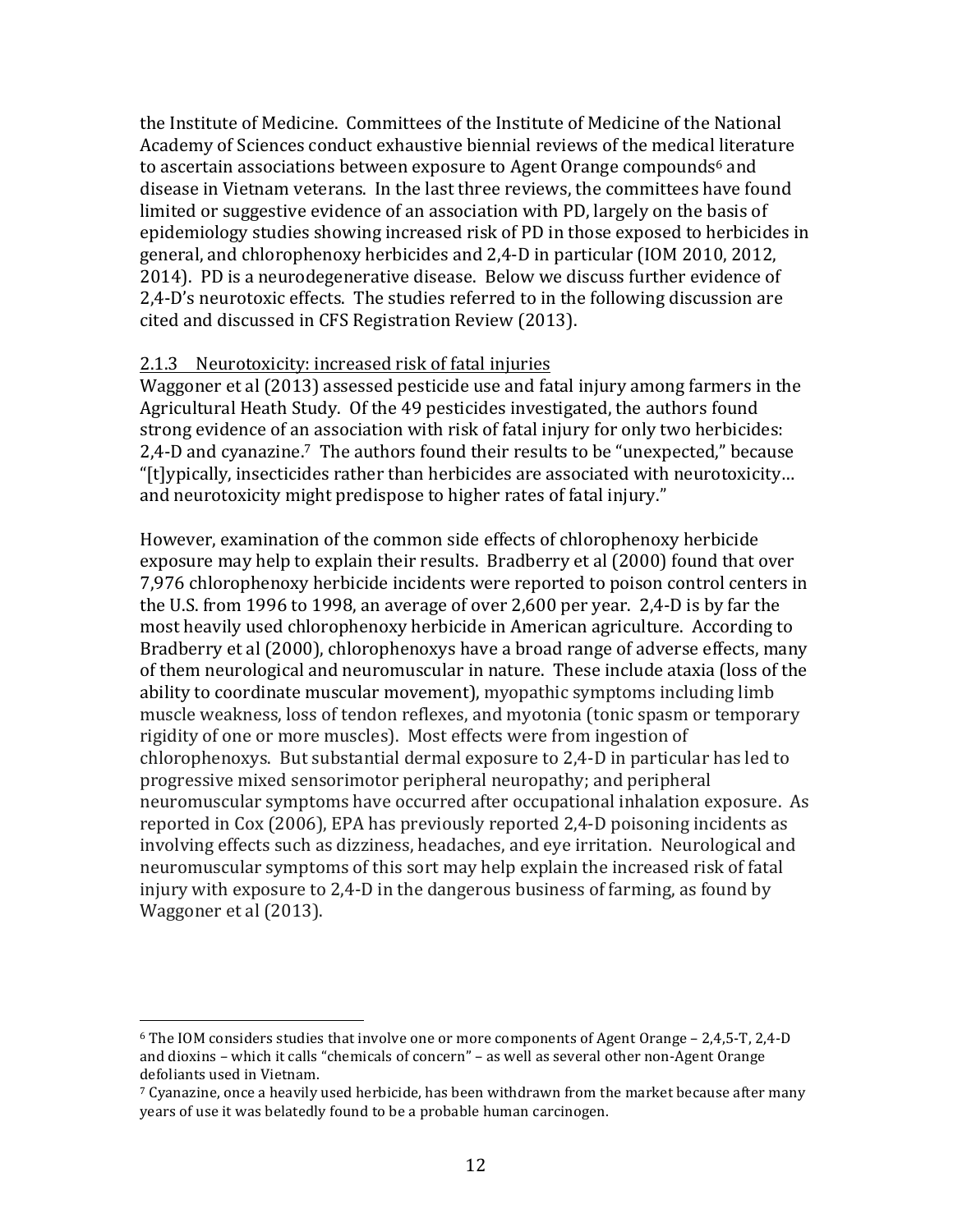# 2.1.4 Neurotoxicity: 2,4-D-related human health incident reports

EPA compiles reports of adverse health effects from exposure to pesticides, including  $2.4$ -D (discussed further below). In the  $5.5$  years from  $2007$  to mid- $2012$ , EPA recorded 2,202 low severity incidents, which it regarded as a high number relative to other pesticides and thus meriting further evaluation (EPA Reg Review) Human Incidents 2012, p. 3). Given the discussion above, many of these incidents likely involved neuromuscular symptoms that might help explain the increased risk of fatal injuries. Even "low severity" symptoms such as dizziness, that resolve quickly, could predispose to injuries.

EPA registered 459 more serious 2,4-D-related incidents over the same 5.5-year period. Six incidents issued in death. In the one incident described by EPA, "a 41 year old male sprayed diluted product earlier in the day. Later that day he experienced confusion, dizziness, conductive disturbance, and hypoglycemic shock. He was taken to the ER" (EPA Reg Review Human Incidents 2012, Table 1, p. 7). Confusion or dizziness is consistent with some of the chlorophenoxy herbicide effects noted above, and could be related to increased incidence of fatal injuries, for instance in operation of farm machinery. These data are discussed further below.

# 2.1.5 Neurotoxicity: animal experiments

EPA's limited assessment of  $2.4$ -D's neurotoxicity for the proposed registration entirely ignores the human evidence discussed above: Parkinson's disease, increased risk of fatal injury, and numerous incidents involving neurological symptoms and neuromuscular deficits. Instead, EPA focuses narrowly on a handful of rat and rabbit experiments (EPA Human Health 2013, pp. 12-15). Interestingly, these experiments found neurological effects (e.g. gait abnormalities, discoordination, ataxia, loss of righting reflex) quite similar in nature to those experienced by human beings exposed to 2,4-D. However, these experiments were conducted by the registrant, and are used by EPA solely to establish a putative safe level of exposure rather than explore mechanism of action.

# 2.1.6 Neurotoxicity: potential mechanisms

2.4-D is neurotoxic, as shown both in in laboratory animals and more importantly in exposed human beings. The biological mechanisms by which 2,4-D and other chlorophenoxys cause these neurotoxic effects have not been fully elucidated, but may involve damage to cell membranes and membrane transport mechanisms, generation of free radicals, disruption of acetyl-CoA metabolism, and/or inhibition of microtubule assembly, among other proposed mechanisms (Bjorling-Poulsen et al 2008, Bradberry et al 2000). EPA fails to discuss any biological mechanism for 2,4-D's neurotoxicity (EPA Human Health 2013, EPA Occupational 2013).

# 2.1.7 Neurotoxicity: assessment failure

Rather than consider multiple lines of evidence  $-$  epidemiology, human incidents, animal experiments and biological mechanisms – in an integrated manner to assess the neurotoxicity of 2,4-D, EPA relies narrowly on registrant-conducted animal experiments whose sole purpose is to establish a putative safe level of exposure.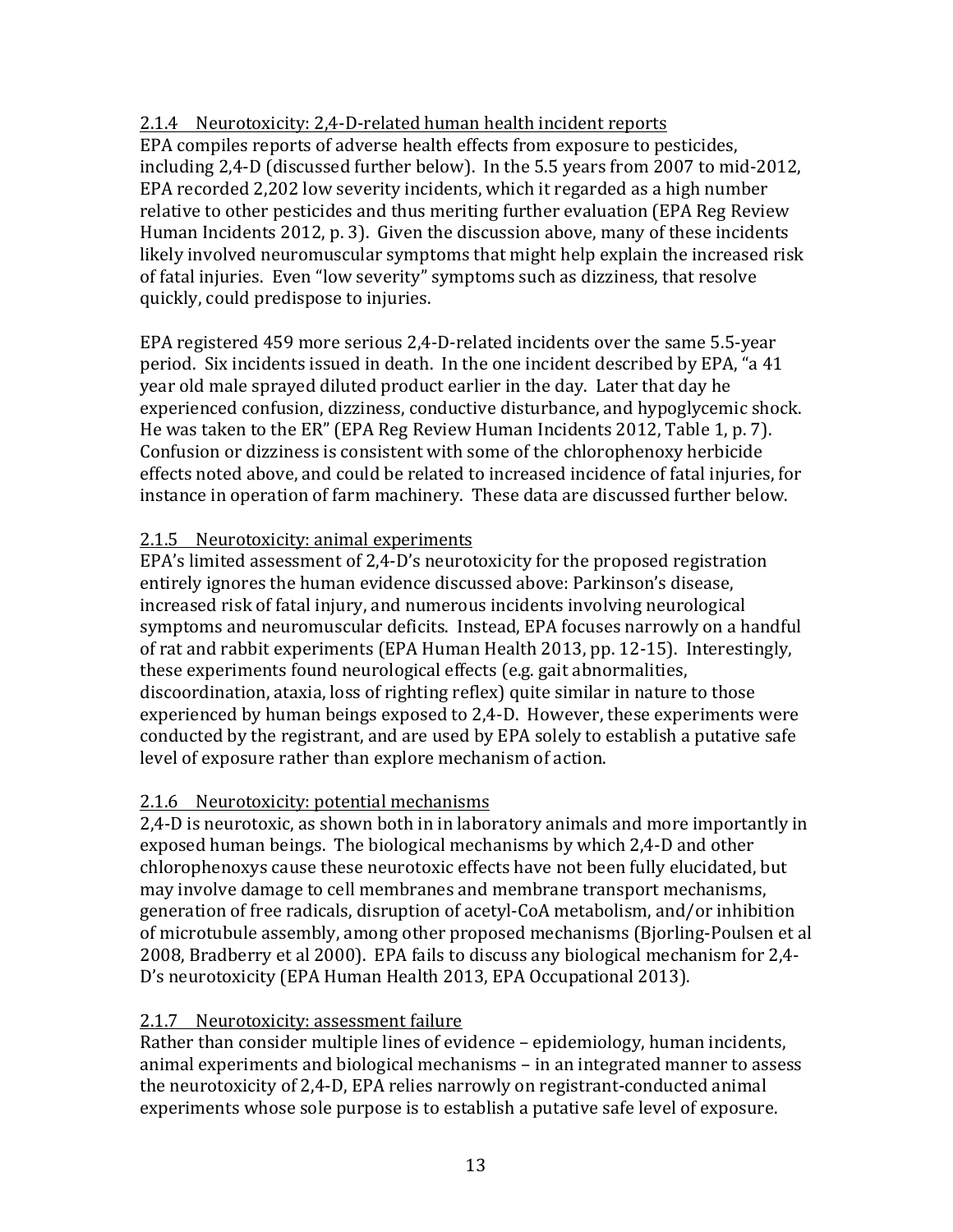The result is an entirely inadequate assessment that merely serves to justify the proposed registration. A similar critique could be made of EPA's assessment of the other human health endpoints, such as developmental and reproductive toxicity, immunotoxicity, and organ toxicity, among others.

# 2.2 *Exposure to 2,4-D* in combination with glyphosate, other pesticides and *inerts*

2.2.1 Exposure to 2,4-D and glyphosate may increase risk of rhinitis and asthma EPA approval of Enlist Duo would mean not only an enormous increase in exposure to 2,4-D, but also simultaneous exposure to glyphosate. Yet EPA's human health assessments focus solely on 2,4-D rather than the mixture. "Since no new use pattern and no new exposures for glyphosate are being considered with this registration action, no new assessment is needed for glyphosate" (EPA Registration  $2014$ , p. 1). The point is not to do new assessments of glyphosate and  $2.4$ -D. separately, but to assess the Enlist Duo formulation, the product that will be actually be used, because it is well known that multiple chemicals can act additively or synergistically to cause harm that is not caused (or only to a lesser degree) by either one alone. EPA's risk assessment process ignores such interactions, except in exceptional cases when Agency has determined that pesticides share a common mechanism of action.

Exposure to both 2,4-D and glyphosate in Enlist Duo may well lead to increased rates of occupational asthma in farmers and other exposed populations. Slager et al (2009) reviewed data from the Agricultural Health Study to investigate associations between exposure of commercial pesticide applicators to 34 pesticides and rhinitis. Significant positive associations were found for just five of the 34 pesticides. Exposure to both  $2.4$ -D and glyphosate over the past year was associated with an over 40% greater risk of rhinitis (odds ratio 1.42), while exposure to either herbicide alone was not, suggesting the possibility that a "synergistic effect occurs in the upper airway with use of glyphosate and 2.4-D," though it remains to be determined whether this is in fact the case (Slager et al 2009).

Rhinitis is defined as "an inflammation of the lining of the nose, characterized by one or more of the following symptoms: nasal congestion, rhinorrhea, sneezing, and itching" (Moscato et al 2009). Some scientists regard rhinitis and asthma as different manifestations of the same underlying disease, affecting the upper and lower respiratory tract, respectively:

"Increasing scientific evidence shows that among the general population asthma and rhinitis might be a unique disease with manifestations in different sites of the respiratory system [2,5,7]. The 'united airway disease' model describes such a relationship as two clinical manifestations of a single disorder" (Moscato et al 2009).

Occupational rhinitis  $(OR)$  is thought to be 2-4 times more prevalent than occupational asthma (OA); symptoms of OR are often reported to develop before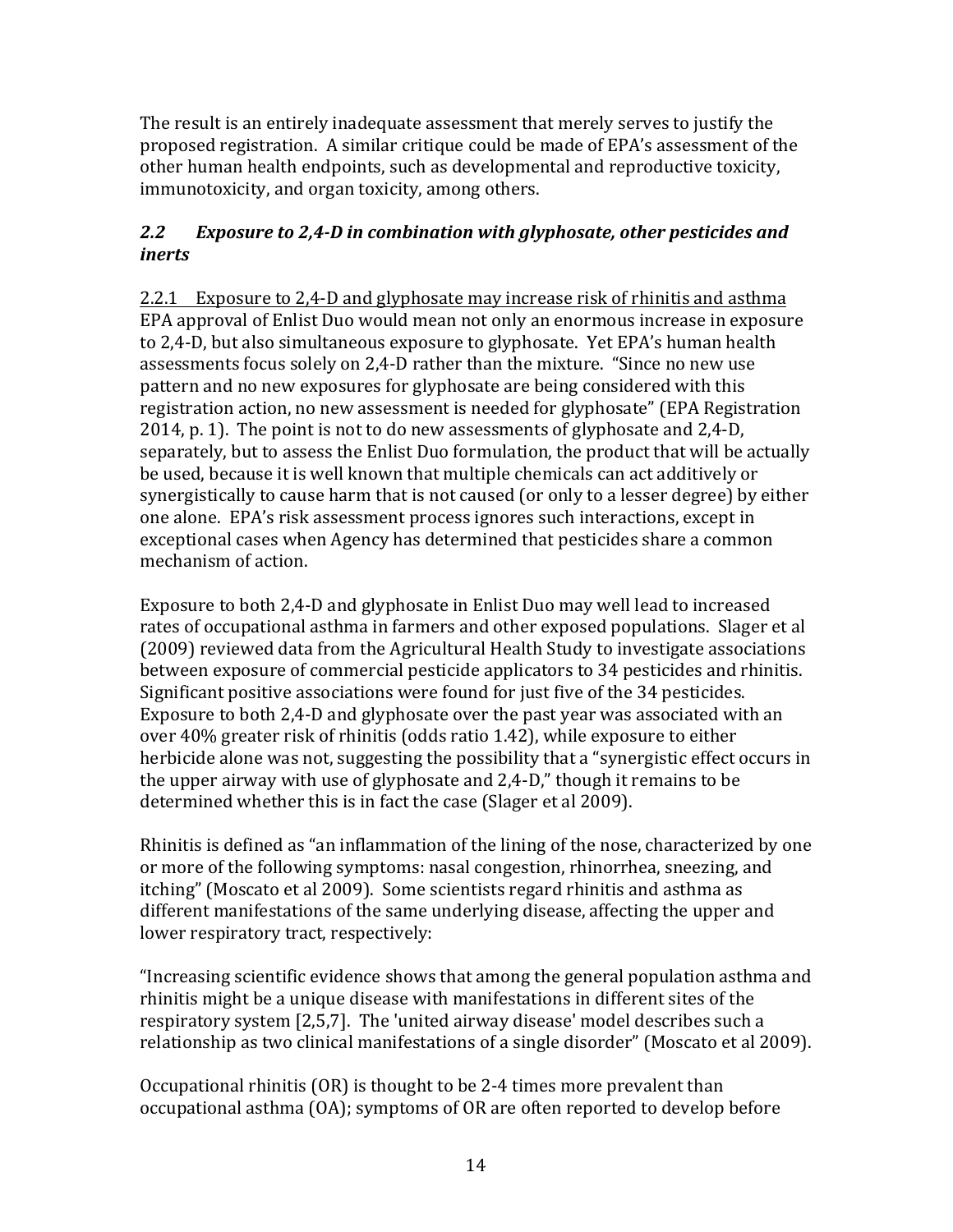those of OA; and most who suffer from OA also exhibit symptoms of OR (Moscato et al  $2009$ ) – evidence consistent with the hypothesis that occupational rhinitis is a predisposing factor in contracting occupational asthma. Finally, a relatively high proportion of farmers with OR are also asthmatic:

"The incidence rate ratio for asthma in workers with occupational rhinitis varied across occupations, being highest for farmers and woodworkers [81]" (Moscato et al 2009).

Occupational asthma is a serious disease. According to the U.S. Occupational Safety & Health Administration:

"Occupational factors are associated with up to 15 percent of disabling asthma cases in the United States. Asthma is an illness characterized by intermittent breathing difficulty including chest tightness, wheezing, cough, and shortness of breath. It is frequently serious and sometimes fatal" (OSHA undated).

The Slager et al (2009) study suggests that exposure to Enlist Duo could increase the incidence of rhinitis, while other research points to potential for increased asthma, in farmers and other exposed populations. Taking into account intensity of exposure, the increase could be substantially greater than suggested by the study. Slager and colleagues defined the group exposed to both 2,4-D and glyphosate as those who had used both herbicides at some point over the past year. This definition encompasses a wide range of situations and exposure intensities, ranging from occasional use of each separately to frequent use of both in combination. Approval of Enlist Duo would lead to a dramatic increase in the number of farmers and applicators at the high intensity end of this spectrum, and thus potentially greater risk of rhinitis than found by these researchers. EPA did not evaluate or even mention this study in its assessment of Enlist Duo (EPA Human Health 2013, EPA Occupational 2013).

# 2.2.2 Exposure to 2,4-D or Enlist Duo and other pesticides

Just as 2,4-D apparently interacts with glyphosate to increase risk of rhinitis, so 2,4-D and glyphosate (either separately or as combined in Enlist Duo) may interact with still other pesticides (e.g. other herbicides, insecticides and/or fungicides) in ways that are harmful to human health. Fungicide use in corn and soybeans has increased dramatically in recent years, while there is also a recent upsurge in insecticide use in corn, increasing opportunities for such harmful interactions if Enlist Duo is approved.

Since 1992, EPA has compiled reports of adverse health effects from exposure to 2,4-D and other pesticides in its Incident Data System (IDS) (for following discussion, see EPA Reg Review Human Incidents 2012). In the 5.5 years from 2007 to mid-2012, EPA registered 2,661 health incidents that involved 2,4-D exposure, an average of 484 per year. No information is given for the 1992 to 2007 period. Of these incidents, 2,202 (83%) were of "low severity" and 459 (17%) of "higher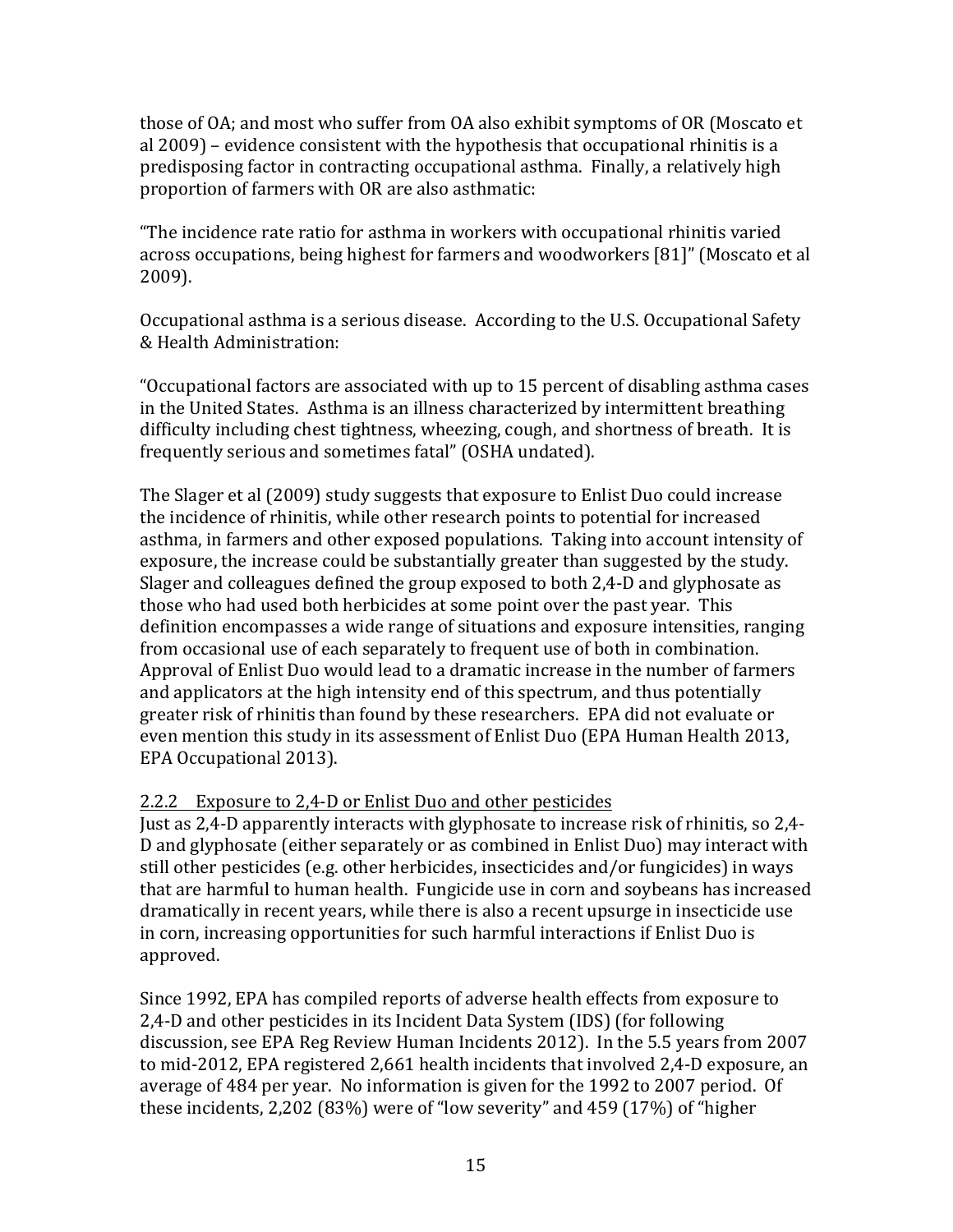severity." As noted above, EPA found the absolute number of low severity incidents to be high relative to other pesticides, and thus deserving of further evaluation. However, EPA provided no information on the nature of these incidents, and apparently has little detail on them itself:

"These incidents are reported by registrants only as counts in what are aggregate summaries. These aggregate summaries do not include any description of symptoms or circumstances of exposure" (EPA Reg Review HED 2013, p. 4).

Of the higher severity incidents, the vast majority  $(442, \text{or } 96\%)$  involved exposure to another chemical as well as  $2,4$ -D. Such episodes could be attributable to: 1)  $2,4$ -D alone; 2)  $2,4$ -D acting in concert with the other chemical; or 3) the other chemical.

CFS urged EPA to give full consideration to ALL of these numerous incidents (CFS Registration Review 2013). EPA said it will focus on the 17 involving  $2.4$ -D alone: "Incidents involving one pesticide are typically focused on because they are considered to provide more certain information about the potential effects of the particular pesticide. ... It is important to note that since most of these reported incidents involve more than one active ingredient (i.e. 2,4-D and another active ingredient), the incidents that were reported were not necessarily attributable to 2,4-D" (EPA Reg Review HED 2013). However, 2,4-D is very frequently used in mixtures with other herbicides – either premix products or tank mixtures. Premix products refer to off-the-shelf mixtures of two or more active ingredients. In a brief search, CFS found five commonly used premix products that contain 2,4-D (Penn State 2014b). Tank mixtures refer to applicator-prepared mixtures of individual active ingredients, a very common practice.

By discounting the vast majority of human incident data, EPA will almost certainly miss important adverse effects that are caused, in whole or in part, by 2,4-D. The priority for EPA risk assessment should be protecting human health, not pesticide use.

In any case, even the inadequate review of incident reports proposed by EPA will take place only in the preliminary phases of its registration review process, not scheduled for completion until 2017. Past EPA practice shows that the concrete instances of human harm represented by incident reports are heavily discounted in favor of much less relevant animal experiments. The proposed registration of Enlist Duo is a case in point. As with the other health studies discussed above, none of these incident data have been reviewed in the Enlist Duo assessment process.

# 2.2.3 Exposure to 2,4-D, Enlist Duo and formulation additives

It is well-known that pesticide formulations used by farmers include additives to increase the efficacy of the active ingredients, and that these so-called "inert" ingredients can be toxic in their own right, or increase the toxicity of the active ingredients (e.g. by increasing absorption of the a.i.). The animal experiment-based health data that EPA assessed for the Enlist Duo registration derive from studies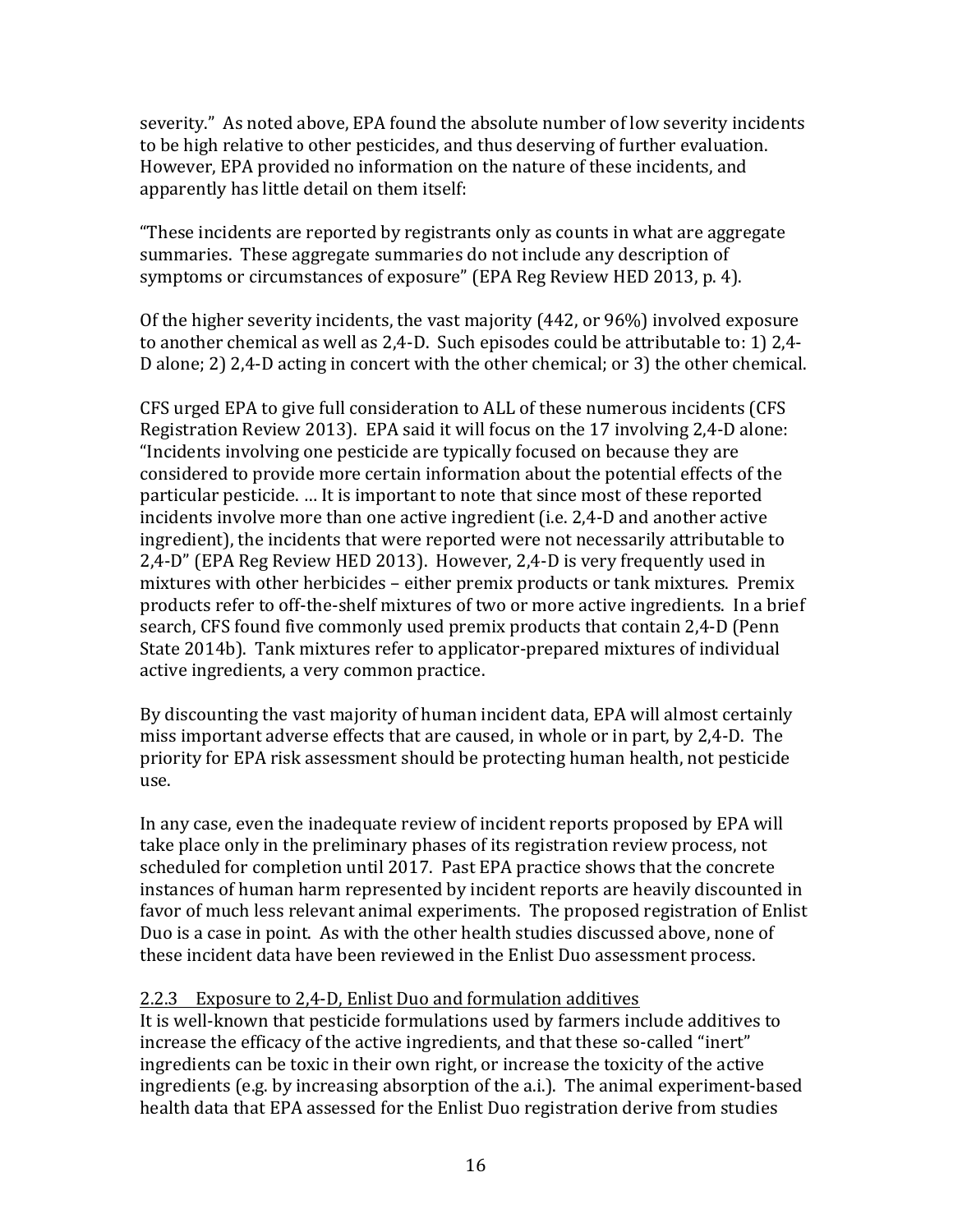conducted with the active ingredient 2,4-D alone, not as it will be used in practice as a component of Enlist Duo, which contains in addition both glyphosate and unspecified inerts. EPA must demand new studies that involve tests with the Enlist Duo formulation rather than the active ingredient 2,4-D alone.

# *2.3 Dioxin contamination of 2,4-D and the environment*

Dioxins comprise a class of extremely toxic substances that cause a broad range of human health harms at exceptionally low levels. Dioxins are generated during the manufacture of  $2.4$ -D and reside as contaminants in  $2.4$ -D formulations. The adverse health effects of 2,4-D are often attributed to dioxin contaminants, although whether all can be blamed on dioxins is far from clear. Most tests that have been conducted find some level of dioxin content in 2,4-D, and there appears to be no baseline health data from tests on a hypothetically "pure, dioxin-free, 2,4-D."

CFS commented extensively on the important issue of 2,4-D-related dioxins in prior comments to the Agency on the Enlist Duo registration and on its 2,4-D registration review (CFS Enlist Duo 2012, pp. 63-65; CFS Registration Review 2013: Appendix B, pp. 53-56). We summarize the points made in those comments as follows:

EPA relies on registrant-conducted tests for information on the dioxin content of 2,4-D. The most recent publicly available data from such tests on 2,4-D in the late 1980s/early 1990s revealed substantial dioxin contamination. While industry assured EPA that it has reduced dioxin levels in 2,4-D since that time, tests by USDA and Australian researchers on 2,4-D from the mid 1990s and mid 2000s, respectively, reveal dioxin levels comparable to or exceeding those of the 1980s/early 1990s. EPA cannot rely on industry results, and should instead conduct or commission independent dioxin testing on a broad range of off-the-shelf 2,4-D formulations. EPA should also assess dioxins released into the environment during 2,4-D manufacture, and dioxins generated upon incineration of 2,4-D jugs with residual  $2.4$ -D. $8$  EPA must assess the increased environmental release of and human exposure to dioxins that would result from vastly increased 2,4-D use enabled by Enlist Duo approval. EPA must make this assessment in light of Part 1 of its assessment of dioxin toxicity (non-cancer risks), released in February 2012, which establishes a quite low "safe" level of lifetime dioxin exposure; and in light of the yet to be released Part 2, which addresses cancer risks. EPA should postpone its decision on Enlist Duo registration until it has the opportunity to fully assess 2,4-Drelated dioxin issues in the context of the Agency's  $2,4$ -D registration review. Further detail is provided in the comments cited above.

In the Enlist Duo assessment documents, EPA made no explicit response to the data, analysis or recommendations in CFS's comments. In a one-paragraph response on the issue of dioxins in general, it becomes clear that EPA still relies entirely on registrant-conducted tests for its data on dioxin levels in 2,4-D (EPA Registration, p.

  $8$  Such incineration tests have in fact been conducted by EPA research scientists.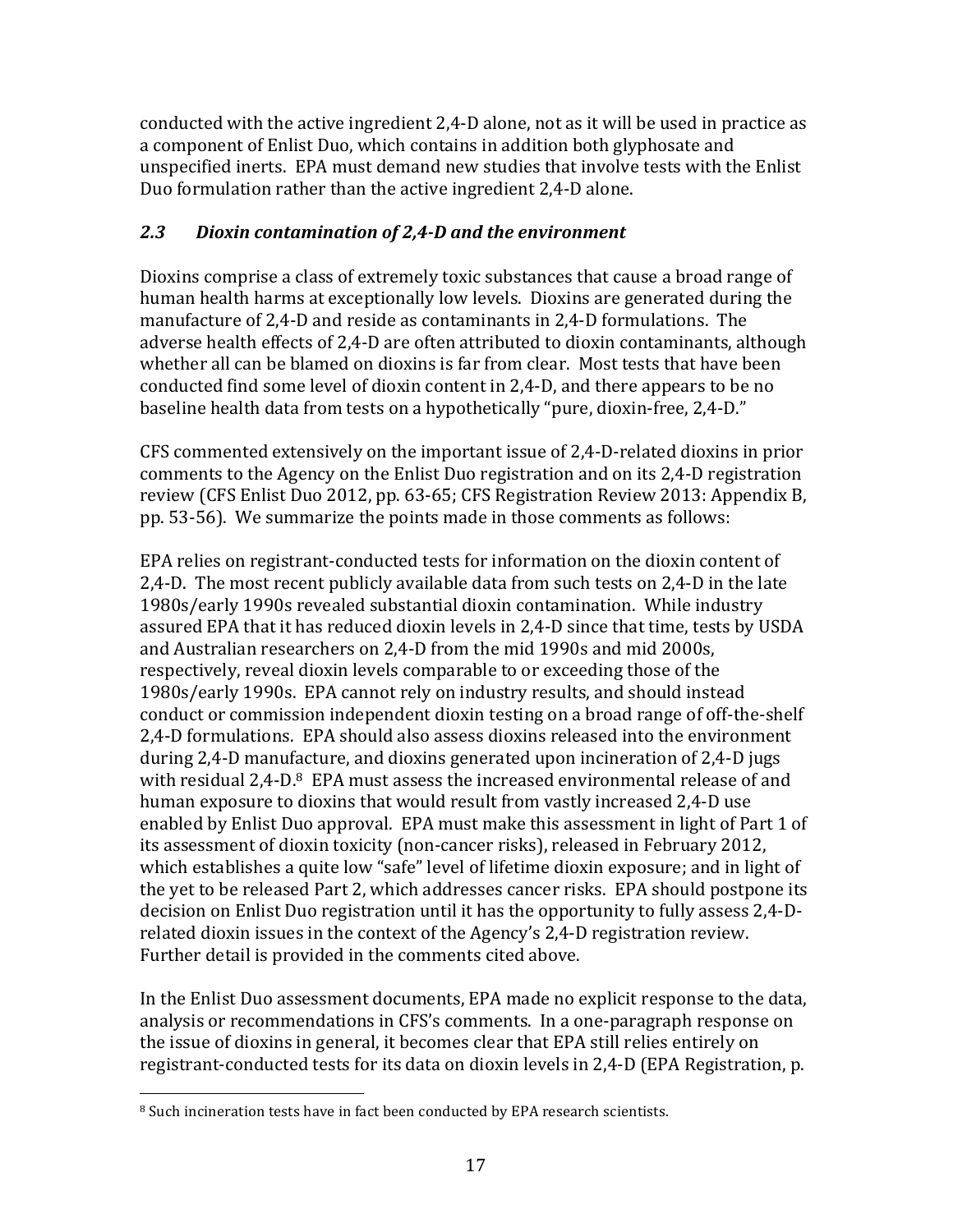21). The response also contains at least two factual errors. First, EPA strongly implies that dioxins are no longer present in today's 2,4-D, which is shown to be incorrect elsewhere in the assessment documents (see below). Second, EPA equates "dioxin," a large family of closely related compounds of varying toxicity, with the single form (congener) that is among the most toxic,  $2,3,7,8$ -TCDD. In fact, one other dioxin compound  $(1.2.3.7.8$ -PeCDD) has equal toxicity to the one named by EPA. while a host of others have lesser but still considerable toxicity (Van den Berg et al 2006, Table 1). EPA data on dioxins in 2,4-D from the 1980s/1990s reveal the presence of many dioxin congeners; in fact, the  $1,2,3,7,8$ -PeCDD congener that is as toxic as the EPA-named form  $- 2,3,7,8-$ TCDD – was detected more frequently and at substantially higher levels than the latter (EPA Dioxins undated).

The only other reference to dioxins found by CFS occurred in EPA's environmental assessment (EPA Environmental 2013a, p. 25), not in any of the human health assessment documents. There, EPA cites two "confidential memos," dated 2005 and 2012, that apparently contain data on dioxin levels in 2,4-D. The 2005 memo relates to dioxins in non-choline forms of  $2,4$ -D, but it is not clear who conducted these tests. The 2012 memo refers to "recently submitted product chemistry data" for 2,4-D choline, which suggests that industry conducted the dioxin tests that generated these data. EPA does not report the absolute level of any dioxin congener, or dioxins as a whole, in either case. It is unclear to CFS why EPA does not report these data, or why they should be regarded as "confidential."

EPA's continued reliance on 2,4-D manufacturers' dioxins tests is extremely disappointing, given the great disparity in dioxin levels in 2,4-D found by USDA scientists and Australian researchers (higher) and those reported by industry (lower). CFS is also disappointed by EPA's failure to address any of the other serious issues we raised with respect to dioxins. We urge EPA once again to respond to our comments on 2,4-D-related dioxins and take positive action on our recommendations before any decision is made on Enlist Duo.

# **3. Economic, environmental and social costs of the proposed registration**

A major deficiency in EPA's assessment is its failure to assess the economic, environmental and social costs of proposed registration. Below, CFS provides an assessment of three major costs: crop injury from herbicide drift, costs arising from the rapid evolution of  $2,4$ -D- and multiple herbicide-resistant weeds; and the social costs of increasing consolidation of farmland.

# *3.1 Crop injury from herbicide drift*

CFS addressed the issue of drift in our previous comments to EPA, which are incorporated here by reference (CFS Enlist Duo 2012, pp. 17-20). EPA made no meaningful response in the Enlist Duo assessment documents. We provide further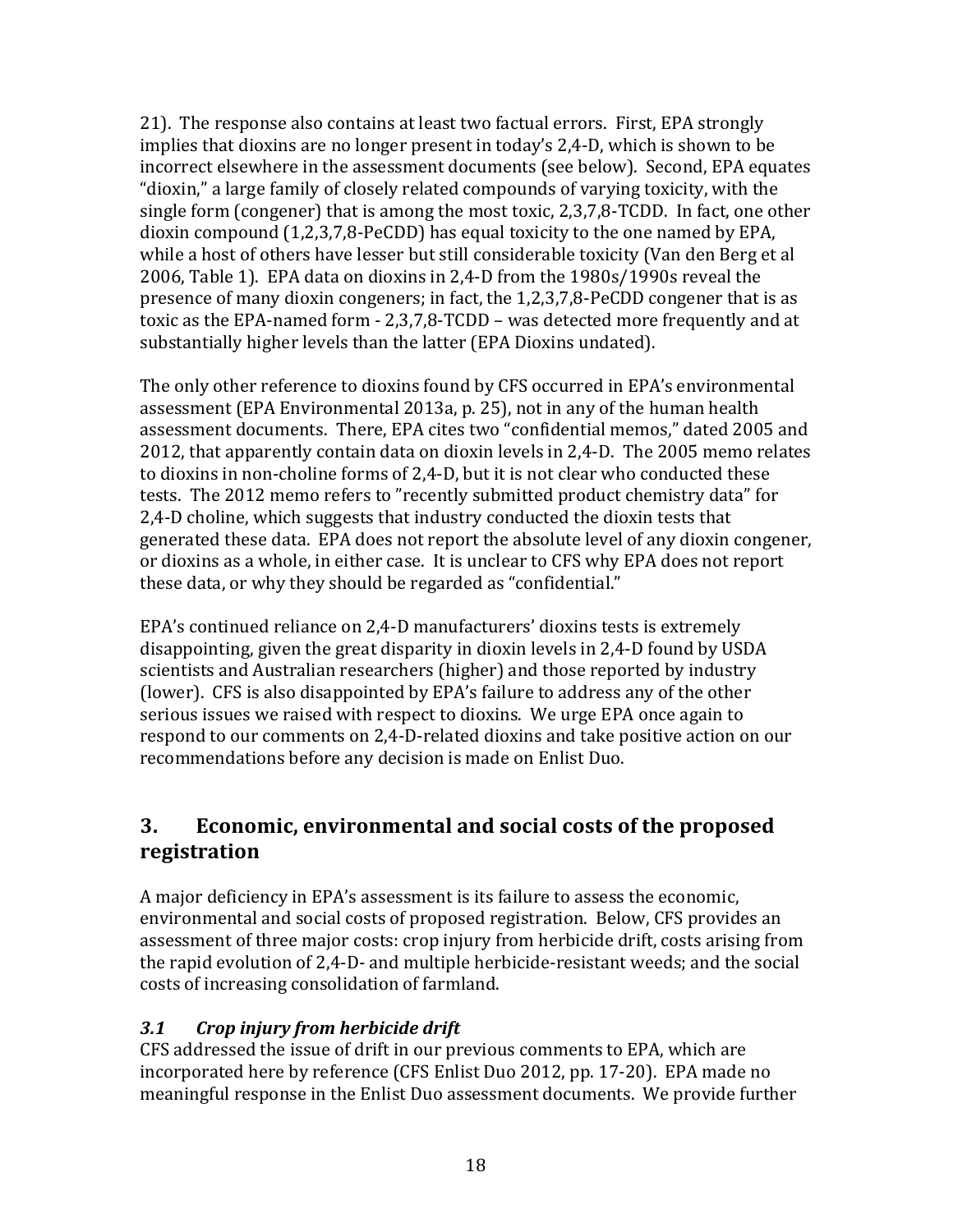comments below. Under the proposed registration, Enlist Duo would lead to a substantial increase in herbicide drift and associated damage to neighboring and distant crops, imposing huge economic costs on growers.

#### Summary

Herbicide drift is a serious and underreported problem. Herbicide-resistant crops lead to increased drift and associated crop damage by promoting intensive herbicide use later in the season when crops are more susceptible to drift damage. For this reason, glyphosate as used with Roundup Ready crops has become a leading culprit in drift-related crop damage. The chief predictor of drift and associated crop damage is intensity and timing of use, though drift is exacerbated when volatile herbicides are used. 2,4-D is volatile, drift-prone and can damage a wide range of crops. Even with modest use and extensive regulation, 2,4-D drift is a leading cause of crop injury. Glyphosate and 2,4-D are ubiquitous in air, water and rain. EPA's assessment of 2.4-D choline drift is vitiated by excessive reliance on models and failure to evaluate real-world data. EPA's proposed mitigation measures are unrealistic and unworkable, and it has a poor record of regulating drift, which further undermines confidence in them. By leading to a vastly more 2,4-D applied later in the season, approval of Enlist Duo would result in sharply increased crop damage and thus impose huge costs on growers of sensitive crops.

# 3.1.1 Herbicide drift

Herbicide drift comes in several forms. Spray drift refers to the movement of an herbicide off the field as it is being applied, and is affected by wind speed, application method and droplet size, among other factors. Some volatile herbicides can drift days to months after application, a phenomenon known as vapor drift. This occurs when an herbicide previously deposited on plant surfaces and the ground during the spray operation "volatilizes" (evaporates) and moves offsite, and is favored by hot conditions. Drift can also occur when herbicide-laden dust is carried by the wind.

Over the past two decades, two surveys of state pesticide regulatory agencies found that an average of over 2,100 pesticide drift complaints were received each year, most involving herbicides and crop damage (AAPCO 1999, 2005). However, the true number of drift episodes is certainly much higher, because many go unreported. According to EPA scientists who have studied pesticide drift for many years, farmers often settle drift cases without reporting them; and when lawsuits are filed, the majority are settled out of court, with confidentiality clauses that prevent disclosure even to the government (Olszyk et al. 2004, p. 225). It is often difficult to determine the source of damaging drift (Bennett 2006), which discourages farmers who would otherwise report in hope of obtaining compensation. All of these factors suggest that the true scope of herbicide drift is far greater than implied by the number of reported cases, which in any case is substantial. Experience with Roundup Ready crops shows clearly that drift becomes more frequent and damaging when an herbicide is used in the context of an herbicide-resistant crop system.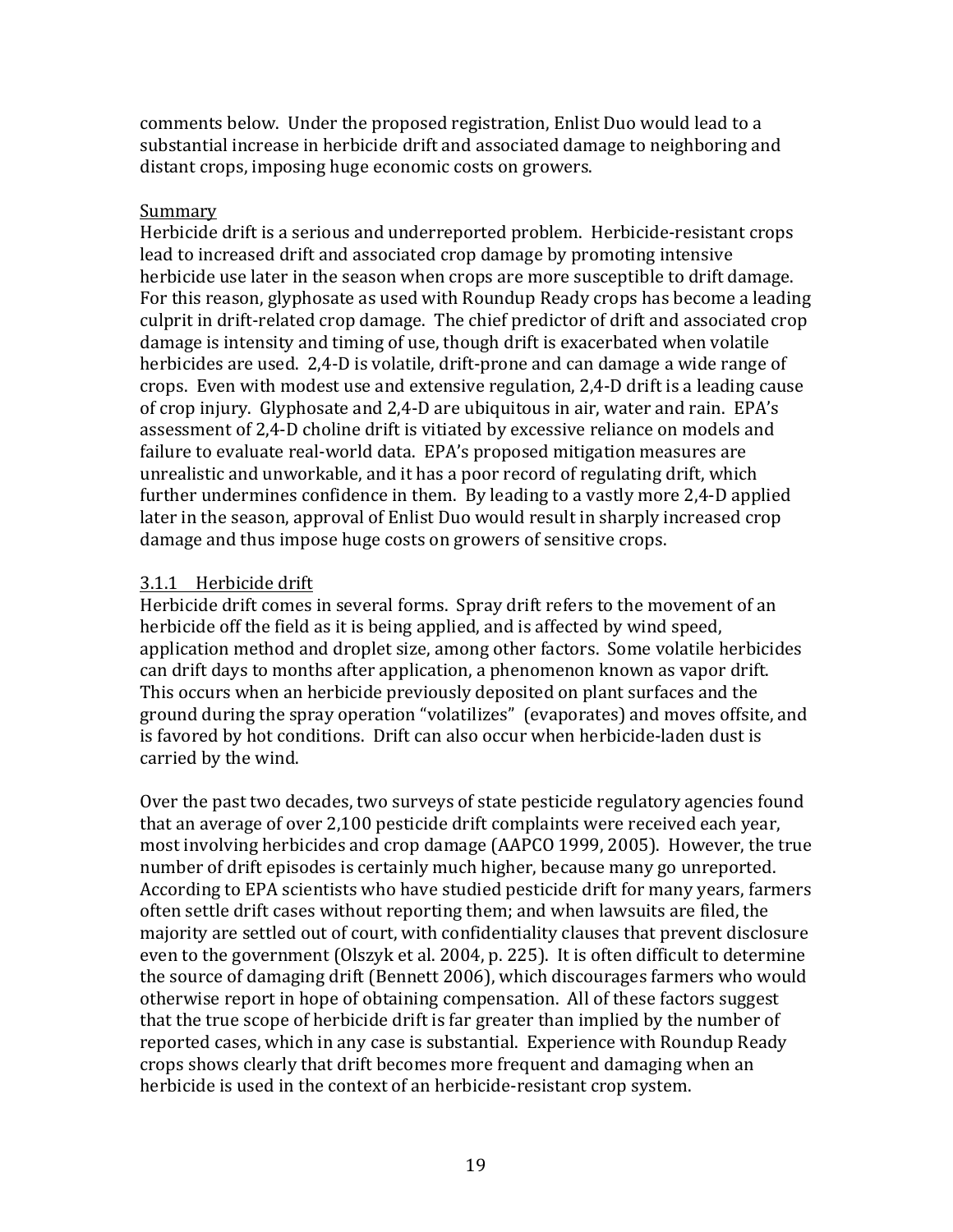#### 3.1.2 The Roundup Ready crop experience

Glyphosate has low volatility, and thus is not a drift-prone weed-killer (Lee et al. 2005, p. 135). Nevertheless, it has become one of the top two herbicides (along with 2,4-D) implicated in herbicide drift complaints nationwide since the Roundup Ready era began (AAPCO 1999, 2005). The high incidence of glyphosate drift injury is partly attributable to the expanded acreage and increased volume of use with Roundup Ready  $(RR)$  crops. However, the late application period – mid-season with RR crops versus early season with conventional varieties  $-$  is clearly a contributing factor. In a comprehensive study of the potential for herbicide drift to injure crops in Fresno, CA, EPA scientists found that:

Increased use of herbicide-resistant technology by producers creates the possibility of off-site movement onto adjacent conventional crops. ... Postemergence application of a herbicide to a genetically-modified (GM) crop often occurs when non-GM plants are in the early reproductive growth stage and are most susceptible to damage from herbicide drift (Ghosheh et al.,1994; Hurst, 1982; Snipes et al., 1991, 1992). Consequently, most drift complaints occur in spring and summer as the use of postemergence herbicide applications increases. (Lee et al. 2005, p. 15)

It is because Roundup Ready crops have enabled "large quantities" of glyphosate to be used "throughout the season" that it poses a greater threat than more damaging but lesser used herbicides like 2,4-D:

"Glyphosate may be applied as a preplant or postplant postemergent herbicide. It is not as damaging to sensitive crops as 2,4-D and dicamba and other high potential risk herbicides but has greater potential to damage sensitive crops because it is applied throughout the year in large quantities." (Lee et al.  $2005$ , p. 47)

The problem is not confined to California. Glyphosate drifting from application to Roundup Ready crops has repeatedly caused extensive damage to wheat (Baldwin 2011) and especially rice (Scott 2009) in Arkansas; to rice (Wagner 2011) and corn (Dodds et al. 2007) in Mississippi; to rice in Louisiana (Bennett 2008); and to tomatoes in Indiana and adjacent states (Smith 2010); to cite just a few of many examples.<sup>9</sup> Such episodes sometimes give rise to lawsuits, as when farmers won compensation for onions damaged by glyphosate applied to Roundup Ready soybeans in Ontario, Canada (Lockery vs. Hayter 2006).

Glyphosate drift injury can be extensive, damaging  $30,000$  to  $50,000$  acres of rice in Mississippi in 2006, for example (Wagner 2011). Glyphosate drift damage to wheat has prompted suggestions that the crop simply not be grown in Arkansas (Baldwin

 

 $9$  A search of the online farm publication Delta Farm Press using the search term "glyphosate drift" turned up 127 articles (search conducted 6/5/14, www.deltafarmpress.com).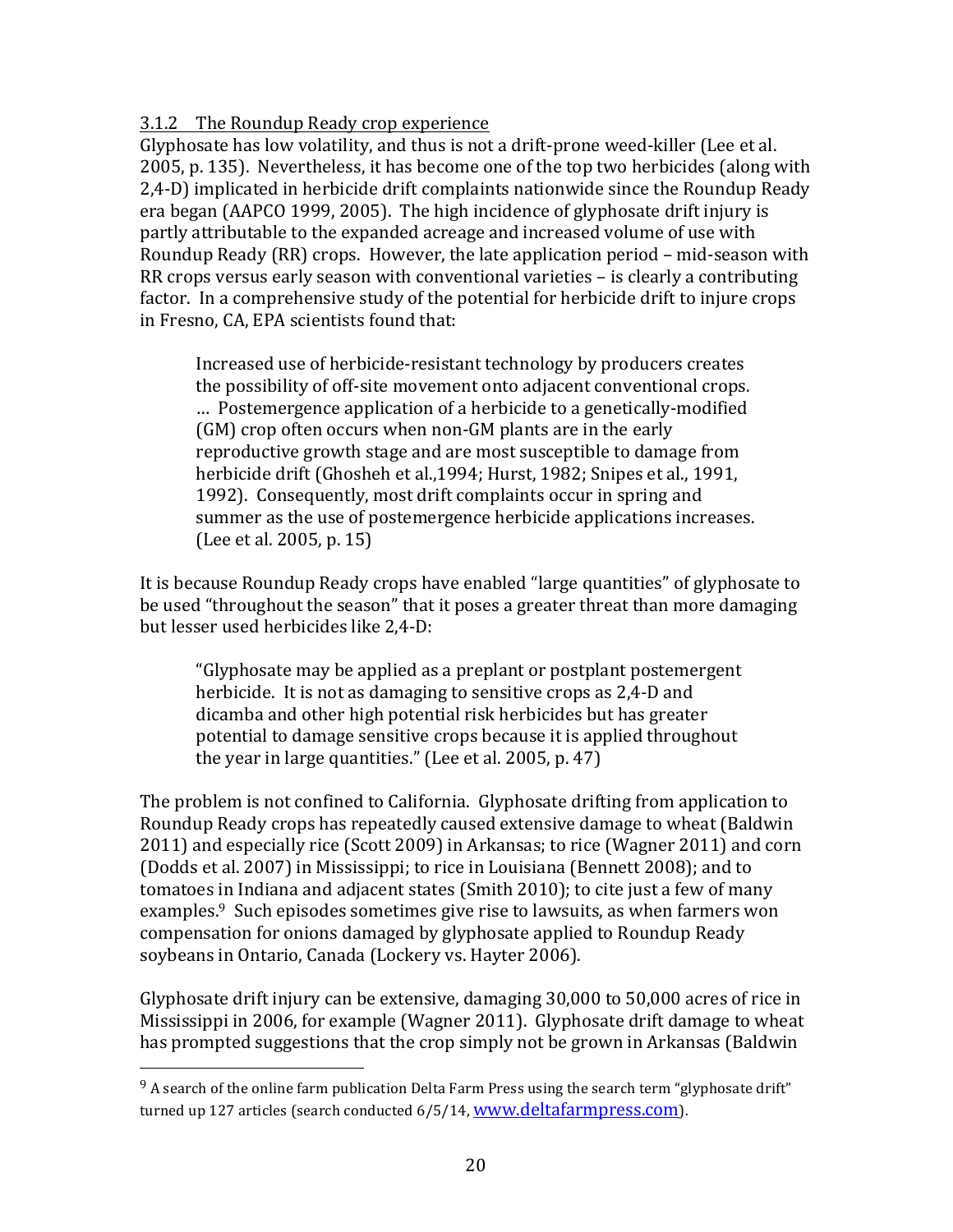2011). Tomato growers in Indiana, Michigan and Ohio suffered over \$1 million in glyphosate drift damage over four years (Smith 2010). Arkansas corn growers felt so threatened that they switched to Roundup Ready varieties out of "self-defense" against glyphosate drifting from Roundup Ready soybean and cotton fields (Baldwin 2010). While most drift damage occurs near treated fields, weed consultant Ford L. Baldwin has documented glyphosate drifting 0.5 to over 2 miles to damage rice in Arkansas (Baldwin 2008).

#### 3.1.3 2,4-D drift today and yesterday

2,4-D is a volatile herbicide that is prone not only to spray drift (like glyphosate), but also to vapor drift, which is much more unpredictable and difficult to prevent and control. When 2,4-D was first introduced in Iowa, vinevard operators suffered substantial losses and lobbied unsuccessfully for restrictions on its use by corn growers (Anderson 2005). 2,4-D drift has been so problematic that many states did eventually restrict its use in areas where sensitive crops are grown, at certain times of year (Feitshans 1999). Drift problems were also one factor leading to sharp reductions in 2,4-D use in favor of less toxic and less drift-prone herbicides in the 1980s and 1990s. Despite restrictions and reduced use, however, problems continue.

2,4-D ranked  $1^{st}$  or  $2^{nd}$  in herbicide drift complaints in the six years from 1996-1998 and  $2002$  to  $2004$  (AAPCO 1999, 2005). Crops damaged by  $2,4$ -D drift, often at quite low levels, include grapes, cotton (Egan et al 2014a), soybeans, sunflower, and many fruits and vegetables (Doohan et al. 2014). Though damage often occurs to crops in adjacent fields, area-wide impacts are not uncommon. For instance, in 2006 volatilization of 2,4-D damaged cotton on "upwards of 200,000 to 250,000 acres" in five counties in Arkansas, an impact likely due to multiple applications in the area and weather conditions that promoted vapor drift (Bennett 2006). In 2012, a single 2,4-D application damaged 15,000 acres of California cotton as well as a pomegranate orchard, with damage to cotton verified as far as 100 miles from the application site (Cline 2012).

Despite numerous restrictions on formulation types and application methods, 2,4-D drift continues to damage grapes, one of the most sensitive crop species:

Grape vineyards, especially in regions of mixed cereal and minor crop production, have historically been exposed to auxin-type herbicides, presumably from a combination of local and regional transport. Banning dust and volatile ester formulations, restricting the timing of low volatile ester formulations, and prohibiting applications when drift is likely have all helped to minimize the damage to grapes. Unfortunately, episodic injury remains severe enough to cause economic losses to the grape industry. Our recent two years of field monitoring of 2,4-D residues supports the above assertion. The movement of these highly active substances from the target site as aerosols, on/in soil wind-blown particulates, or in the gas-phase are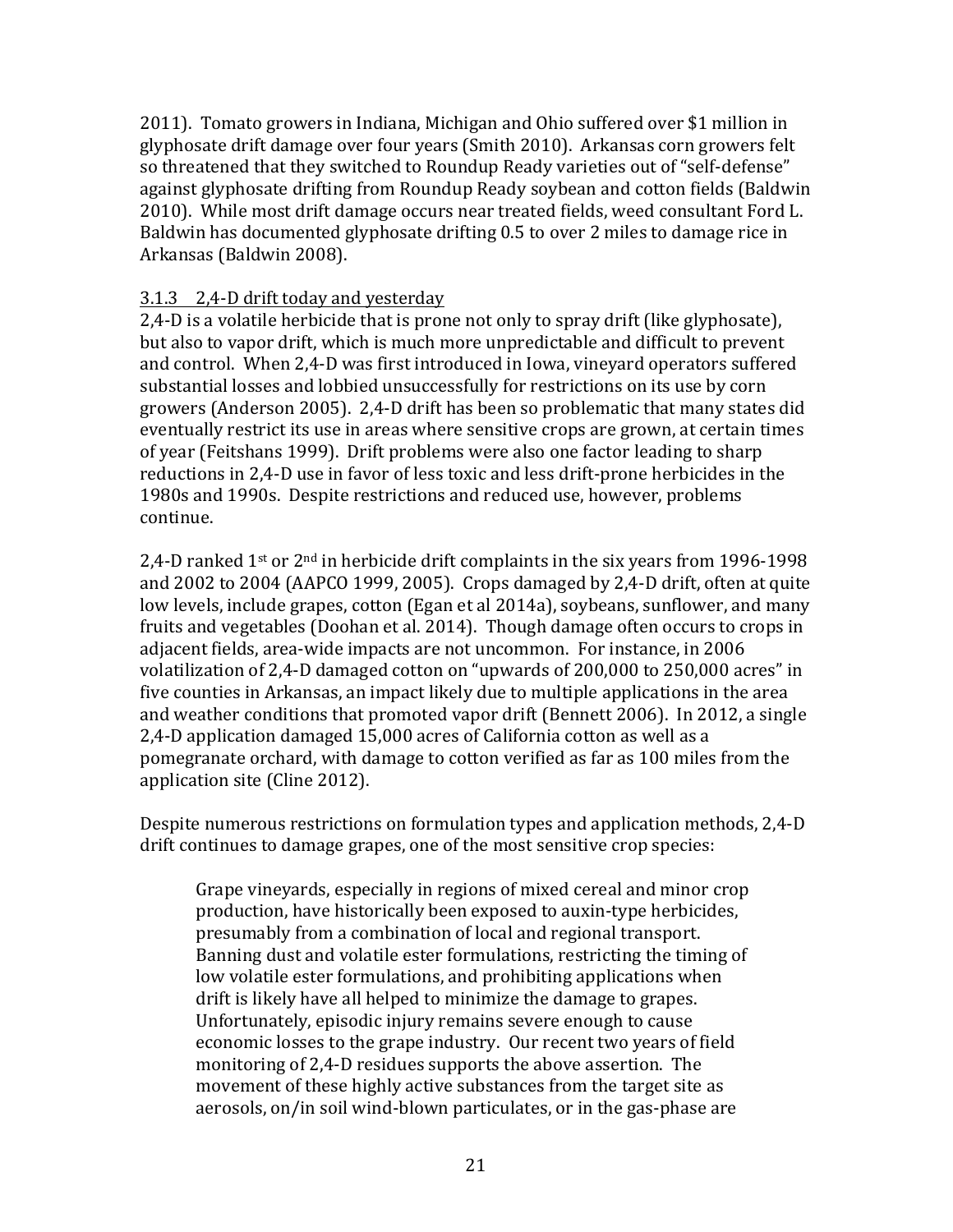unfortunately difficult to predict and therefore more difficult to apply consistent label language. Moreover, post-application processes are beyond the direct control or influence of pesticide applicators. Because of the high potency, mitigating injury from the use of auxintype herbicides to sensitive crops upwind will remain difficult. (Hebert 2004)

 $3.1.4$   $2.4$ -D, glyphosate and other herbicides ubiquitous in water, air and rain The discussion above makes clear that while volatility can exacerbate drift, even non-volatile herbicides like glyphosate are problematic when used in large quantities. The same is true of herbicides polluting our water bodies, air and rain: the best predictor of presence is the amount used. As U.S. Geological Survey scientists concluded in an exhaustive analysis of pesticides in U.S. waters from 1992-2001: "[t]he pesticides detected most frequently in streams and ground water were primarily those with the greatest use..." as well as mobility and persistence in water (Gilliom et al. 2006, p. 10). Since 2003, 2,4-D has been detected in 47% of surface water samples tested by the U.S. Geological Survey, over twice the detection rate of prior samples (EPA Environmental 2013a, pp. 35-36). Vastly increased use of 2,4-D with approval of Enlist Duo would increase both the frequency and levels of detection.

Despite being both non-volatile and non-persistent in the environment, glyphosate is detected as or more frequently than other herbicides, and at equal or higher concentrations, in the air, rain and waterways of areas like Iowa and the Mississippi Delta where it is heavily used (Coupe et al 2012, Chang et al 2011). This underscores the overriding importance of usage level over physical properties such as volatility when assessing the potential for environmental pollution and associated harms.

Even so, high-level use combined with volatility will in most cases yield the worst outcomes. Pesticides like 2,4-D can "volatilize into the lower atmosphere, a process that can continue for days, weeks, or months after the application, depending on the compound" (USGS 2003), and are then brought back to earth when it rains.

In the Canadian Prairies, where 2,4-D use is common on wheat fields, measurable levels of 2,4-D and other herbicides are frequently found in the air and in rain (Turduri et al. 2006). At the high end of concentrations detected in rainfall in Alberta, Canada, a mixture of four herbicides (2,4-D, dicamba, MCPA and bromoxynil) was found to negatively impact test plants, leading the researchers to conclude that: "...based on our bioassay results and those of Kudsk et al. (1998), it is our opinion that the occasional high levels of herbicides detected in southern Alberta rainfall could adversely affect dry beans and tomatoes grown in the area" (Hill et al. 2002). The levels of 2,4-D found in air and rain would increase dramatically with the three- to seven-fold increased use enabled by Enlist Duo registration, increasing the incidence of "toxic rainfall" containing sufficient levels of 2,4-D (and other herbicides) to damage sensitive crops.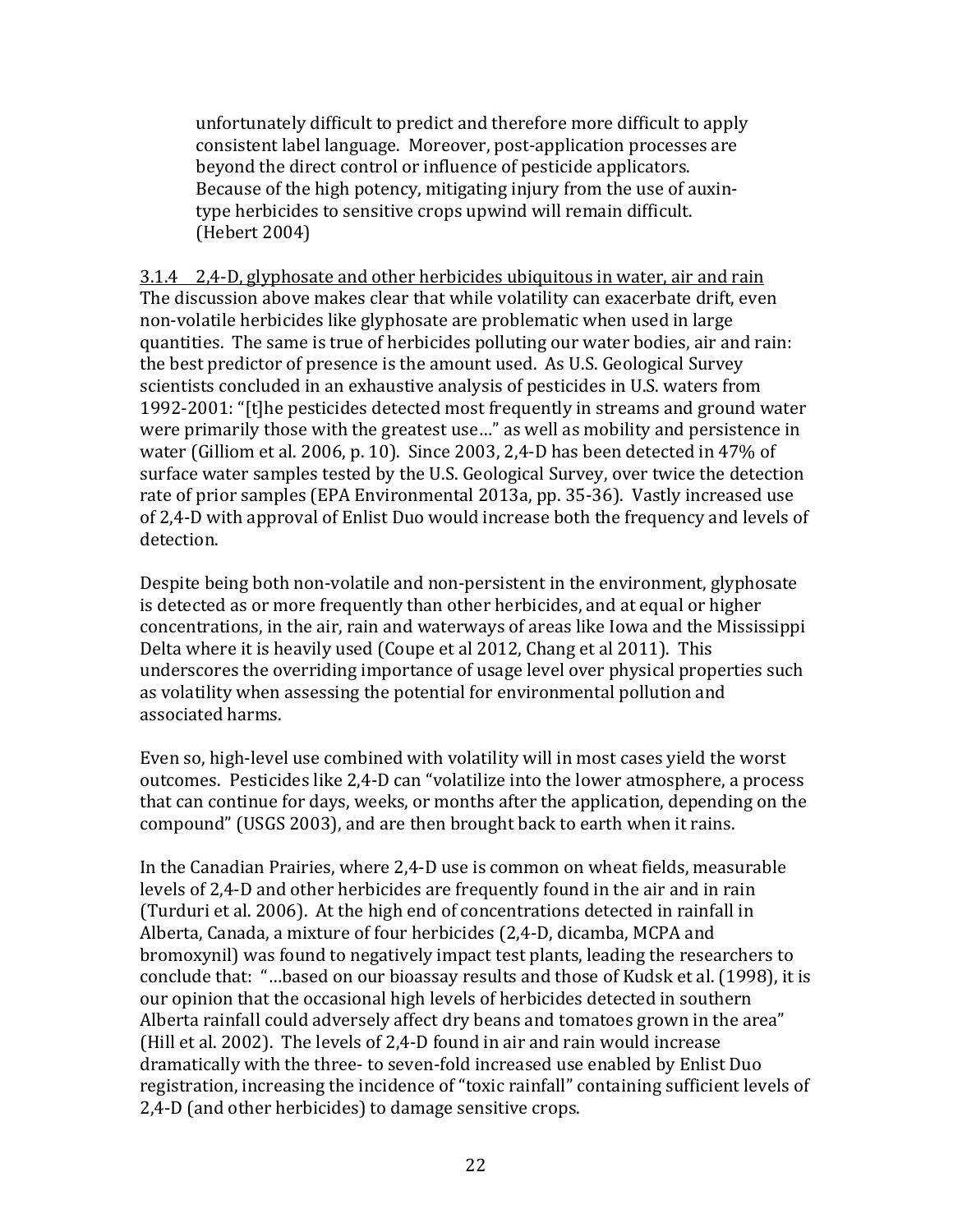# 3.1.5 Modeling versus the real world

EPA's assessment of drift is vitiated by excessive reliance on models that rely unduly on 2.4-D choline's lesser volatility, presume use of drift-mitigating spray nozzles and proper equipment calibration, and assume perfect adherence to a host of unworkable mitigation measures that are discussed further below (EPA Environmental  $2013a \& 2013b$ , EPA Registration  $2014$ , pp. 23-24, 27-28). The discussion above makes clear that glyphosate, an herbicide with much lower volatility than any form of  $2,4$ -D, including the choline salt, is a leading cause of drift-related crop injury. EPA's spray drift model cannot account for, and would never predict, this indisputable real-world outcome. If EPA must rely on models, it should construct one that incorporates parameters based on real-world herbicide use practices, as well as data on *actual* occurrence of drift and crop damage, as for instance the AAPCO data discussed above. Until it does so, EPA's modeling exercises will be worthless as predictors of drift and other phenomena, and will continue to serve as little more than tools to provide false assurances and pretexts to approve hazardous pesticide uses, such as the one at issue here.

3.1.6 Proposed mitigation unrealistic and unworkable in the real world EPA proposes a host of mitigation measures intended to reduce drift and associated crop damage, including: use of specific spray nozzles; spray pressures not to exceed 40 psi; minimizing the height of the groundboom; prohibition of aerial application; no application when wind speeds exceed 15 mph; and equipment calibration to produce larger droplets when applications are made under conditions of "low relative humidity." In addition, applicators are called upon to determine if wind speeds are less than 3 mph. If they are, applicators must further determine whether "conditions of temperature inversion exist," or "stable atmospheric conditions exist at or below nozzle height," in which case application is not to be made (EPA Registration 2014, pp. 27-28).

Furthermore, applicators are called upon to ascertain "circumstances" under which "spray drift may occur to food, forage, or other plantings that might be damaged or crops thereof rendered unfit for sale, use or consumption," and to abstain from applying Enlist Duo under such circumstances. In addition, they are to avoid contact of Enlist Duo "with foliage, green stems, exposed non-woody roots of crops, desirable plants, including including cotton and trees." Before making an application, EPA asks that applicators "please refer to your state's sensitive crop registry (if available) to identify any commercial specialty or certified organic crops that may be located nearby." Finally, applicators are told not to apply Enlist Duo when wind direction favors off-target movement [i.e. drift] onto commercially grown tomatoes and other fruiting vegetables, cucurbits and grapes (but apparently spraying is permitted if the vegetables are grown in a home garden) (EPA Registration 2014, p. 29).

The sheer number and complexity of the mitigation measures speaks volumes to the grave threats of crop injury posed by drift of Enlist Duo. As discussed above, past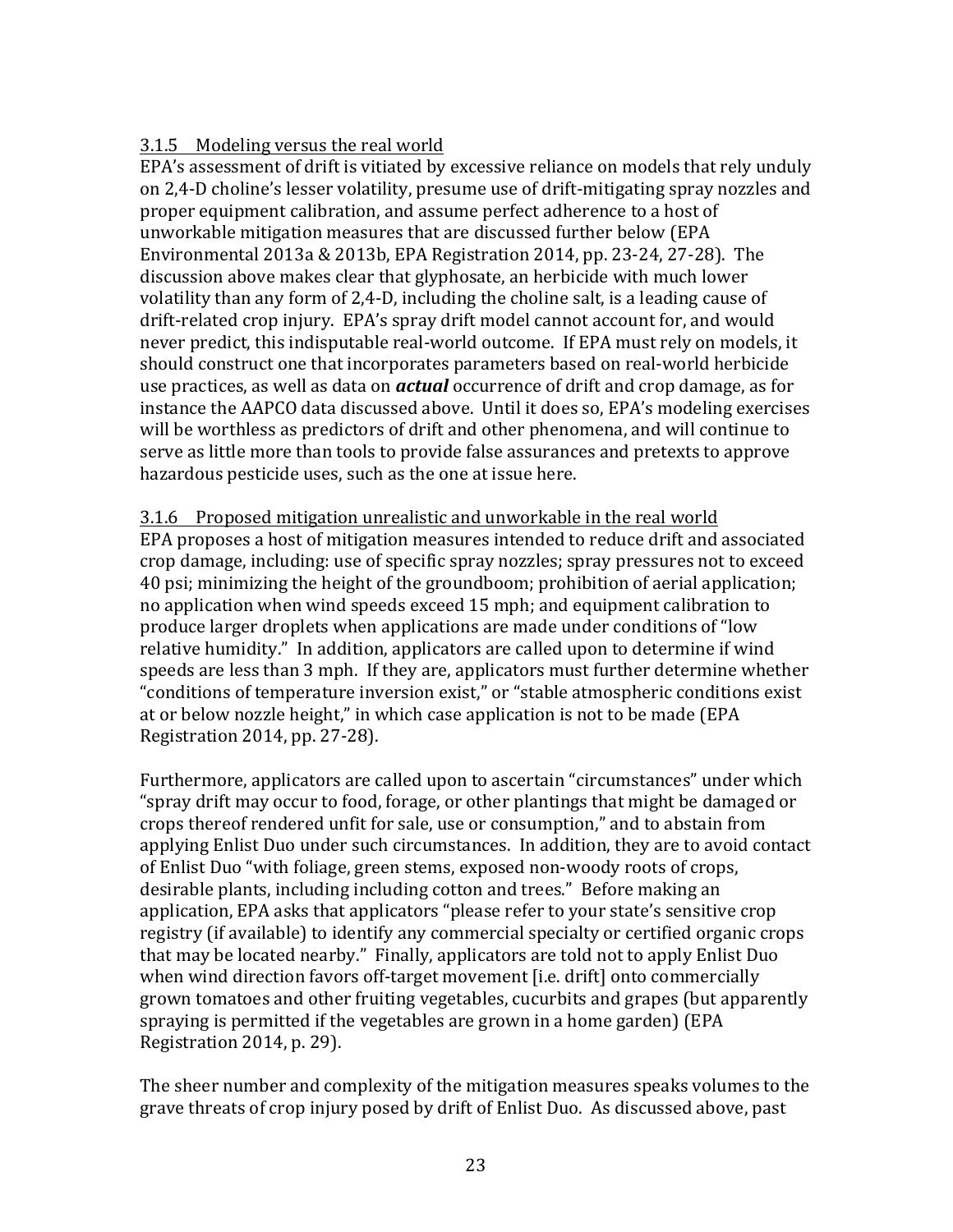attempts to mitigate 2,4-D drift through such label language have failed to prevent it from being the top culprit in drift injury. It is still more certain that the measures proposed for Enlist Duo will fail.

Some of these mitigation measures are straightforward requirements, such as use of specific nozzles and spray pressures, and prohibition of aerial application. To what extent they would be followed is uncertain, but at least they are unambiguous. Most involve judgment calls. For instance, what constitutes "low relative humidity," "conditions of temperature inversion," or "stable atmospheric conditions"? Farmers and applicators are not meteorologists, and even those who are quite knowledgeable in this area will arrive at different assessments because the terms are inherently ambiguous. Wind restrictions seem straightforward, but winds continually vary in speed and direction, making them difficult to measure. And how many farmers carry anenometers to the field with them?

One must also consider real-world production constraints. Weed control must be undertaken during narrow windows (when weeds are small enough to be effectively controlled) and integrated into a sequence of other pressing farm tasks. This is particularly true on larger farms, and farms are getting larger in part thanks to herbicide-resistant crops. Commercial applicators who serve numerous farmers must meet both their farmer-clients' expectations of timely weed control and keep to their own busy schedules. The result is enormous pressure to bias weather assessments to permit spraying to fit tight schedules, and even to spray under clearly inappropriate conditions. EPA knows this to be true. As the Association of American Pesticide Control Officials (AAPCO) told the Agency in 2002, it "has experience that supports that there are numerous pesticide applications made when it is too windy" (AAPCO 2002).

Many of the mitigation measures appear to be redundant. Why the special plea to avoid spraying when "circumstances" would lead to spray drift damage to tomatoes, cucurbits, grapes, cotton, trees and "desirable plants" if the long list of mitigation measures would in fact be effective? Why should any farmer who follows EPA guidance need to consult a registry to find out if sensitive/organic crops are in his/her area? The reason is clear. EPA knows that its mitigation measures will **not** prevent substantial crop injury, both because of their inherent inadequacy and because many applicators will often **not** comply with them. One might be inclined to praise EPA for the special concern it shows for specialty crop growers, if it were not so obvious that they will not work, and that many growers will suffer substantial losses if the proposed registration is approved.

# 3.1.7 Long-standing deficiencies in EPA's regulation of pesticide drift further undermine confidence in mitigation

EPA has never effectively addressed the problem of pesticide drift. Recognizing that its regulations are inadequate, in 2001 EPA proposed more stringent limits on application equipment and methods, as well as conditions (e.g. maximum wind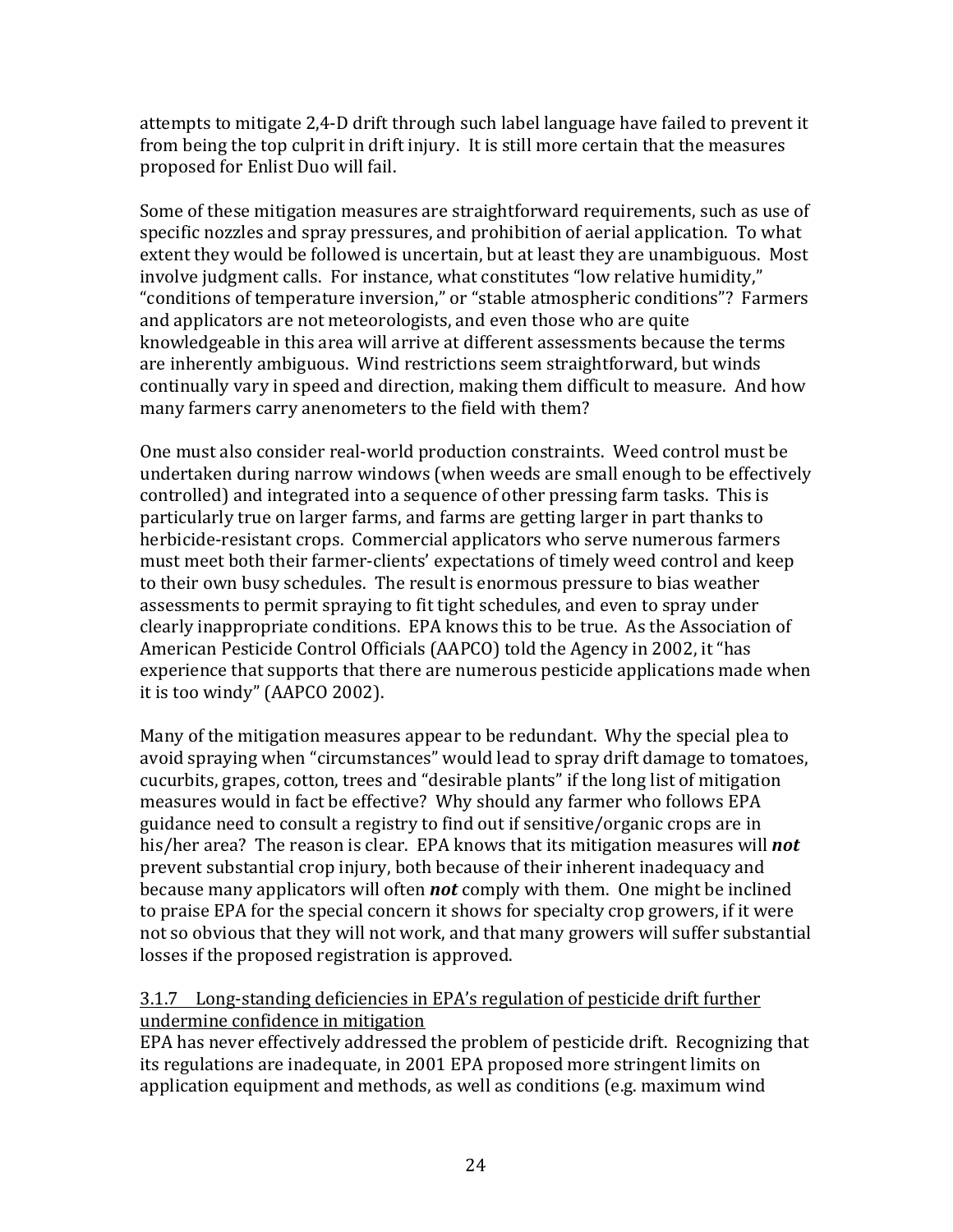speeds) under which pesticides could be sprayed, to prevent harmful drift (Goldman et al. 2009). However, the proposed rule was never finalized, and is not in effect.

# *3.2 Environmental and economic costs of herbicide-resistant weeds*

# Summary

Use of Enlist Duo on Enlist crops (the Enlist system) would foster rapid emergence of weeds resistant to 2,4-D, as acknowledged by USDA and weed scientists. Because the Enlist system would be used primarily by farmers whose fields are infested with weeds resistant to glyphosate and often other herbicides, the result would be extremely intractable weeds immune to both herbicides. EPA ignores the many costs of 2,4-D and multiple herbicide-resistant weeds that would be generated by the Enlist system. These include greater use of toxic herbicides and associated human health and environmental harms; higher weed control costs for farmers; increased soil erosion from greater use of tillage; and reduced use of sustainable weed control practices that involve lesser reliance on herbicides. In anticipation of  $2,4-D/glyphosate-resistant$  weeds, Dow has already added additional herbicide resistance traits to Enlist crops to permit high-level, post-emergence use of glufosinate and other weed-killers to control them. As weeds acquire resistance to these chemicals as well, Dow envisions adding multiple combinations of resistance to as many as nine classes of herbicide. This chemical arms resistance race between crops and weeds would ensure rapidly increasing use of additional toxic herbicides long into the future, generating substantial "benefits" for Dow and other pesticide firms, sharply rising weed control costs for farmers, and rising adverse impacts on human health and the environment.

EPA ignores these costs, and evaluates only putative benefits of the Enlist system. But even this limited assessment is invalidated by fundamental flaws. EPA lacked requisite cost data on the cost of Enlist Duo, Enlist seed, and alternative weed management programs, misunderstands how farmers would use the Enlist system, and relies entirely on a faulty and biased assessment by the registrant. A proper accounting shows that whatever fleeting economic benefits the Enlist system provide are swamped by the subsequent costs just a few years down the line. Dow's stewardship plan is no different than Monsanto's for Roundup Ready crops, and would be equally ineffective. EPA's proposed mitigation for 2,4-D resistant weeds – a monitoring program that entirely lacks any prevention component – would be also ineffective and unworkable. EPA should reject the proposed registration because the economic and environmental costs that would ensue are far greater than any short-term benefits.

CFS submitted extensive comments to EPA on the subject of 2,4-D and multiple herbicide-resistant weeds that would be triggered by the Enlist system (CFS Enlist Duo 2012, pp. 20-38), which are incorporated here by reference. EPA made no meaningful response to our comments. We will not repeat those comments, but rather summarize the major points, bring in new information, and point out major deficiencies in EPA's "benefits" assessment (Enlist Duo Benefits 2014) and its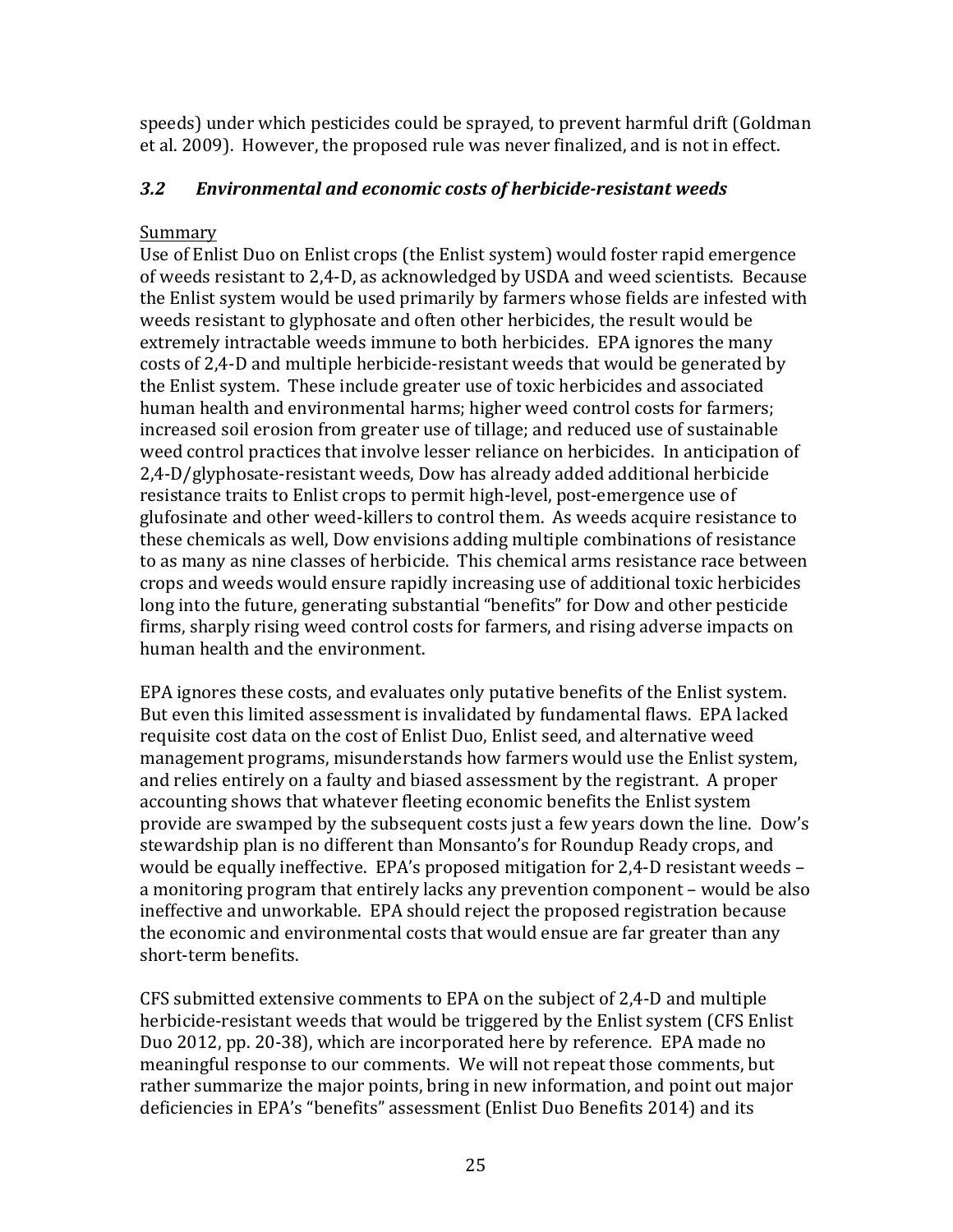proposed mitigation for  $2,4$ -D-resistant weeds (EPA Registration 2014, p. 29-31). Unless otherwise noted, page references refer to CFS Enlist Duo (2012).

3.2.1 Herbicide-resistant crops systems foster herbicide-resistant weeds Herbicide-resistant crops can only be understood as crop *systems* comprised of the crop itself and application of the corresponding herbicide. The characteristic herbicide use pattern with resistant crops is particularly prone to spur rapid evolution of resistance in weeds. This use pattern involves heavy, frequent, and often exclusive reliance on the associated herbicide(s) to control weeds, and postemergence application later in the growing season (pp. 23-26). Weeds evolve resistance on the same principle by which bacteria evolve resistance to overused antibiotics. The resistance-promoting effects of these crop systems is illustrated dramatically by Monsanto's Roundup Ready crops, resistant to glyphosate, which dominate corn, soybean and cotton production (pp. 26-28). Glyphosate-resistant weeds infest 50-62 million acres of U.S. cropland (Benbrook 2012), and the area infested is growing rapidly (Stratus 2013).

# 3.2.2 The Enlist crop system

The Enlist system is explicitly intended for farmers whose fields are infested with weeds resistant to glyphosate and other herbicides. USDA has found that the Enlist system would generate strong "selection pressure" for evolution of 2,4-D-resistance in weeds – often in weeds already resistant to glyphosate (CFS 2,4-D Corn-Soy Science I 2014). The result would be still more intractable weeds resistant to both herbicides (pp. 28-30). Multiple herbicide-resistant weeds are already a costly and growing problem for farmers, and the Enlist system would greatly accelerate their emergence (Mortensen et al 2012). The costs of such herbicide-resistant weeds include reduced yield; greater use of toxic herbicides and associated human health and environmental harms; higher weed control costs for farmers; increased soil erosion from greater use of tillage (pp. 21-23, 30-35); and reduced use of sustainable weed control practices that involve lesser reliance on herbicides (pp. 20-21; CFS 2.4-D Corn-Soy EIS Science I 2014, 32-35). Many of the weeds thus generated would be serious enough to rate the designation of noxious (CFS 2,4-D) Corn-Soy EIS Science I 2014, pp. 22-28).

Enlist crops have also been engineered for resistance to other herbicides: glufosinate, triclopyr and fluroxypyr (soybeans); and "fops" class grass herbicides such as quizalofop (corn). These herbicides will likely be increasingly used as weeds evolve resistance to 2,4-D (CFS Corn-Soy EIS Science I 2014, pp. 13-18). Since weeds will inevitably evolve resistance to these weed-killers as well, Dow has obtained patents on Enlist corn (Cui et al 2011) and soybeans (Cui et al 2013) that envision adding multiple combinations of resistance to up to nine additional classes of herbicide.

"Thus, the subject invention **[2,4-D-resistant soybeans]** can be combined with, for example traits encoding glyphosate resistance ... glufosinate resistance ... acetolactate synthase (ALS)-inhibiting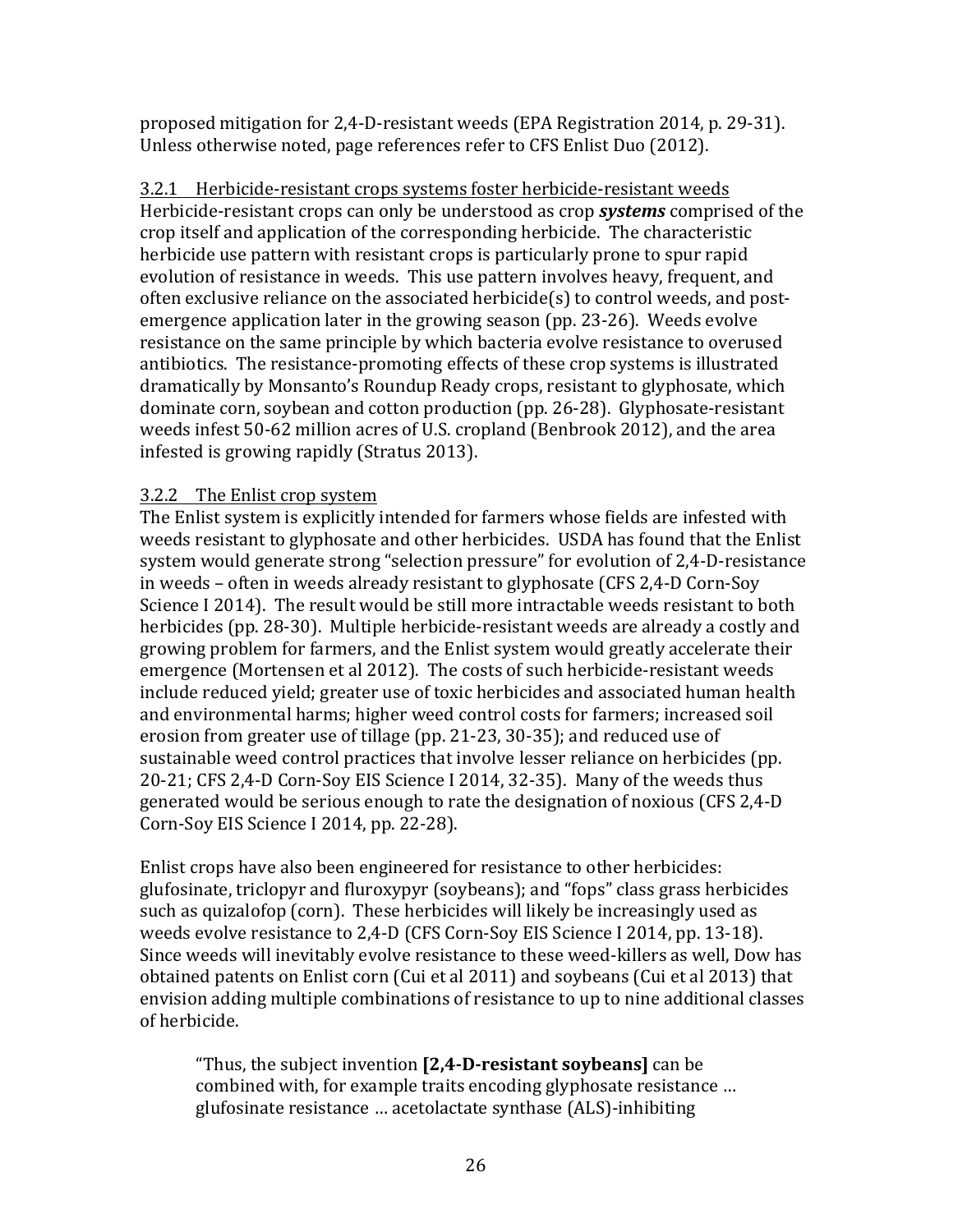herbicide resistance ... bromoxynil resistance ... resistance to inhibitors of HPPD ... enzyme ... resistance to inhibitors of phytoenedesaturase (PDS), resistance to photosystem II inhibiting herbicides **(e.g.** psbA) **[e.g. atrazine]**, resistance to photosystem I inhibiting herbicides **[e.g. paraquat]**, resistance to protoporphyrinogen oxidase IX (PPO)-inhibiting herbicides ... resistance to phenylurea herbicides ... dicamba-degrading enzymes ... and others could be stacked [sic] alone or in multiple combinations to provide the ability to effectively control or prevent weed shifts and/or resistance to any herbicide of the aforementioned classes" (Cui et al 2013, section 0077, emphasis added).

The listed traits represent resistance to most major classes of herbicides, including those that include extremely toxic weed-killers like paraquat and atrazine. Other major biotechnology firms have quite similar patents. This chemical arms resistance race between crops and weeds would ensure rapidly increasing use of additional toxic herbicides long into the future, generating substantial "benefits" for Dow and other pesticide firms, sharply rising weed control costs for farmers, and rising adverse impacts on human health and the environment.

#### 3.2.3 EPA's "benefits" assessment

FIFRA enioins EPA to "tak[e] into account the economic, social and environmental costs and benefits" of a pesticide use in deciding whether or not it poses unreasonable adverse effects on the environment. In particular, EPA must consider economic costs as well as benefits.

EPA's assessment considers only putative benefits of Enlist Duo, and entirely ignores costs (EPA Benefits 2014), such as those arising from weed resistance, as discussed above. Even EPA's limited evaluation of putative benefits is invalid because it was undertaken in the absence of critical data, such as the cost of Enlist Duo, the cost of Enlist corn and soybean seed, and the cost of alternative weed control programs, and for other reasons discussed below. EPA makes numerous baseless assumptions in a failed attempt to conduct its assessment without these data. For instance, EPA assumes that the combined cost of Enlist Duo and Enlist seed would be equivalent to that of the cheapest alternative weed control program. On this basis, EPA then ascribes two benefits to the Enlist system: 1) A "convenience benefit," defined as "a measure of value to growers of the simplicity of managing weeds with the current glyphosate-based system, which allows a wide window for application, a single treatment of herbicide, an over the top application after the crop and weeds have emerged from the ground, as estimated by Marra and Piggot  $(2006)$ ;" and 2) Reduced need for tillage.

The so-called "convenience benefit" is based on an assessment of glyphosateresistant crops that takes no account of the dramatically altered weed control practices and substantially increased weed control costs that have been triggered by glyphosate-resistant weeds generated by the Roundup Ready crop system "when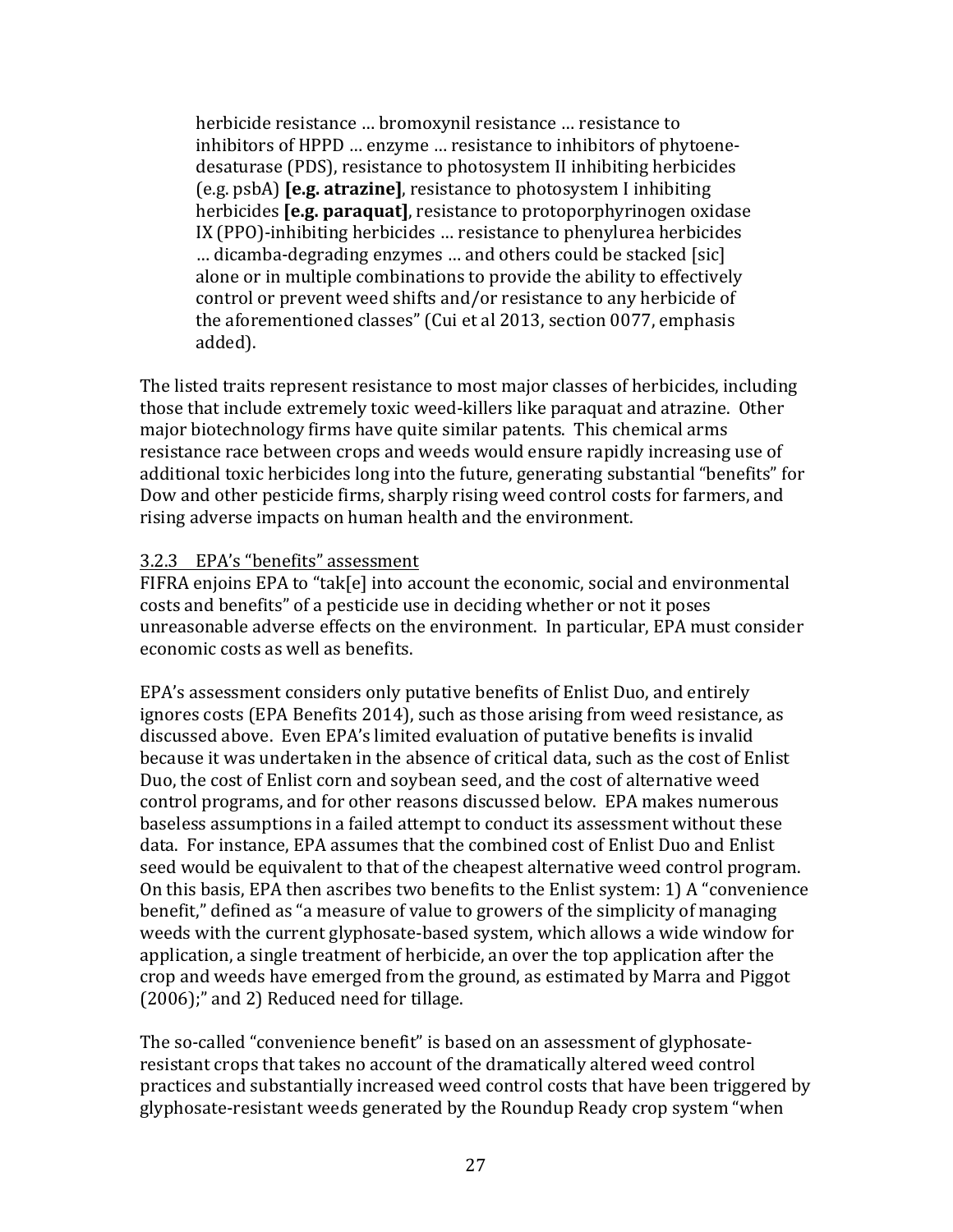used in accordance with widespread and commonly recognized practice." As discussed in our prior comments, referenced above, farmers are increasing the rate and number of glyphosate applications, often using additional herbicides, and utilizing more tillage operations to control epidemic emergence of glyphosateresistant weeds. Ironically, it is the very "convenience benefit" of the Roundup Ready crop system  $-$  which involves excessive reliance on glyphosate  $-$  that generates what might be called the "convenience deficit" of glyphosate-resistant weeds. EPA does not assess the costs of glyphosate-resistant weeds, or provide any discussion of their prevalence. EPA has failed to learn the lesson taught by Roundup Ready crops, and so fails to apply it to the Enlist system, which would have precisely analogous effects if approved. The Enlist system would impose still greater costs on growers through facilitating the same unhealthy "convenience" that has undermined the efficacy of the Roundup Ready crop system.

It is important to understand that these costs would also be imposed on growers of non-Enlist crops, because once they have evolved, the pollen and seed of resistant weeds travel to spread resistance to near and sometimes distant fields, which undermines any individual farmer's incentive to undertake efforts to prevent evolution of resistance in his/her fields (CFS Enlist Duo 2012, pp. 37-38; CFS Corn-Soy EIS Science I 2014, pp. 25-26). In fact, USDA has found that 2,4-D-resistant weeds generated by Enlist crop systems would likely spread to fields of non-Enlist farmers, including wheat growers, who often use 2,4-D, but in ways that do not generally promote evolution of resistance; such weeds would increase weed control costs for wheat farmers by forcing them to use more expensive alternatives, and possibly encourage them to switch from wheat to some other crop, such as corn, which as normally cultivated is a much more environmentally damaging crop (CFS Corn-Soy EIS Science I 2014, pp. 7-9).

Similar considerations apply to the second putative benefit - reduced need for tillage. First, it must be emphasized that use of herbicide-resistant crops (e.g. Roundup Ready) does not drive adoption of reduced tillage farming practices, often called conservation tillage, one form of which is "no-till." CFS has addressed and refuted this common myth elsewhere, showing that the true causes of declining soil erosion in American agriculture  $-$  the major goal of conservation tillage  $-$  were federal farm policies first enacted in 1985 that provided strong financial incentives to farmers to adopt conservation tillage practices, and showing further that soil erosion rates in the Midwest stopped declining in 1997, around the time Roundup Ready crops were introduced (CFS Enlist Soy Science 2012, pp. 62-73). An updated and abbreviated analysis with respect to similar claims made for the Enlist system may be found at CFS Corn-Soy EIS Science I (2014), pp. 29-32. Second, it is indisputable that glyphosate-resistant weeds generated by the Roundup Ready crop system have led to greater use of tillage, not less (Neuman & Pollack 2010; NRC 2010; Owen 2011, Table 1), meaning increased soil erosion. The more intractable resistant weeds generated by the Enlist system would lead to still greater use of tillage and hence soil erosion.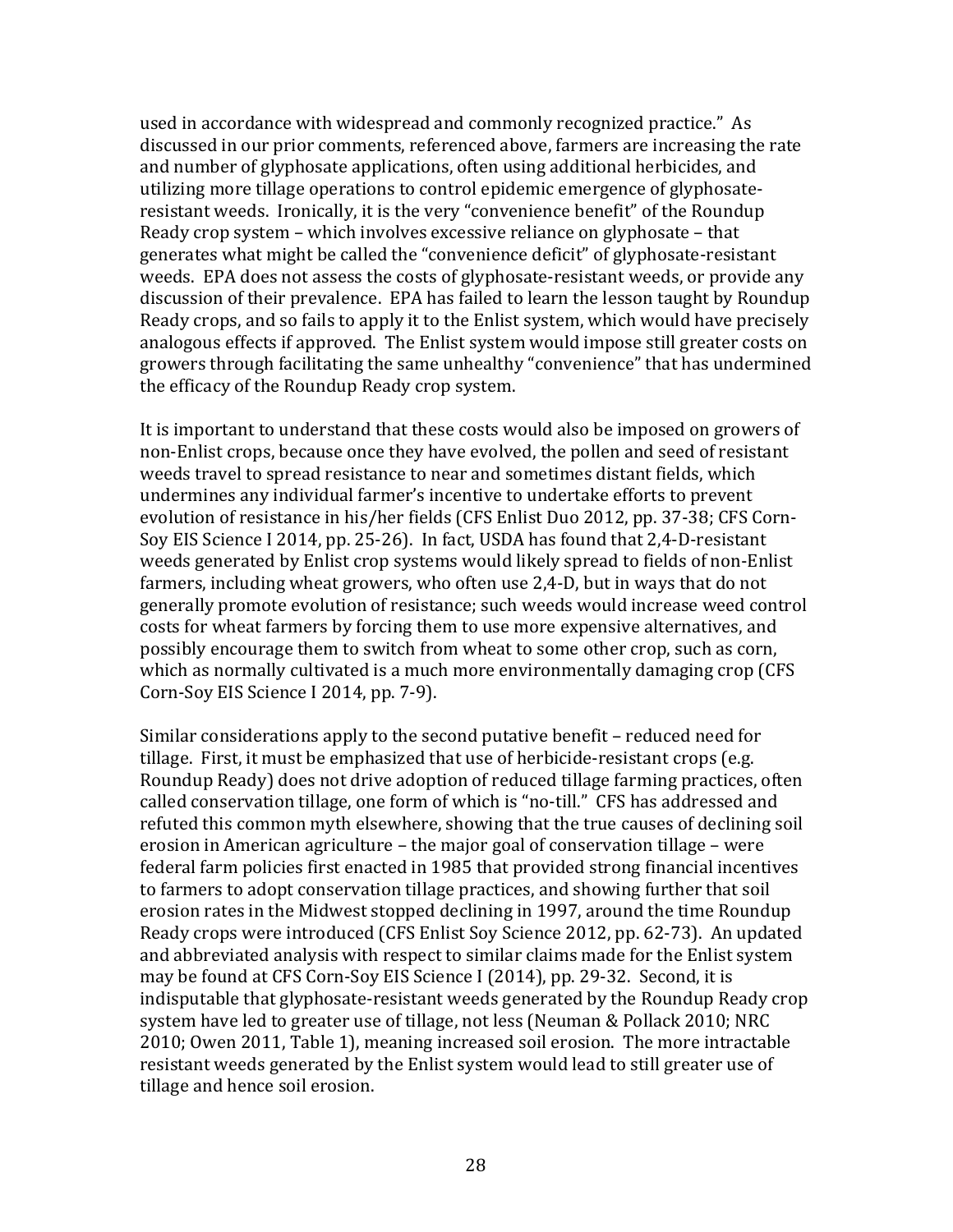In EPA's "benefits" assessment, the Enlist crop system is presented as a tool to "preserve the viability of glyphosate  $GE$  technology." This framing  $-$  adopted uncritically from Dow – obscures the precisely contrary truth of the matter. The Enlist system is entirely premised on *the failure to preserve the efficacy of* "glyphosate GE technology." That is, no farmer would have any interest in Enlist crops if glyphosate as used with Roundup Ready crops were still an effective means to control weeds (see below). That glyphosate has become ineffective for a large and growing number of farmers thanks to glyphosate-resistant weeds is due in part to deceptive and unethical marketing by Monsanto, assuring farmers that they could rely entirely on glyphosate year after without risk of weed resistance (Hartzler et al 2004), EPA's and USDA's failure to impose sensible constraints on glyphosate use with Roundup Ready crops in the form of mandatory weed resistance measures; and farmer decisions. This false framing provides EPA with a pretext to recapitulate, with the Enlist system, its regulatory failure with Roundup Ready crops, leading to still worse weed resistance problems.

EPA's assessment is also internally inconsistent. When it comes to assessing "benefits," the Enlist system is understood correctly to be used by farmers as a convenient means to control glyphosate-resistant weeds. In this situation, however, glyphosate-resistant weeds would be exposed to just one effective mode of action, 2,4-D, and therefore would be quite likely acquire additional resistance to 2,4-D (Mortensen et al 2012). However, EPA also makes the contrary and false assumption that growers **without** glyphosate-resistant weeds would use the Enlist system to prevent their emergence (i.e. two effective modes of action). EPA makes the latter assumption despite its acknowledgement that it "is unable to determine whether growers will have a financial incentive to adopt the new system before glyphosate resistance becomes a problem" (EPA Benefits, p. 2). Clearly, EPA's shifting and contradictory assumptions are made to bias the assessment in favor of Enlist Duo, yet neither EPA nor growers can have it both ways. The Enlist system only becomes attractive when glyphosate is no longer effective; but when used in this situation, for convenient control of glyphosate-resistant weeds, the "convenience benefit" of the Enlist system will rapidly morph into the "convenience" deficit" of weed resistance.

Another example of unresolved contradictions has to do with EPA's assumption that farmers who have glyphosate-resistant weeds and adopt the Enlist system would make use of a third "foundation herbicide" to prevent emergence of 2,4-D resistance. However, use of such a "foundation herbicide" (i.e. pre-emergence herbicide applied early in the season, with residual activity to control emerging weeds for several weeks or more) would be both more expensive than, and negate the convenience benefit of, relying on Enlist Duo, especially in the case of Enlist soybeans. Here again, EPA mistakenly assumes both a convenience benefit and prevention of weed resistance, when only one or the other is possible.

EPA also misunderstands basic features of herbicide-resistant crop systems, assuming falsely that their purpose is to permit spraying when weeds are small,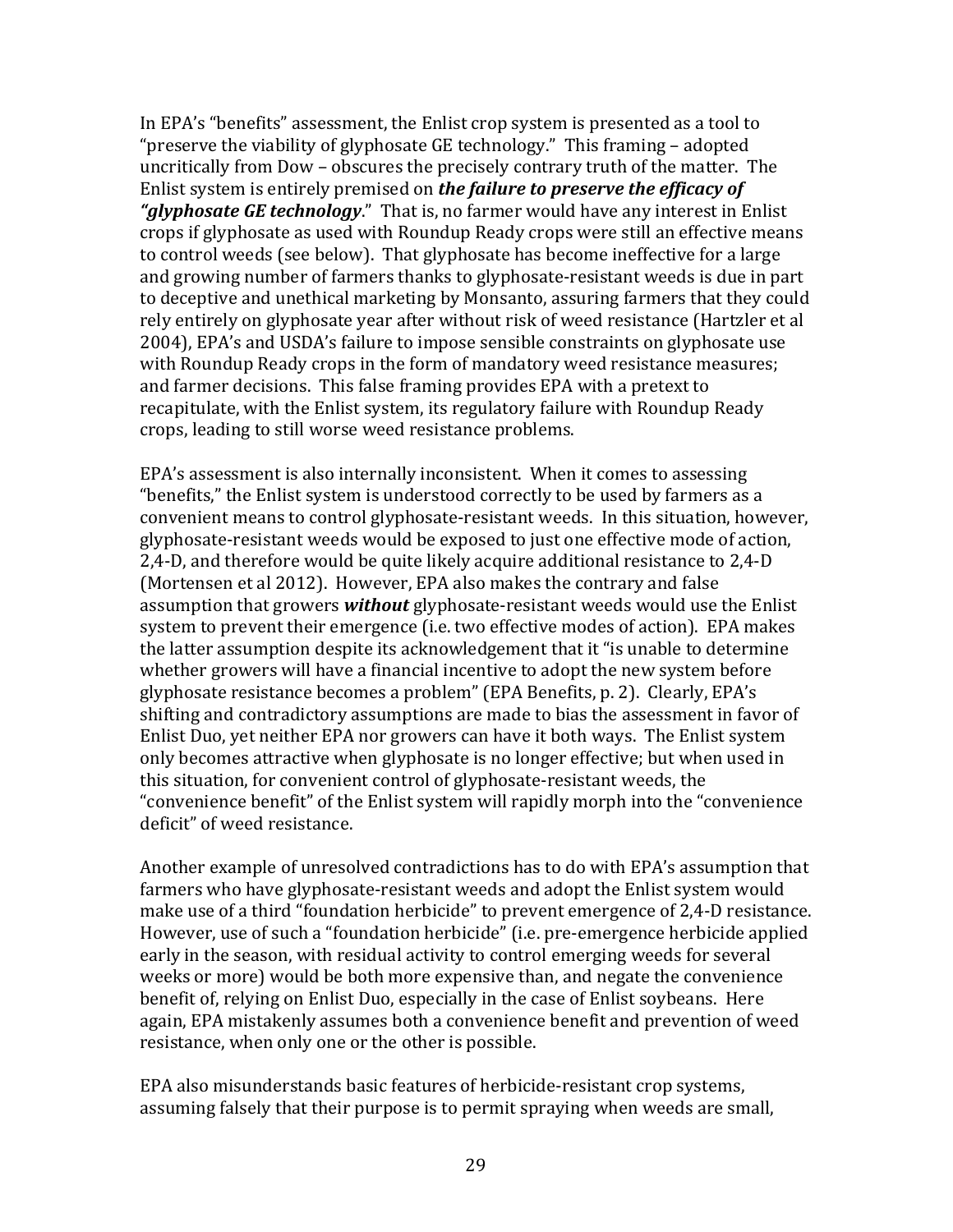more susceptible to control, and less likely to evolve resistance. In fact, glyphosateresistant crops are designed to enable mid-season weed control, which generally occurs when weeds are larger, less amenable to control, and more likely to evolve resistance (CFS Enlist Duo 2012, pp. 25-26). Enlist Duo would be used in precisely the same way with Enlist crops, and is one factor that would promote rapid evolution of 2.4-D resistance (Ibid, pp. 30-34).

EPA's proposed mitigation for weed resistance is entirely inadequate and unworkable (EPA Registration 2014, pp. 29-31). Most importantly, there are no mandatory measures to *prevent* evolution of 2,4-D resistance in weeds, but rather only **monitoring** to detect them after they have emerged. Effective resistance prevention would require at the very least mandatory restrictions against postemergence use of Enlist Duo on an Enlist crop every year on the same field. Everyyear use of the Enlist system may well become common because the proposed registration encompasses use of Enlist Duo on both Enlist corn and Enlist soybeans, and rotation of corn and soybeans is extremely common throughout the Midwest. Every-year application of Enlist Duo, applied once to three times per season, would be the perfect recipe for weed resistance to emerge. We know this to be the case because this is precisely what has driven epidemic emergence of glyphosateresistant weeds in the Midwest – every-year use of glyphosate on Roundup Ready soybeans and Roundup Ready corn. CFS has provided EPA with thoroughly documented discussions of these matters in our prior comments.

Even to the limited extent that monitoring for resistance after it has emerged would be useful, the proposed plan is undermined by EPA's delegation of virtually all responsibilities to Dow. Dow is put in charge of developing diagnostic tests used to evaluate potential resistance; investigating farmer reports of potential resistant weeds; collecting material for testing; eradicating weeds that Dow judges to be "likely resistant" based on its diagnostic tests; and informing growers and other stakeholders of likely and confirmed resistance. Dow is also required to report periodically to EPA on any findings of resistant weeds. Delegation of these responsibilities to Dow represents a clear conflict of interest. Dow's financial interests militate directly against any finding of resistance, for several reasons. First, 2,4-D resistant weeds would represent a failure of the Enlist system, which Dow is naturally motivated to sell to growers; sales would not be promoted, but could well suffer, if Dow were to determine that weeds are resistant to 2,4-D. This is all the more true since Dow is obligated to publicize local or widespread failure of the Enlist system to growers and other stakeholders. Second, a finding of resistance could lead to EPA modification or cancellation of Enlist Duo registration. While EPA would be extremely to undertake such an action, the possibility would further incentivize Dow to avoid finding resistant weeds in the first place, to avoid loss of Enlist Duo herbicide and/or Enlist crop seed sales.

The Dow-led implementation of the monitoring program would open up many possibilities for avoiding a 2,4-D resistance determination. For instance, Dowdeveloped diagnostic tests could be made intentionally insensitive; Dow could drag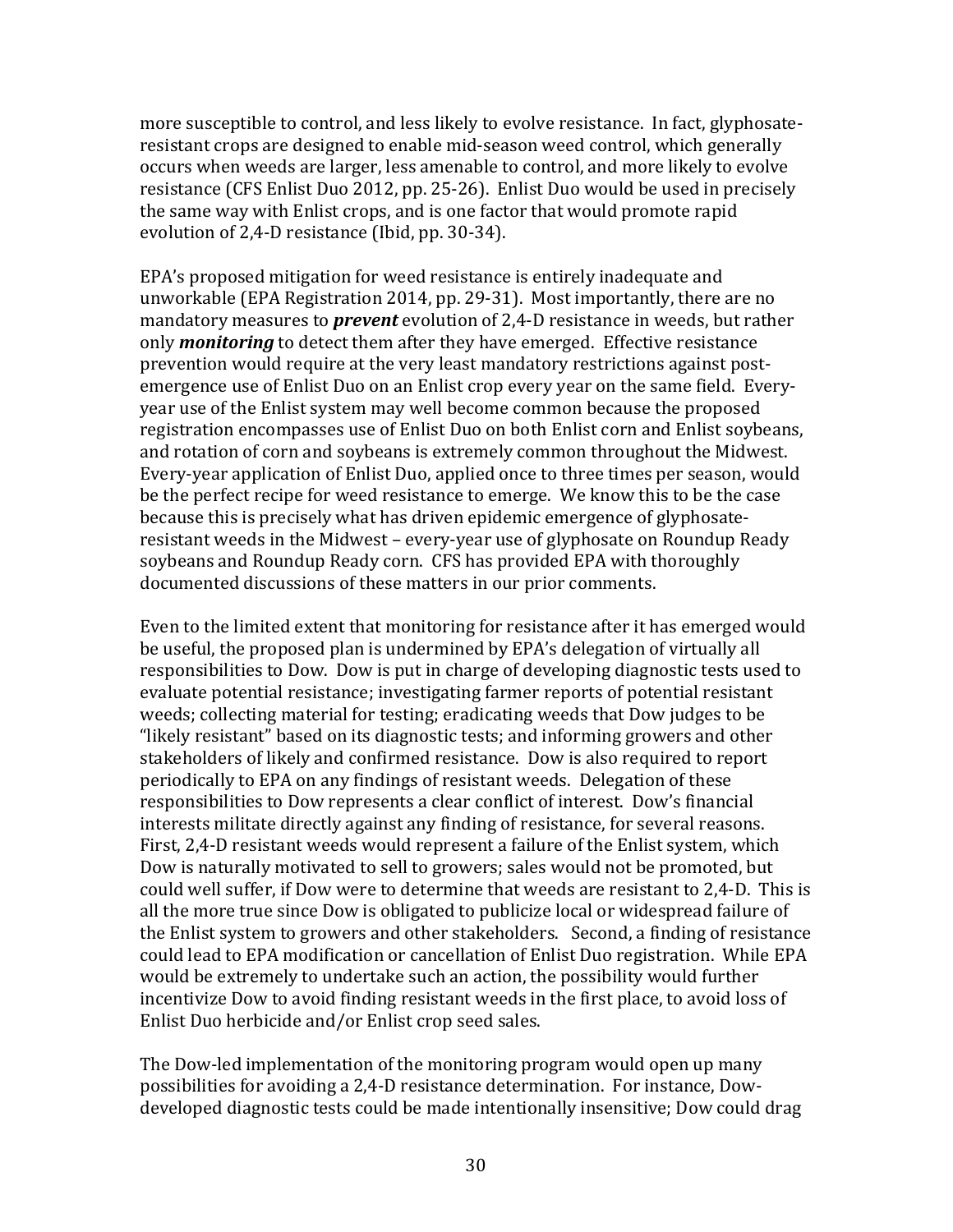its feet in responding to grower reports of non-compliance; reports to EPA could be incomplete or doctored; to name just a few of the possibilities. These are not idle speculations. EPA has already had experience of such machinations in the context of insect resistance management (IRM) for GE corn resistant to the corn pest, corn rootworm. Here too, EPA delegates all responsibilities for IRM to the crop developer. Rootworm resistance to Monsanto's GE corn has emerged rapidly from at least 2008, but Monsanto  $-$  in charge of investigating grower complaints of potential resistance – delayed investigations, submitted incomplete reports to EPA, and set an inappropriately "high bar" for what exactly constituted "resistance." Rootworm resistant to Monsanto's GE corn were only confirmed in 2011, at least three years after their emergence, by public sector entomologists, not Monsanto. Monsanto then first denied the resistance finding, then when it became undeniable, downplayed its significance (for documented overview, see CFS Corn Rootworm 2013; see also Philpott 2011 and Gustin 2011).

Dow has already discounted the risks of 2,4-D resistance, even misrepresenting the basic fact that weeds resistant to 2,4-D and its synthetic auxin class of herbicides are already quite common (Egan et al  $2011$ ), which does not foster confidence in the firm's objectivity in this area.

Finally, while it might seem cynical to suggest, it is an indisputable fact that it is weed resistance that generates new markets for new herbicide-resistant crops that incorporate resistance to additional classes of herbicide. As recounted above, Dow has already incorporated resistance to glufosinate and quizalofop into Roundup Ready soybeans and corn, respectively, and envisions "stacking in" resistance to multiple additional herbicides in patents on Enlist crops. One must wonder why Dow would envision such stacking, which would have no purpose if 2,4-D resistant weeds were prevented and the Enlist system in its present form were to remain effective. CFS is not suggesting that Dow is intentionally planning to foster 2,4-D resistance; but rather only that the most profitable path for the company in the present is to maximize sales of Enlist Duo and Enlist seeds, which is also the path that would be most conducive to 2,4-D resistance, which in turn would open up new market opportunities.

# **4. Conclusion**

In these comments and prior ones, CFS has presented reasonable and science-based arguments demonstrating that EPA should reject the proposed registration of Enlist Duo for use on Enlist corn and soybeans, to protect human health, the environment, and the true and sustainable economic interests of American farmers and U.S. agriculture. At the very least, any decision should be postponed until EPA can conduct the needed comprehensive and critical review in the context of the 2,4-D registration review process. CFS is confident that an objective, science-based review would necessitate denial of the requested registration.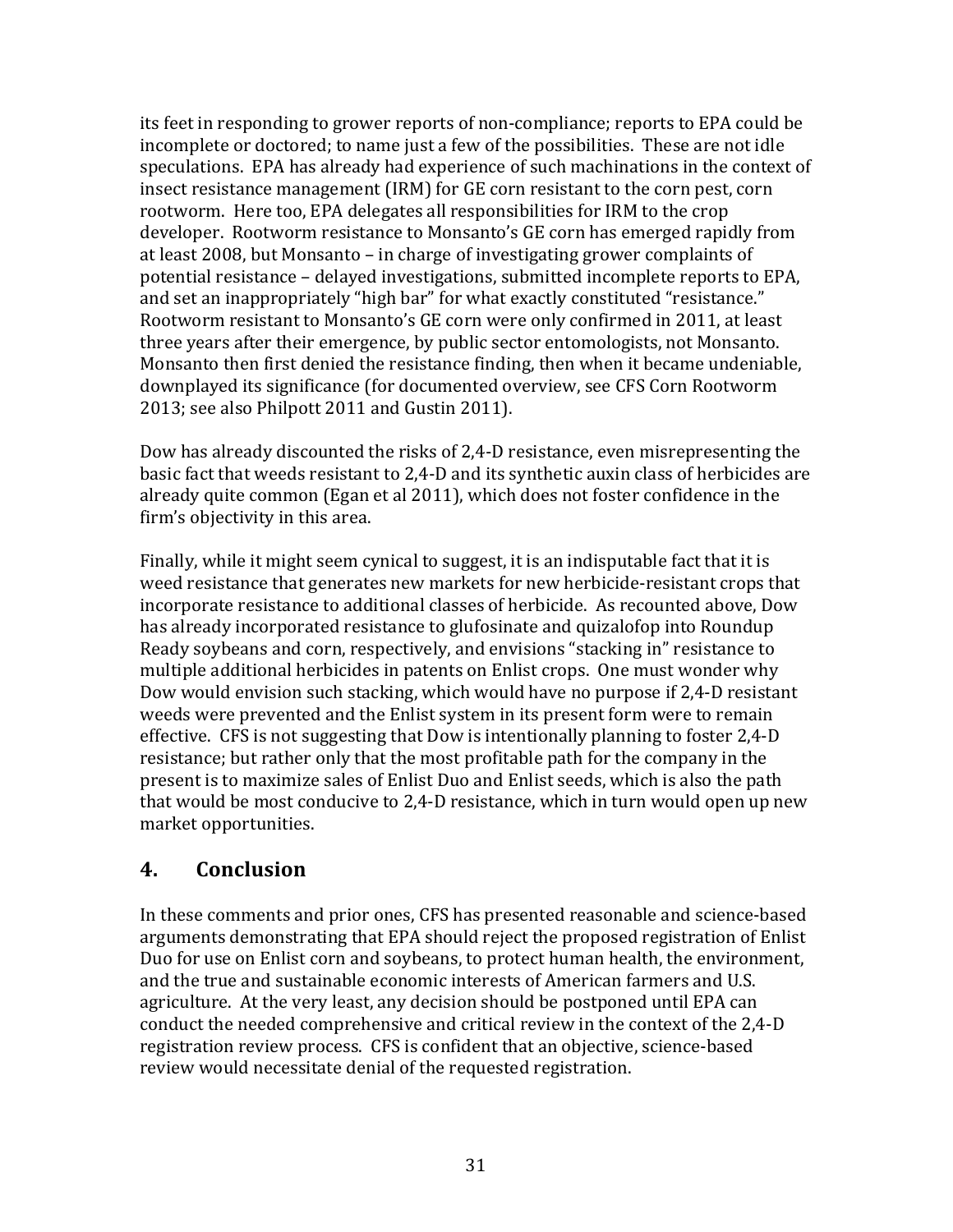# **References**

AAPCO (2002). Letter from Donnie Dippel, President of Association of American Pesticide Control Officials, to Jay Ellenberger of EPA, March 25, 2002.

AAPCO (1999 & 2005). "1999/2005 Pesticide Drift Enforcement Survey," Association of American Pesticide Control Officials, at http://aapco.ceris.purdue.edu/htm/survey.html . Survey periods 1996-1998 and 2002-2004, respectively.

Anderson IL (2005). War on weeds: Iowa farmers and growth-regulator herbicides. Technology and Culture, October 2005, 46(4): 719-744.

Arguello et al (2012). Letter from 70 health professionals to EPA regarding health harms of 2,4-D. Submitted to Docket EPA-HQ-OPP-2011-0835 and Docket EPA-HQ-OPP-2012-0306, June 22, 2012.

Baldwin F (2011). Glyphosate drift damage to wheat extensive. Delta Farm Press, 4/20/11. http://deltafarmpress.com/wheat/glyphosate-drift-damage-wheatextensive

Baldwin, F.L. (2010). "Herbicide drift damaging rice," Delta Farm Press, June 7, 2010. http://deltafarmpress.com/rice/herbicide-drift-damaging-rice-0607/

Baldwin F (2008). Many drift problems in Arkansas rice fields. Delta Farm Press, 6/6/08.

Benbrook CM (2012). Impacts of genetically engineered crops on pesticide use in the U.S. – the first sixteen years. Environmental Sciences Europe 2012, 24:24.

Bennett D (2008). Damaging herbicide drift can travel far. Delta Farm Press, 7/24/08. http://deltafarmpress.com/damaging-herbicide-drift-can-travel-far.

Bennett, D (2006). "2,4-D herbicide drift damage stuns east Arkansas cotton," Delta Farm Press, 8/11/06. http://deltafarmpress.com/24-d-herbicide-drift-damagestuns-east-arkansas-cotton

Bjorling-Poulsen et al (2008). Potential developmental neurotoxicity of pesticides used in Europe. Environmental Health 7:50.

Bradberry SM et al (2000). Mechanisms of Toxicity, Clinical Features, and Management of Acute Chlorophenoxy Herbicide Poisoning: A Review. Clinical Toxicology, 38(2): 111-122.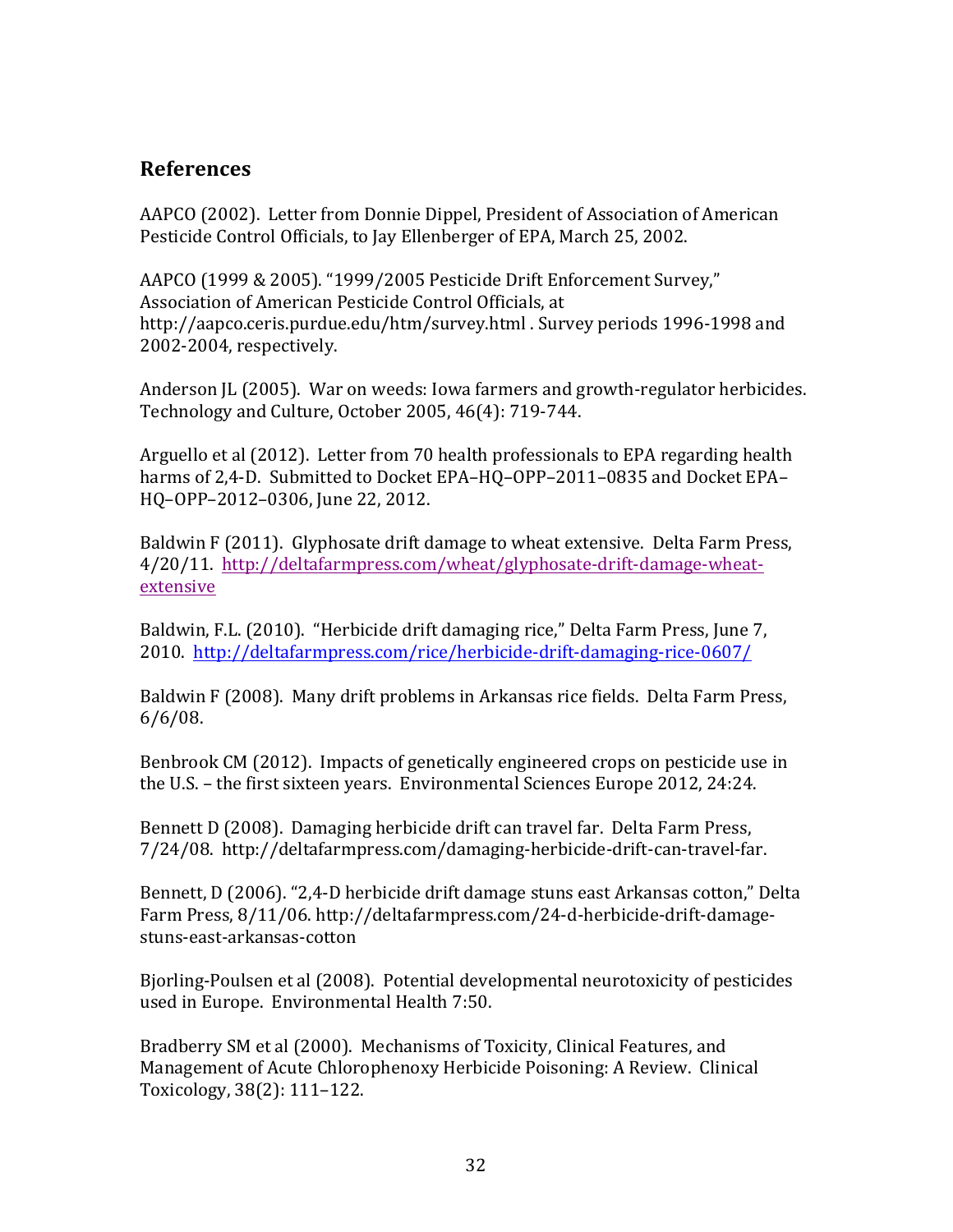CFS Corn-Soy EIS Science I (2014). Comments to USDA APHIS on Dow AgroSciences LLC; Draft Environmental Impact Statement for Determination of Nonregulated Status of Herbicide Resistant Corn and Sovbeans, Docket No. APHIS-2013-0042. Science Comments I, by Bill Freese, March 11, 2014.

CFS Enlist Duo (2012). Comments to EPA on Notice of Receipt of Applications to Register New Uses of 2,4-D on Enlist AAD-1 Corn and Soybean. Center for Food Safety, June 22, 2012.

CFS Enlist Soy Science (2012). Comments to USDA APHIS on Draft Environmental Assessment and Draft Plant Pest Risk Assessment for Dow AgroSciences Petition  $(09-349-01p)$  for Determination of Nonregulated Status of Event DAS-68416-4: 2,4-D- and glufosinate-resistant soybean. Center for Food Safety, Sept. 11, 2012.

CFS Registration Review (2013). Comments on Registration Review of the Herbicide 2,4-D. Docket No. EPA-HQ-OPP-2012-0330. Federal Register, Vol. 77, No. 24, December 14, 2012, pp. 74479 – 81. Center for Food Safety, February 12, 2013.

CFS et al (2012). Letter to USDA Secretary Tom Vilsack and EPA Administrator Lisa Jackson re: Enlist Duo and Enlist Crops, Center for Food Safety and other organizations, 2012.

Chang F-C, Simicik MF, Capel PD (2011). Occurrence and fate of the herbicide glyphosate and its degradate aminomethylphosphonic acid in the atmosphere. Environmental Toxicology and Chemistry 30(3): 548-555.

Cline, H (2012). "SJV phenoxy drift cotton damage widespread," Western Farm Press, 6/14/2012. http://westernfarmpress.com/cotton/sjv-phenoxy-drift-cottondamage- widespread?page=1

Coupe RH, Kalkhoff SJ, Capel PD and Gregoire C (2012). Fate and transport of glyphosate and aminomethylphosphonic acid in surface waters of agricultural basins. Pest Manag Sci  $68(1)$ : 16-30.

Cui Y, et al (2013). US 2013/0324408 Patent Application, AAD-12 Event 416, Related Transgenic Soybean Lines, and Event-Specific Identification Thereof, Dow AgroSciences LLC, Assignee (Dec. 5, 2013).

Cui Y et al.  $(2011)$ . US  $2011/0289620$  Patent Application, AAD-1 Event DAS-40278-9, Related Transgenic Corn Lines, Event-Specific Identification Thereof, and Methods of Weed Control Involving AAD-1. Dow AgroSciences LLC, Assignee (Nov. 24, 2011).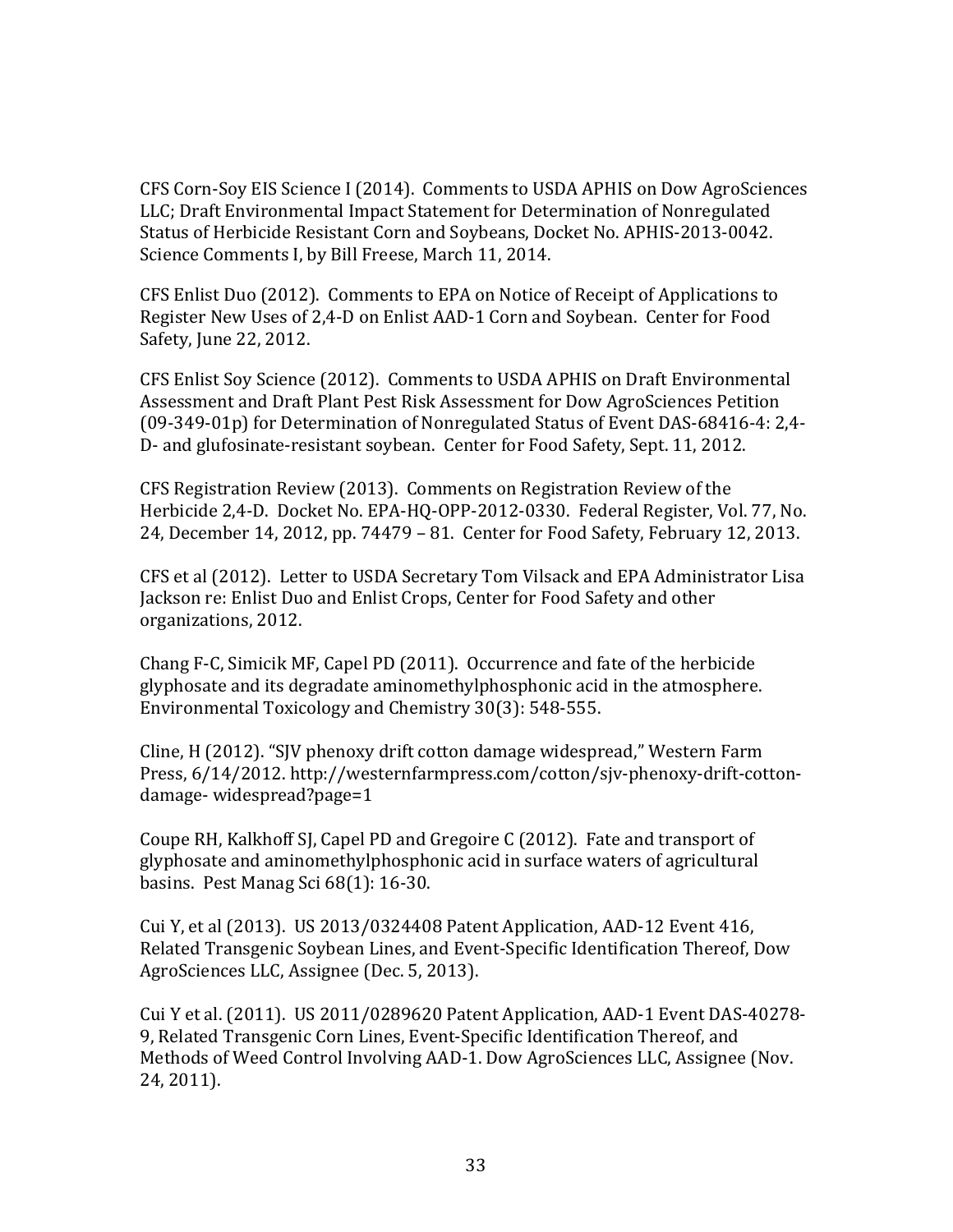Dodds DM, Irby JT, Huff JA, Reynolds DB (2007). Assessment of glyphosate drift on corn (Zea mays) utilizing multispectral aerial imagery. Abstract of presentation at the Weed Science Society of America Annual Meeting, 2007. http://www.wssa.net/Meetings/WSSAAbstracts/abstractsearch.php

Doohan D and Mohseni-Moghadam (2014). Response of broccoli and pepper to simulated drift of 2,4-D and dicamba. Weed Science Society of America Annual Meeting, 2014. http://wssaabstracts.com/public/22/abstract-308.html

Egan JF, Barlow KM, Mortensen DA (2014a) A Meta-Analysis on the Effects of 2,4-D and Dicamba Drift on Soybean and Cotton. Weed Science 62:193-206. doi: 10.1614/WS-D-13-00025.1

Egan, JF et al  $(2011)$ . "2,4-Dichlorophenoxyacetic aci  $(2,4-D)$ -resistant crops and the potential for evolution of 2,4-D-resistant weeds," PNAS 108(11): E37.

EPA Benefits (2014). Discussion of the benefits for Enlist Duo use on herbicide resistant soybeans and corn (DP# 405852). Biological and Economic Analysis Division, EPA, April 3, 2014.

EPA Dioxins (undated). Appendix E: Review of Dioxin Contamination. EPA.

EPA Environmental (2013a). EFED Environmental Risk Assessment of Proposed Label for Enlist (2,4-D Choline Salt), New Uses on Soybean with DAS 68416-4 (2,4-D Tolerant) and Enlist  $(2,4-D + Glyphosate Tolerant)$  Corn and Field Corn. Environmental Fate and Effects Division, EPA, January 15, 2013.

EPA Environmental (2013b). Addendum to EFED Environmental Risk Assessment of Proposed Label for Enlist (2,4-D Choline Salt), New Uses on Soybean with DAS 68416-4 (2,4-D Tolerant) and Enlist  $(2,4-D + Glyphosate Tolerant)$  Corn and Field Corn. Environmental Fate and Effects Division, EPA, June 13, 2013.

EPA Human Health (2013). Human health risk assessment for a proposed use of 2,4-D choline on herbicide-tolerant corn and soybean. Health Effects Division, EPA, August 8, 2013.

EPA Occupational  $(2013)$ . 2,4-D: Occupational and residential exposure assessment for a proposed use of 2,4-D choline on herbicide-tolerant corn and soybean. Health Effects Division, August 8, 2013.

EPA Registration (2014). Proposed registration of Enlist Duo herbicide. Registration Division, EPA, April 30, 2014.

EPA Reg Review BEAD (2013). BEAD's response to The Center for Food Safety comment on the 2,4-D BEAD Chemical Profile. Biological and Economic Analysis Division, EPA, March 27, 2013.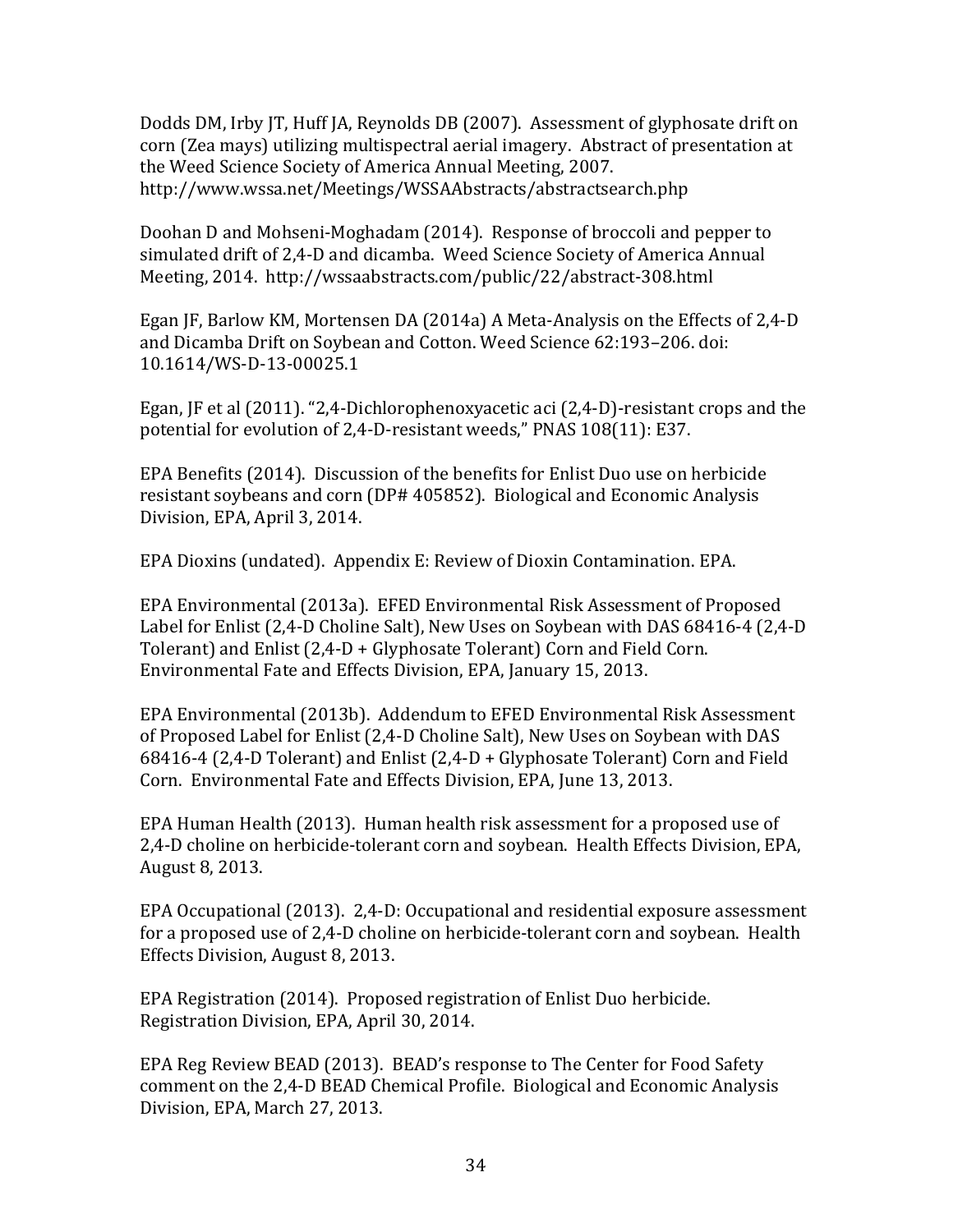EPA Reg Review BEAD (2012). BEAD Chemical Profile for Registration Review: 2,4-D Chemical Case, Biological and Economic Analysis Division, Product Review Panel date: May 8, 2012.

EPA Reg Review Human Incidents (2012). 2,4-D: Review of Human Incidents, Health Effects Division, September 4, 2012.

EPA Reg Review HED (2013). 2,4-D: HED Response to Comments Submitted on Human Health Assessment Scoping Document in Support of Registration Review, Office of Pesticide Programs, May 10, 2013.

EPA Reg Review Human Health (2012). 2,4-D: Human Health Assessment Scoping Document in Support of Registration Review, Office of Pesticide Programs, December 2, 2012

EPA Reg Review Work Plan (2012). 2,4-D Preliminary Work Plan – Registration Review: Initial Docket Case Number 73, December 2012.

EPA (2011). "Pesticide Industry Sales and Usage: 2006 and 2007 Market Estimates," U.S. Environmental Protection Agency, February 2011, Table 3.4.

Feitshans TA (1999). "An analysis of state pesticide drift laws," 20 San Joaquin Agric. L. Rev. 269: 2010-2011.

Gilliom RI et al (2006). The Quality of Our Nation's Waters—Pesticides in the Nation's Streams and Ground Water, 1992–2001. U.S. Geological Survey Circular 1291. (File too big too upload).

Goldman et al (2009). Pesticides in the air – kids at risk. Earth Justice  $&$ Farmworker Justice, 2009.

Gustin G (2011). Monsanto biotech corn not killing pests, research finds. St. Louis Post-Dispatch, Sept. 2, 2011.

IOM (2014). Veterans and Agent Orange: Update 2012. Institute of Medicine, National Academy of Sciences. Washington, DC: The National Academies Press.

Hartzler, B et al  $(2004)$ . "Preserving the value of glyphosate," article by 12 leading weed scientists, Iowa State University, Feb. 20, 2004. http://www.weeds.iastate.edu/mgmt/2004/preserving.shtml

Hebert V (2004) Regional off-target movement of auxin-type herbicides. Proceedings of the International Conference on Pesticide Application for Drift Management, Kona, Hawaii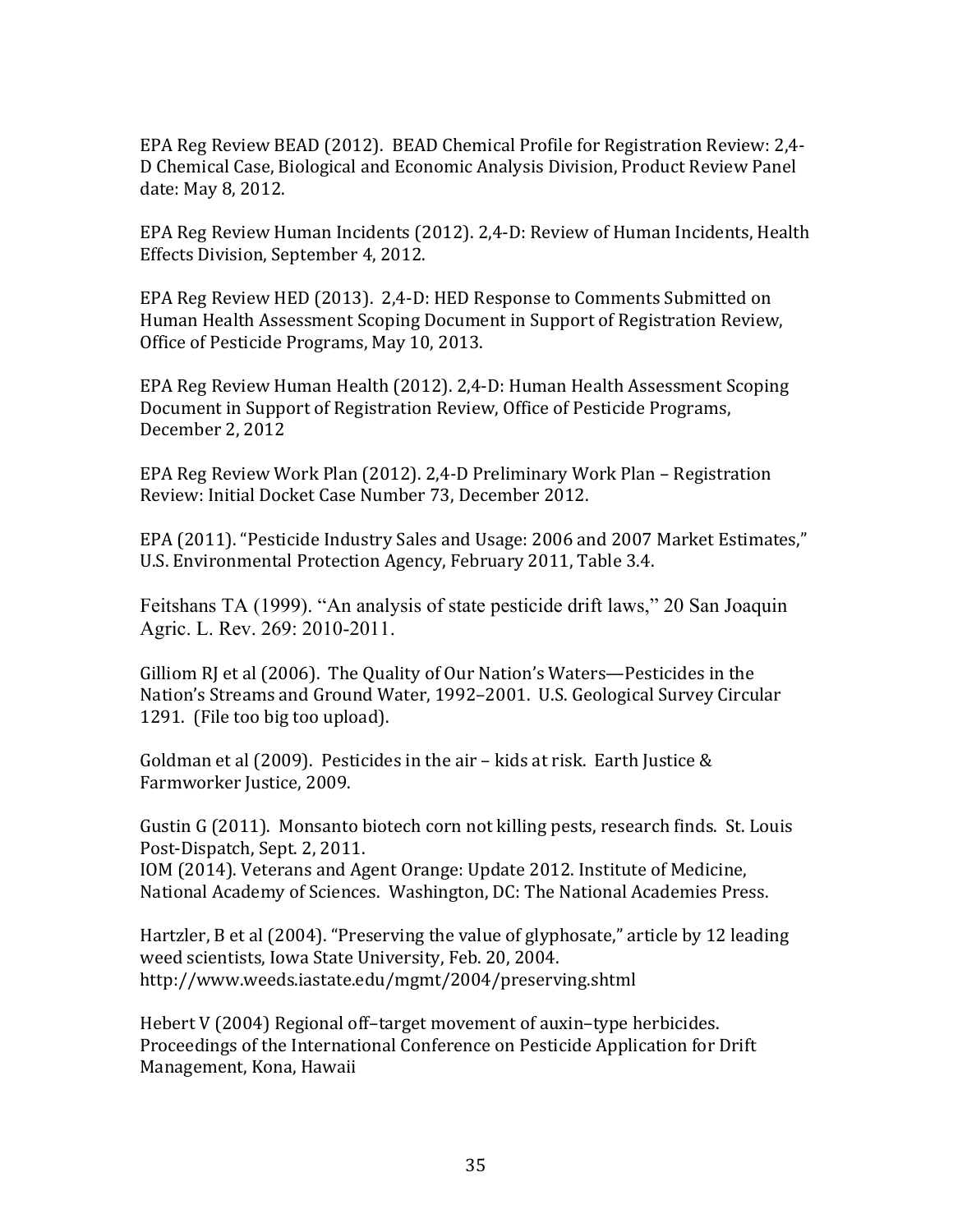Hill BD, Harker KN, Hasselback P, et al. (2002) Phenoxy herbicides in Alberta rainfall: Potential effects on sensitive crops. Canadian Journal of Plant Science 82:481–484.

IOM (2012). Veterans and Agent Orange: Update 2010. Institute of Medicine, National Academy of Sciences. Washington, DC: The National Academies Press.

IOM (2010). Veterans and Agent Orange: Update 2008. Institute of Medicine, National Academy of Sciences. Washington, DC: The National Academies Press.

Kilman, S. (2010). "Superweed outbreak triggers arms race," The Wall Street Journal, June 4, 2010.

Lee, H.E., C.A. Burdick and D. M. Olszyk, 2005. GIS-based risk assessment of pesticide drift case study: Fresno County, California. US EPA/600/R-05/029, March 2005. http://www.epa.gov/wed/pages/publications/authored/EPA600R-05029PesticideDriftLee.pdf

Lockery vs. Hayter (2006). H & H Lockrey Farms 1997 Ltd. v. Hayter, 2006 CanLII 127 (ON SC) (Can.), available at http://caselaw.canada.globe24h.com/0/0/ontario/superior-court-ofjustice/2006/01/03/h-and-h-lockrey-farms-1997-ltd-v-hayter-2006-127-onsc.shtml.

Lowit A (2010). Draft framework for incorporation of epidemiology and human incident data into risk assessment. Presentation for FIFRA SAP Meeting, Feb. 2, 2010. Health Effects Division, EPA.

Mortensen DA, Egan JF, Maxwell BD, et al. (2012) Navigating a Critical Juncture for Sustainable Weed Management. BioScience 62:75-84. doi: 10.1525/bio.2012.62.1.12

Moscato et al (2009). EAACI position paper on occupational rhinitis. Respiratory Research 10:16

Neuman W, Pollack A (2010). U.S. Farmers Cope With Roundup-Resistant Weeds. New York Times, May 4, 2010.

NRC (2010). "The Impact of Genetically Engineered Crops on Farm Sustainability in the United States," National Research Council, National Academy of Sciences, 2010 (prepublication copy).

Olszyk, D.M., C.A. Burdick, T.G. Pfleeger, E.H. Lee and L.S. Watrud, 2004. Assessing the risks to non-target terrestrial plants from herbicides. Journal of Agricultural Meteorology  $60(4)$ : 221 – 242.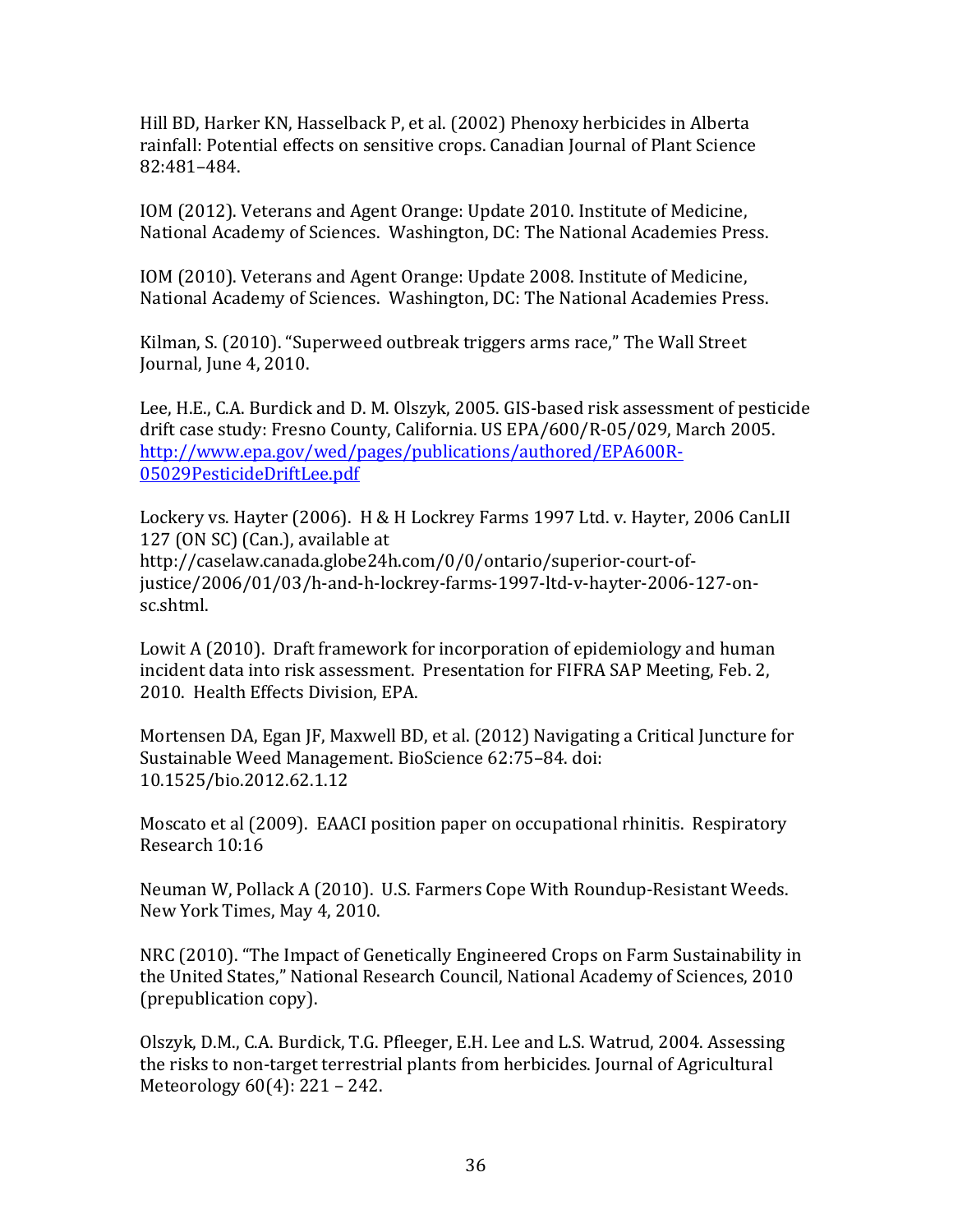OSHA (undated). Occupational asthma. U.S. Occupational Safety & Health Administration. 

Owen MDK (2011). The importance of atrazine in the integrated management of herbicide-resistant weeds, November 9, 2011.

Penn State (2014a). Table 2.4-10. Preplant, preplant-incorporated, and preemergence herbicides for soybean. Penn State Extension, 2014.

Penn State (2014b). Table 2.1-10. Common premix herbicides for agronomic crops in Pennsylvania. Penn State Extension, 2014.

Philpott  $T(2011)$ . Monsanto denies superinsect science. Mother Jones, Sept. 8, 2011.

Schinasi L and Leon ME (2014). Non-Hodgkin Lymphoma and Occupational Exposure to Agricultural Pesticide Chemical Groups and Active Ingredients: A Systematic Review and Meta-Analysis. Int. J. Environ. Res. Public Health: 4449-4527. doi:10.3390/ijerph110404449

Scott RC (2009). Herbicide drift problem more complex. Delta Farm Press, 3/20/09. http://deltafarmpress.com/management/herbicide-drift-problem-morecomplex

Slager RE et al (2009). Rhinitis associated with pesticide exposure among commercial pesticide applicators in the Agricultural Health Study. Occup Environ Med 66: 718–724. 

Smith, S (2010). Testimony before the House Domestic Policy Subcommittee of the Committee on Oversight and Government Reform," September 30, 2010. http://oversight.house.gov/wp-content/uploads/2012/01/20100930Smith.pdf.

Stratus (2013). Glyphosate resistant weeds – intensifying. Stratus Research, January 25, 2013.

Tuduri L, Harner T, Blanchard P, Li YF, Poissant L, Waite DT, Murphy C, Belzer W (2006). A review of currently used pesticides (CUPS) in Canadian air and precipitation. Part 2: Regional information and perspectives. Atmospheric Environment 40: 1579–1589.

USDA EIS (2013). Draft Environmental Impact Statement for Dow AgroSciences Petitions  $(09-233-01p, 09-349-01p,$  and  $11-234-01p$  for Determinations of Nonregulated Status for 2,4-D-Resistant Corn and Soybean Varieties, USDA APHIS, 2013.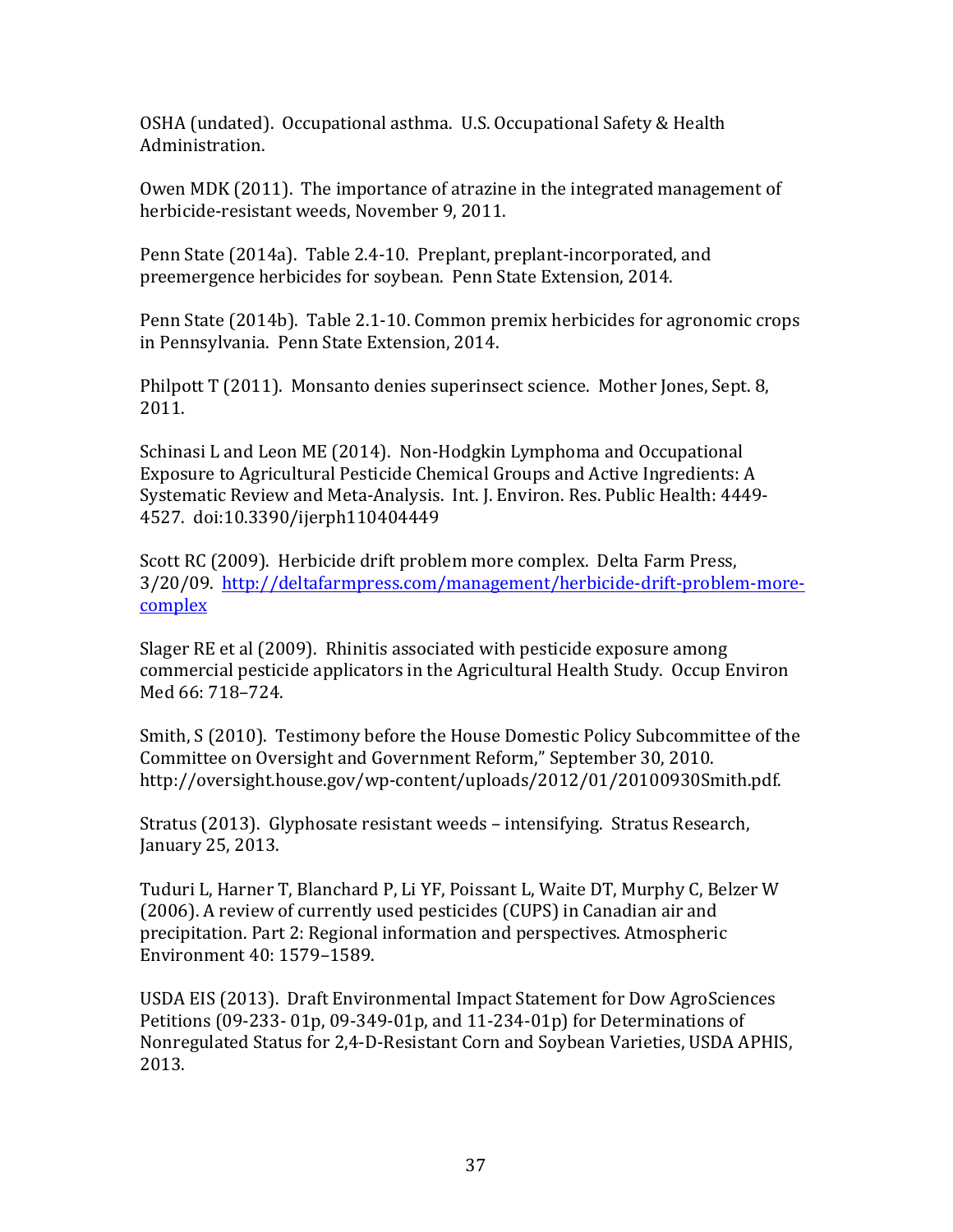USDA NASS (2013). Agricultural Chemical Use Survey: Soybeans 2012. USDA National Agricultural Statistics Service, May 2013. See "Data Table" link at http://www.nass.usda.gov/Surveys/Guide\_to\_NASS\_Surveys/Chemical\_Use/index.a sp.

USDA NASS (2011). Agricultural Chemical Use Survey: Corn 2010. USDA National Agricultural Statistics Service, May 2011. http://www.nass.usda.gov/Data\_and\_Statistics/Pre-Defined\_Queries/2010\_Corn\_Upland\_Cotton\_Fall\_Potatoes/index.asp.

USDA NASS (2003). Agricultural Chemical Usage: 2002 Field Crops Summary. USDA National Agricultural Statistics Service, May 2003.

USGS (2003). "USGS releases study on toxic rainfall in an Joaquin Valley," US Geological Survey, August 18, 2003.

Van den Berg et al (2006). The 2005 World Health Organization Reevaluation of Human and Mammalian Toxic Equivalency Factors for Dioxins and Dioxin-Like Compounds. TOXICOLOGICAL SCIENCES 93(2): 223-241.

Wagner M (2011) Glyphosate drift to rice a problem for us all. Delta Farm Press, 5/12/11.

Waggoner JK et al  $(2013)$ . Pesticide use and fatal injury among farmers in the Agricultural Health Study. Int Arch Occup Environ Health (2013) 86: 177-187.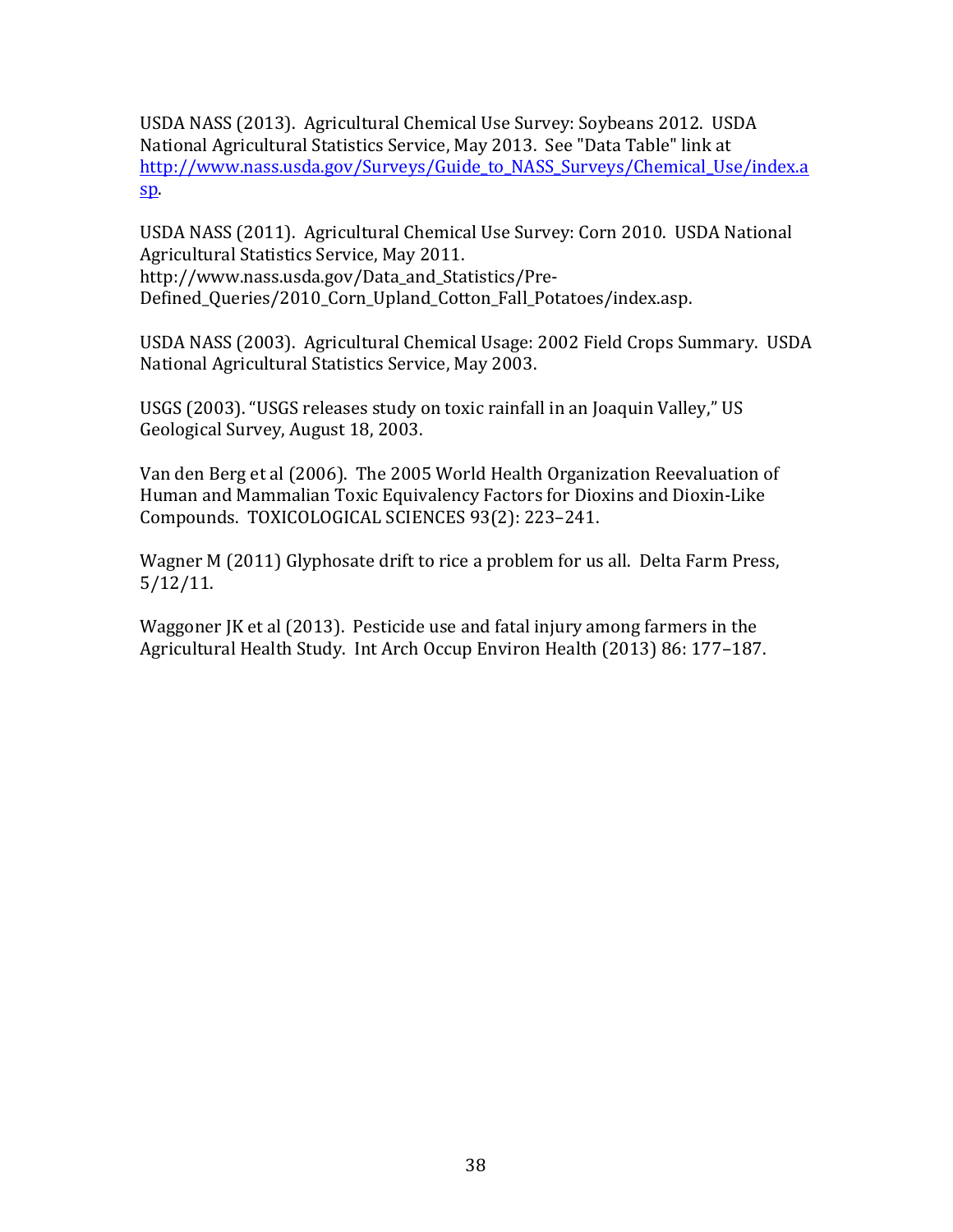2,4-D: New Use on Herbicide-Tolerant Corn and Soybean Environmental Protection Agency, Mailcode 28221T 1200 Pennsylvania Ave., NW Washington, D.C. 20460

Docket No. EPA-HQ-OPP-2014-0195

June 30, 2014

#### **Comments to EPA on EPA's Proposed Registration of Enlist Duo™ Herbicide** Containing 2,4-D and Glyphosate for New Uses on Herbicide-Tolerant Corn **and Soybean**

Part II: Environmental Effects Martha L. Crouch, Ph.D. Biology, for Center for Food Safety

#### **EPA's assessment of adverse ecological effects of Enlist Duo used with Enlist corn and soybeans is inadequate and flawed.**

Incredibly, EPA ignores impacts of the very large increases in use of 2,4-D that will occur if it registers Enlist Duo for use with Enlist corn and soybeans, discussed in detail in these comments in relation to use pattern, and CFS Enlist Duo 2012 at  $10 -$ 17,  $54 - 55$ ; CFS Enlist EIS 2014a at  $9 - 11$ ). Because of this increase and specific changes in use pattern, a larger number of individuals of more species will be exposed to the herbicide at higher concentrations and by more routes of exposure, with or without mitigation procedures. In addition, EPA has underestimated risks to plants and other organisms by not testing toxicity of the actual formulation being registered, and by not requiring other important toxicity tests - to honeybees, for example – making it impossible for EPA to determine adverse effects on the environment, or to design and assess adequate mitigation measures. EPA does not weigh costs of adverse effects to beneficial organisms. And EPA makes indefensible assumptions about exposure of threatened and endangered species to Enlist Duo, claiming that no herbicide will leave the field of application, thus unduly limiting the risk assessment to only those listed species that directly inhabit corn and soybean fields. 

#### *EPA* is unable to assess risks to the environment in part because of key *deficiencies in its determination of adverse affects on non-target plants.*

Terrestrial plants growing alongside Enlist corn and soybeans – weeds – are the intended targets of the herbicides in Enlist Duo. Therefore it is crucial that EPA carefully assess risks to non-target terrestrial plants of use of Enlist Duo with Enlist corn and soybeans because the formulation is optimized for killing that taxon.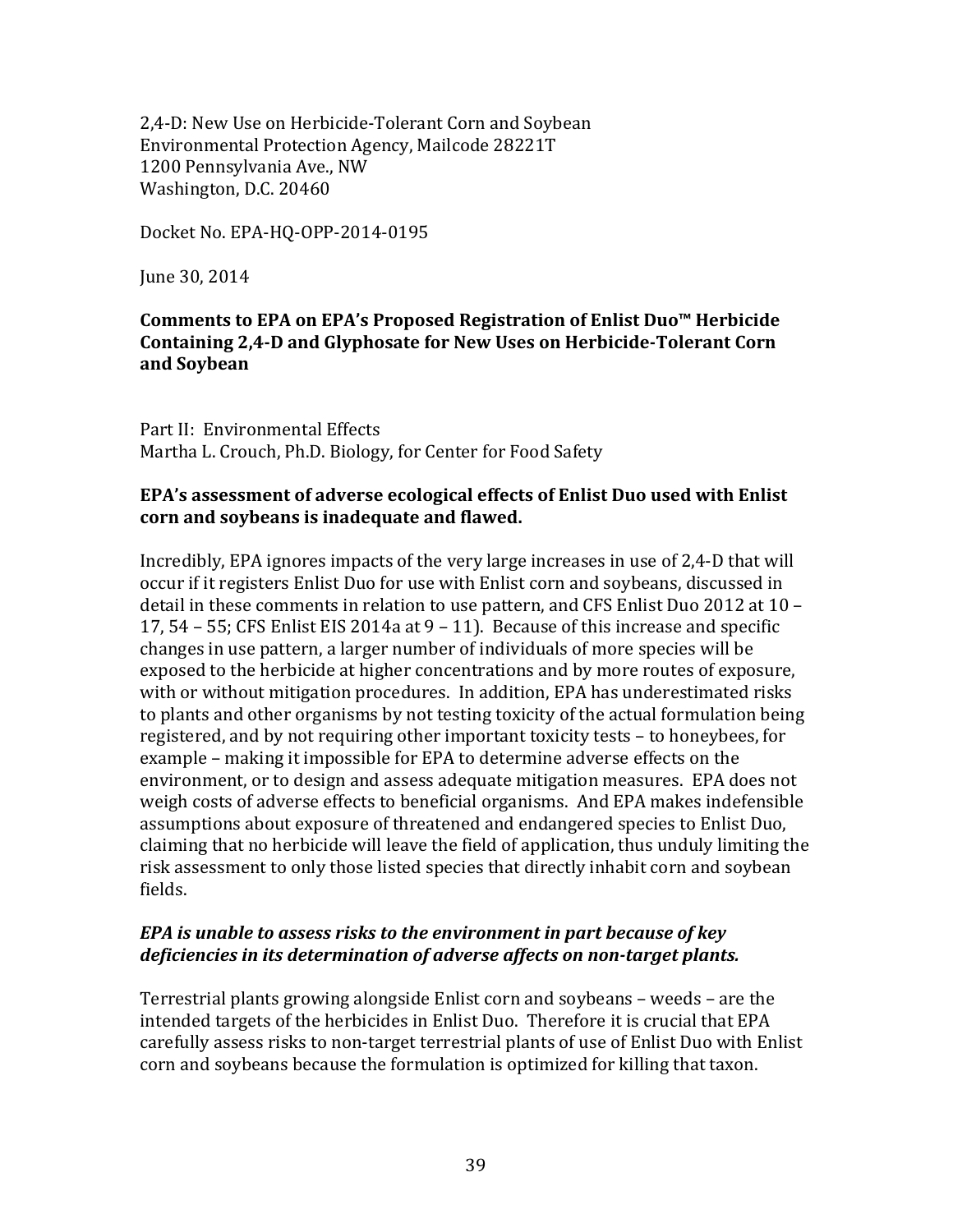Plants are also of utmost importance to functioning of ecosystems, forming the base of the food web, and providing habitat for most other species. Adverse effects to plants thus impact the environment as a whole. All crops are also terrestrial plants, and EPA must assess costs of harm to non-2,4-D resistant crops.

Given the central importance of plants to environmental and economic impacts of the registration action, EPA must require studies that provide information necessary to determine adverse effects. Without such information, assessment of risks to the environment and costs to society of using Enlist Duo with Enlist corn and soybeans cannot be determined, and EPA then cannot find that the registration action would not have an unreasonable adverse effect on the environment, or that benefits outweigh costs.

In fact, EPA's assessment of risks to non-target plants is insufficient, and EPA indeed cannot adequately determine impacts of the registration action on the environment or to other crops. EPA lacks information about toxicity to plants of the Enlist Duo formulation, and also does not determine impacts to plants at reproductive stages of development, or to a wide enough variety of plant species (EPA Environmental 2013a at 14, 68). Without this information, effective mitigation measures to protect non-target plants cannot be determined or assessed.

# *Enlist Duo formulation is likely to be more toxic to plants than the 2,4-D formulation used in toxicity tests*

None of EPA's environmental assessments are based on studies performed with the actual formulation that is the subject of this registration action:

- EPA only assesses the 2,4-D component of the formulation. In addition to the herbicide 2,4-D, Enlist Duo contains the herbicide glyphosate that has a different mechanism of action. No impacts of the glyphosate component of the formulation are assessed, either alone or in combination with the other Enlist Duo ingredients.
- EPA does not consider any of the undisclosed so-called inert ingredients that affect the properties of the formulation and that may potentiate the impacts of 2,4-D and glyphosate.
- Not only are all of EPA's assessments based on 2,4-D alone, most are based on studies using other salts of  $2,4$ -D rather than the  $2,4$ -D choline being registered in this action. None of the plant studies were done with the choline salt.

In EPA's discussion of risks to non-target terrestrial plants, it does recognize that assessments based on toxicity of 2,4-D alone are deficient, and that "[f]or the 2,4-D choline salt-glyphosate formulation, it is anticipated that there could be additional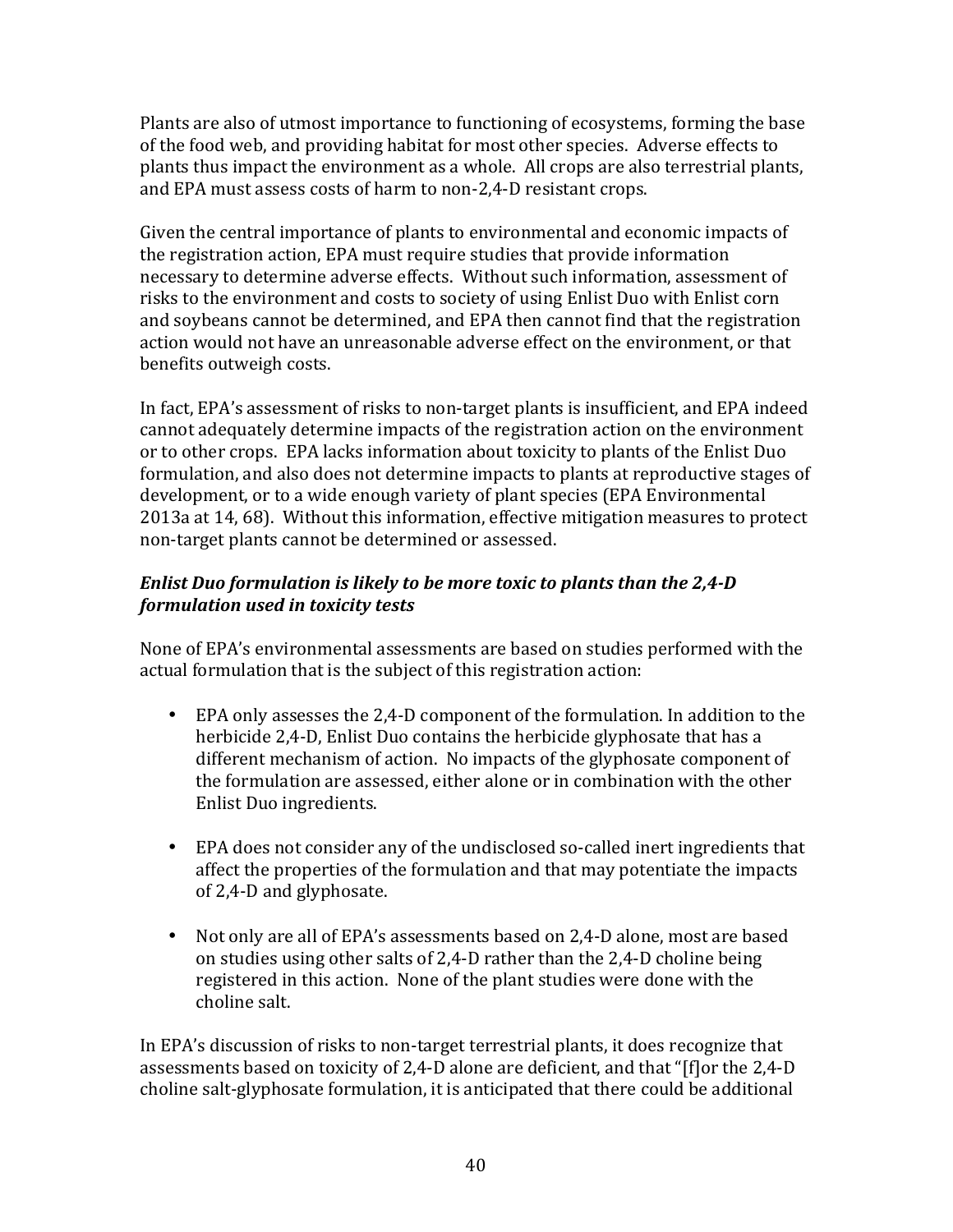toxicological effects (synergistic or additive) because of the presence of two herbicides" (EPA Environmental 2013a at 13). EPA further explains in their listing of data gaps and uncertainties:

**Terrestrial Plant Seedling Emergence and Vegetative Vigor Tests (850.4100, 850.4150):** Typical end-use data are required for terrestrial plants. In the case of the new 2,4-D choline salt registrations, no information is available for… the Enlist™ formulation, which is a mixture with glyphosate. For the 2,4-D choline salt-glyphosate formulation, it is anticipated that there could be additive, synergistic, or interference between the two herbicides, which could cause increased or decreased toxicological effects than are predicted by single ai [active ingredient] data. In lieu of these data, toxicity information from other 2,4-D formulations was used as a surrogate; however these surrogates did not contain glyphosate. This represents a point of uncertainty regarding the effects to terrestrial plants in the current analysis. (EPA Environmental 2013a at 67)

Although EPA expresses concern that additive or synergistic effects could operate with the combination of 2,4-D and glyphosate in Enlist Duo, it does not present support from the literature for this phenomenon. There are such studies. Flint and Barrett (1989) showed that the combination of glyphosate with 2,4-D resulted in greater uptake of 2,4-D and more accumulation of both herbicides in the roots of field bindweed (*Convolvulus arvensis*), resulting in more control of this perennial broadleaf weed with the mixture than with either herbicide alone. They stated that similar additive or synergistic weed control with glyphosate and 2,4-D combined had been reported for Canada thistle (*Cirsium arvense*) and honeyvine milkweed (*Ampelamus albidus*, now *Cynanchum laeve*). Considering either herbicide alone, as EPA does in assessing this registration action, would result in an underestimate of risks of the combination of 2,4-D and glyphosate to plants.

EPA briefly responds to commenters who expressed concern that glyphosate was not being assessed in combination with 2,4-D, and answers that glyphosate is already registered for use on corn and soybeans with the same use pattern proposed for Enlist Duo on Enlist corn and soybeans, so does not require additional review. EPA also states the public can comment during the general registration review of glyphosate, going on now (EPA Registration  $2014$  at  $24 - 25$ ). Although glyphosate is indeed registered for use on glyphosate-resistant corn and soybeans, if Enlist Duo is registered for use on Enlist corn and soybeans it will result in a new combination of herbicides being used. For corn, the current registration action would result in 2,4-D and glyphosate being applied together post-emergence later in the season than is allowed now, and for soybeans it will allow 2,4-D and glyphosate to be applied together post-emergence for the first time. This combination is a new use pattern and must be assessed.

Other formulation ingredients are ignored by EPA. EPA does not identify lack of information about impacts of surfactants and other so-called inert ingredients as a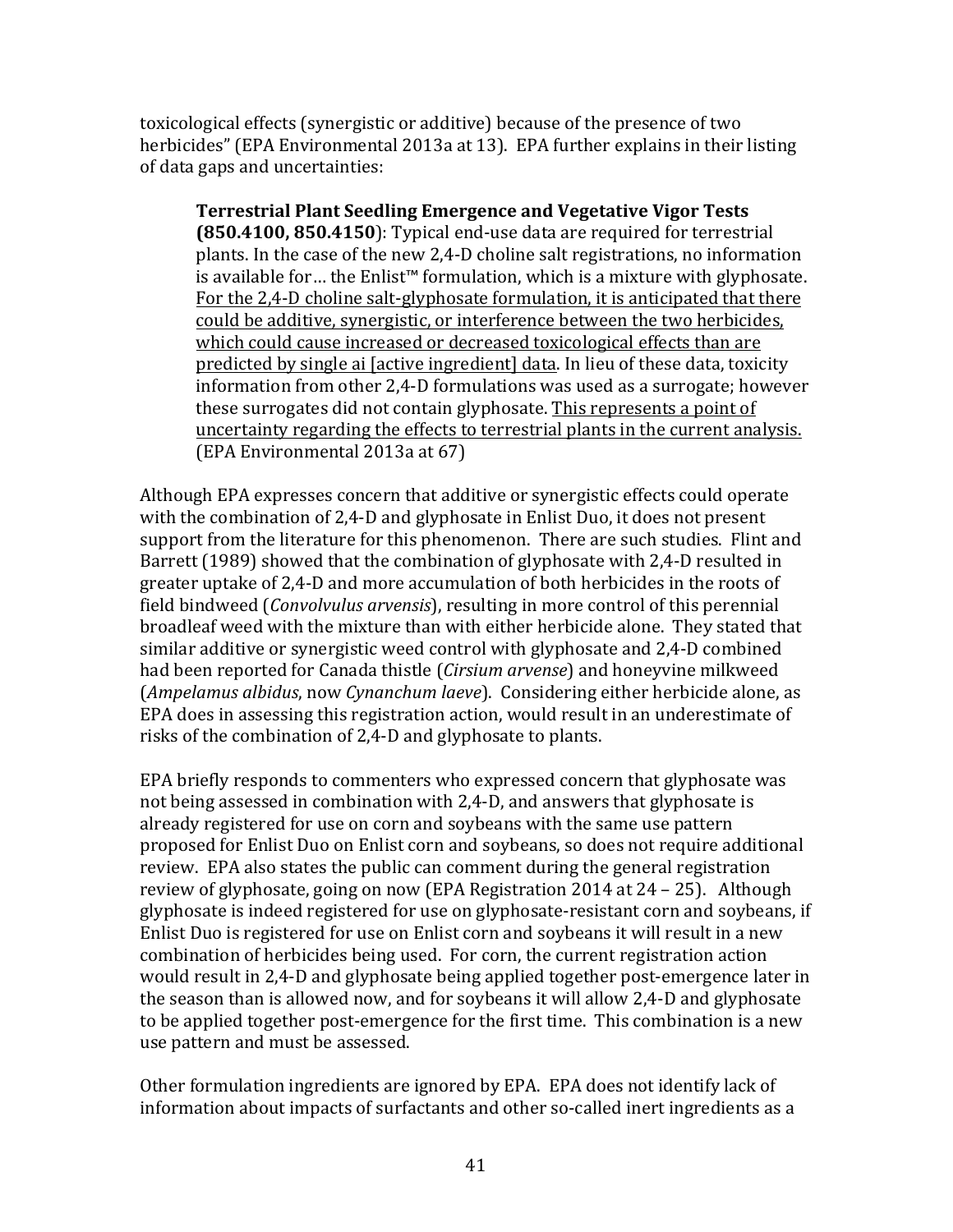deficiency for assessing risks to plants or other organisms, nor does EPA discuss relevant scientific literature showing that such ingredients can increase the toxicity of herbicides. This is a serious omission, because many inert ingredients are added to herbicide formulations specifically to increase toxicity to plants:

Adjuvants or surfactants are substances added or to be added to the active ingredients of pesticides. They are mostly used with herbicides to affect their behavior through changes in the pattern of the droplet spray deposition and by enhancing the retention and uptake efficiency of the active ingredient [13,14]. The addition of adjuvants/ surfactants can reduce the effective herbicide dose several fold  $[15,16]$ , up to 10 times  $[17]$ . ... While past research with a number of herbicides has shown that different formulations exert different effects on crops and weeds (and presumably on nontarget plant species) and can result in different toxicity between formulations [18– 22], this has not been taken into account in phytotoxicity testing for regulatory risk assessment. (White and Boutin 2007 at 2634)

White and Boutin (2007) compared the toxicity of glyphosate active ingredient alone with a glyphosate formulation to variety of terrestrial plants, both crops and weeds. They used the inhibition concentration (IC25), defined as the dose that resulted in a 25% reduction in biomass, as a measure of toxicity:

Table 2 shows the IC25 for each species and treatment with Round-Up Original [formulation] and glyphosate in active ingredient form. For all species for which it could be calculated, the IC25 was much lower for the formulated product than it was for the active ingredient alone, indicating that glyphosate is much less toxic to the species tested than the formulated product Round- Up Original. (White and Boutin 2007 at 2637)

Based on their own studies and on cited literature, these researchers conclude that toxicity testing with active ingredients alone likely underestimates risks:

Nonetheless, the results gathered in the present study, together with previous research  $[15,16,19-22]$ , strongly suggest that pesticide registration guidelines should expand to consider the toxicity of the formulated products, along with any surfactants or adjuvants that may be added if these chemicals are listed on the herbicide label. Since active ingredients are not used alone and neither are the additives, toxicity data should consider the possible synergistic effects of these chemicals and expand to require data for the tankmix of formulated products; otherwise, their toxicity may be greatly underestimated. (White and Boutin 2007 at 2641)

Formulations have also been shown to be more toxic to animals, including humans, in some studies. According to Cox and Surgan (2006), in some cases, increased toxicity in formulations results from interactions between the active ingredient and adjuvants, in other cases increased toxicity is primarily due to adjuvants alone.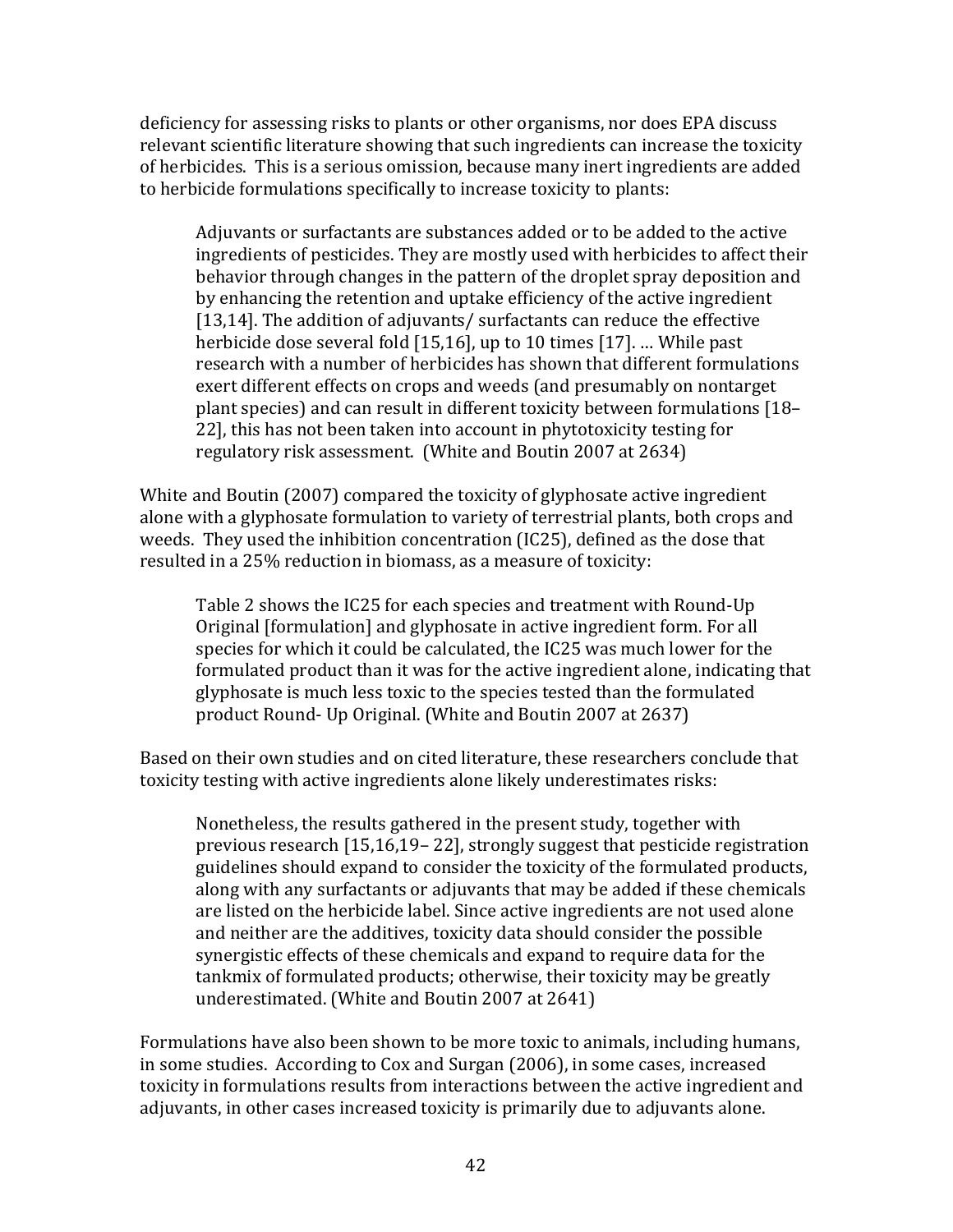They conclude that inert "ingredients can increase the ability of pesticide formulations to affect significant toxicological end points, including developmental neurotoxicity, genotoxicity, and disruption of hormone function. They can also increase exposure by increasing dermal absorption, decreasing the efficacy of protective clothing, and increasing environmental mobility and persistence. Inert ingredients can increase the phytotoxicity of pesticide formulations as well as the toxicity to fish, amphibians, and microorganisms."

In the end, EPA's failure to consider increased toxicity of formulations and to test for such effects means that risks may be significantly underestimated, and thus mitigation measures cannot be relied upon.

For example, using data from other forms of  $2,4$ -D as surrogates for  $2,4$ -D choline salt and the  $2,4$ -D choline and glyphosate formulation, EPA found that risk quotients for all terrestrial plants exceeded the level of concern:

As is expected with herbicides, terrestrial plants are sensitive to 2,4-D residues. All terrestrial plant risk quotients exceeded the LOC (1.0). Risk quotients ranged from 1 to 90.62 for monocots and 12.35 to 1085.11 for dicots. Risk was attributed to both spray drift and runoff from treated fields. Thus, the risk quotient analysis indicates that effects are predicted from the proposed new uses of 2,4-D choline salt to terrestrial plants. (EPA Registration 2014 at 17)

EPA proposes to mitigate these predicted risks to plants by requiring a 30 foot buffer zone (EPA Registration 2014 at 29) and drift-reducing nozzles (EPA Registration 2014 at 27). As discussed in these comments in relation to drift, EPA has not adequately assessed these mitigation measures. Also, the proposed mitigation measures focus on spray drift, and do not address risks from runoff or vaporization. Fundamentally, though, EPA is unable to determine whether particular mitigation measures are adequate for plants because they do not have data on how toxic the formulation is to plants so cannot model protective measures.

As a result, not only are risks to plants unable to be determined, but also indirect risks to all other organisms are unable to be determined by EPA because all species depend on plants. EPA defines indirect effects to listed species, and the definition is the same for non-listed species:

Indirect effects to a listed [or non-listed] species occur when its prey base is reduced or habitat is modified; indirect effects are assumed for all taxa based on potential effects to terrestrial plants and obligate relationships with birds and/or mammals. (EPA Environmental  $2013a$  at  $67$ )

In other words, EPA is unable to determine if there are adverse effects to animals if it cannot determine if there are adverse effects to plants. Reliance on mitigation measures that were determined using insufficient information is unacceptable.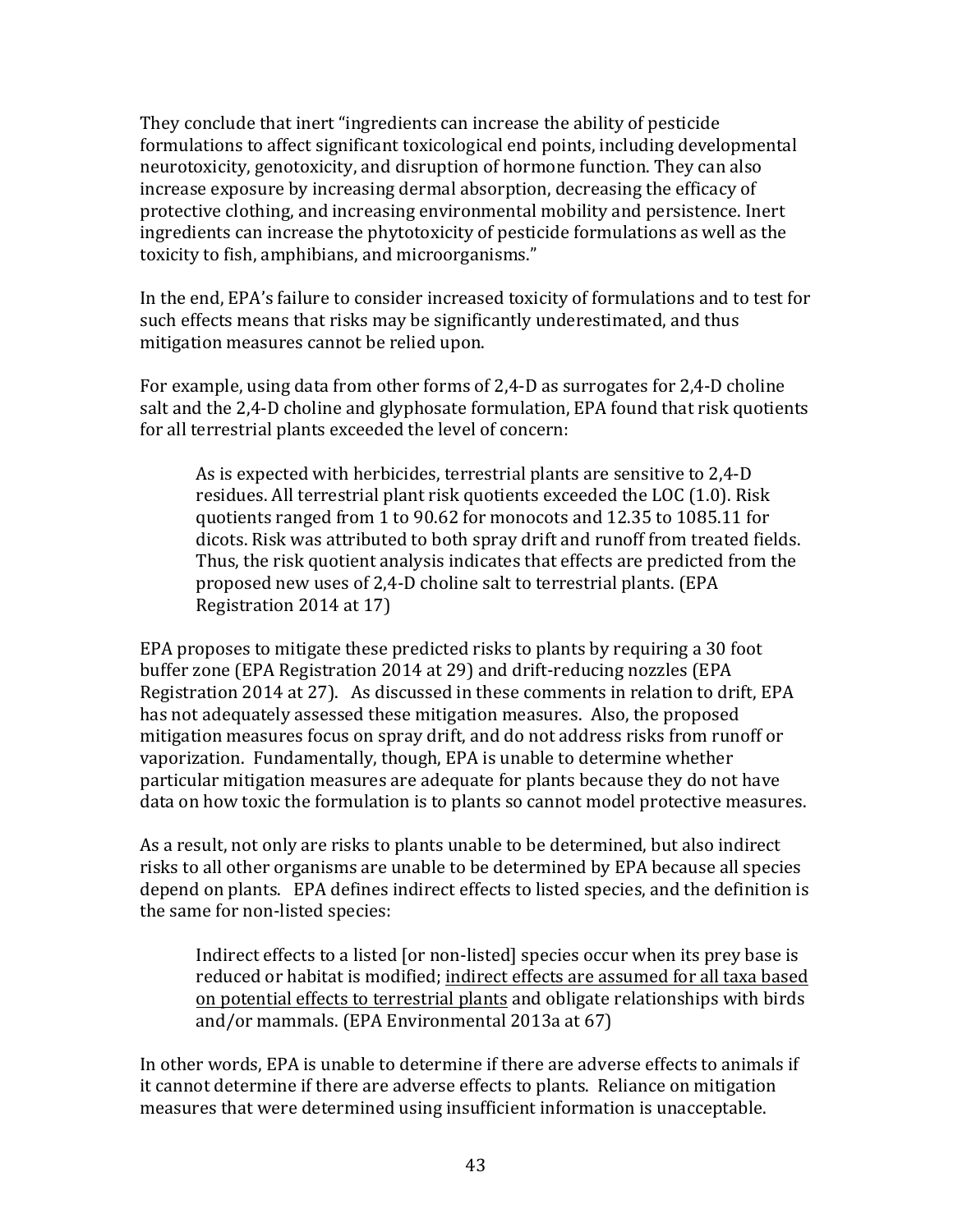Indirect effects are every bit as adverse as direct effects. For example, below we discuss the indirect adverse effects on monarch butterflies of glyphosate use on glyphosate-resistant corn and soybeans that has decimated the host plants of monarchs in their main breeding areas. The monarch butterfly population has declined precipitously as a result of this indirect effect of herbicide use on resistant crops (CFS Enlist Duo 2012 at 48 - 49, CFS Enlist EIS 2014b at 12 - 20). 

EPA's proposal to register Enlist Duo for use on Enlist corn and soybeans is premature without being able to assess risks and determine adverse effects to plants, and thus indirect effects to all taxa.

#### *Metabolism of 2,4-D within Enlist corn and soybeans creates a new route of exposure to residues and metabolites that EPA does not address.*

If EPA registers Enlist Duo for use on Enlist corn and soybeans, there will be a new route of exposure to toxic 2,4-DCP for both terrestrial and aquatic organisms via 2,4-DCP conjugates that accumulate in the tissues of these plants.

Basically, the genetically engineered enzyme in Enlist corn and soybeans that confers resistance to 2,4-D does so by metabolizing  $2,4$ -D to  $2,4$ -DCP, which is then converted almost entirely to glycoside conjugates of DCP, as we describe in detail in previous comments (CFS Enlist Soybean 2012 at 84 – 92, CFS Enlist Duo 2012 at 39 -43). The levels of conjugated DCP can be quite high. Free DCP is likely to be liberated from these conjugates during digestion in animals that eat the tissues, and by detrivores as the tissues are broken down during decay processes. EPA does not cite or discuss the relevant scientific studies that support inclusion of 2.4-DCP conjugates – the major metabolites of 2,4-D in Enlist corn and soybeans – in risk assessments.

Although independent peer-reviewed studies provide evidence that 2,4-DCP is released when animals digest conjugates, toxicity of the conjugates when delivered to animals via ingestion of plant tissues has not been studied. It is possible that the conjugates themselves are toxic, or that they are toxic only to the extent that 2,4-DCP is released during digestion (CFS Enlist Soybean 2012 at 87, CFS Enlist Duo 2012 at 41). This needs to be ascertained.

There are studies showing that insects may be more sensitive to  $2,4$ -DCP than  $2,4$ -D, potentially putting pollinators and other beneficial insects at risk (CFS Enlist Soybean 2012 at 88 – 89). Since 2,4-D is translocated throughout the plant from the site of application to growing tissues, and the engineered enzyme is likely to be expressed throughout the plant as well, we expect that DCP conjugates will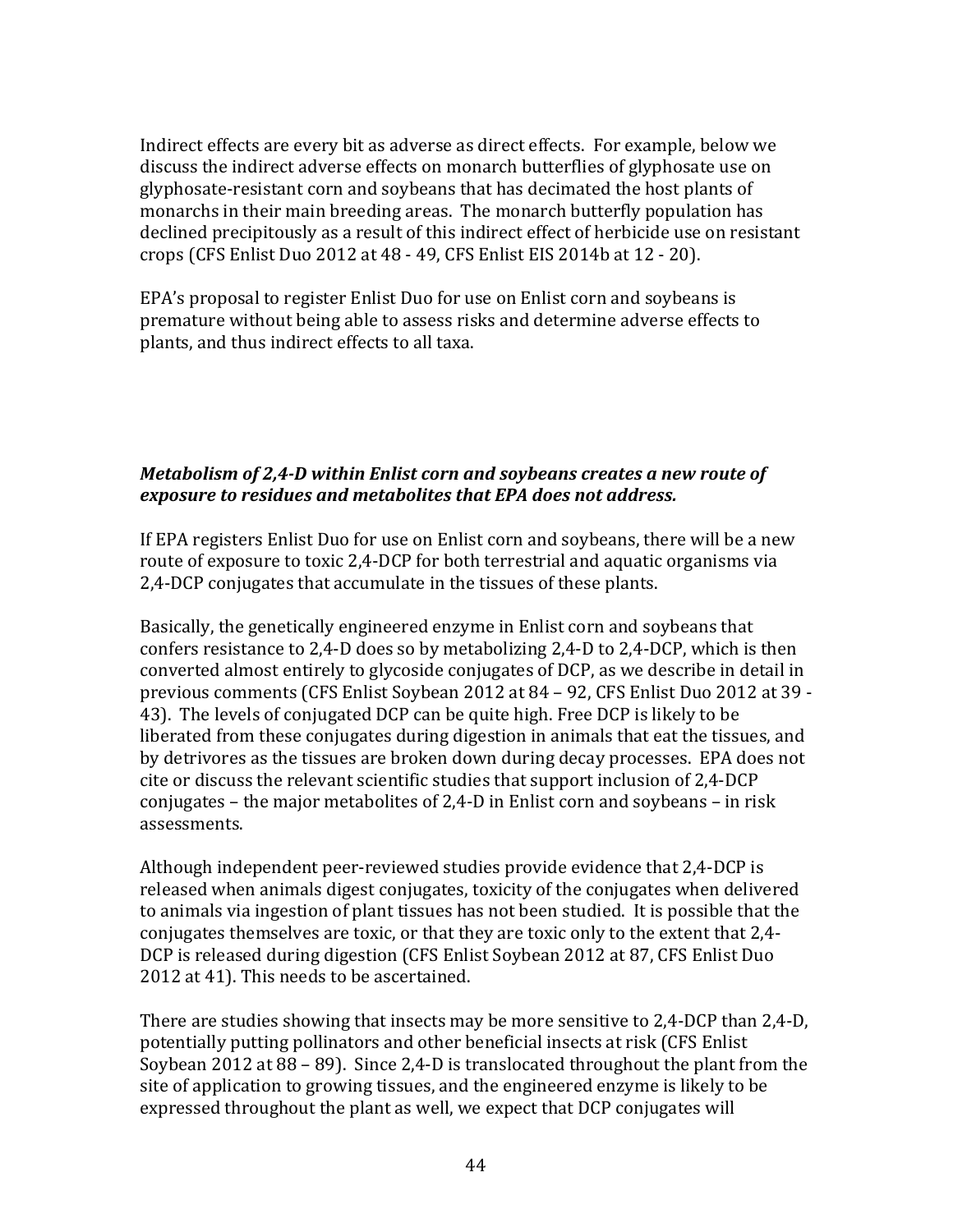accumulate in pollen, nectar, and guttation liquid, where honeybees and other pollinators will be exposed (CFS Enlist Duo at 44 - 48).

Herbivores and detritivores will also be exposed to these new metabolites via 2.4-D resistant plant tissues (CFS Enlist Soybean at 87).

Therefore, in order to do an ecological risk assessment, EPA not only needs to know the fate and toxicity of  $2,4$ -D, but also the fate and toxicity of the novel metabolites and degradates of  $2,4$ -D in plant tissues engineered to be resistant to  $2,4$ -D.

EPA must fill these data gaps in order to assess environmental risks. Levels of DCP conjugates in vegetative tissues at various times after 2,4-D applications need to be reported, along with fate of the DCP conjugates during tissue decomposition when leaves, stems and roots decay in soil or water. Levels of DCP conjugates in pollen, nectar, and guttation liquid need to be determined in order to assess risk to pollinators, comparing results to 2,4-D and metabolites in the same tissues of 2,4-D treated, non-engineered plants. Data needs also include toxicity of DCP conjugates to various taxa, with particular attention to toxicity to honeybees and other pollinators.

# *EPA* does not consider risks to species beneficial to agriculture

In weighing costs of Enlist Duo use with Enlist corn and soybeans, EPA does not specifically consider effects on organisms beneficial to agriculture, in spite of the large social and economic impacts of this sector of the economy. For example, the registration action may affect, among other beneficial organisms, pollinators and other important insects, microorganisms such as nitrogen fixing bacteria, and mammals and birds important to agriculture.

# Beneficial microorganisms

Beneficial microorganisms include species in the rhizosphere of corn and soybeans, and on leaf and stem surfaces that mediate nutrient relationships, diseases, and environmental stresses. Also, soil microbes are involved with decomposition, nutrient cycling, and other functions (Cheeke et al. 2013). EPA does not mention or consider beneficial microorganisms in any context, even though pesticides are known to affect them in some cases (e.g. Ahemad and Khan 2013).

Soybeans have a symbiotic relationship with the specific rhizobium bacterium *Bradyrhizobium japonicum* in the family Rhizobiaceae, which induces soybean roots to form nodules where the bacteria live and perform the reduction of atmospheric nitrogen into ammonia that can be used by plants. In fact, most soybean growers do not apply nitrogen fertilizers, since usually all nitrogen needed for plant growth is obtained from the association of soybeans with symbiotic rhizobia and nitrogen already available in the soil (Ruark 2009).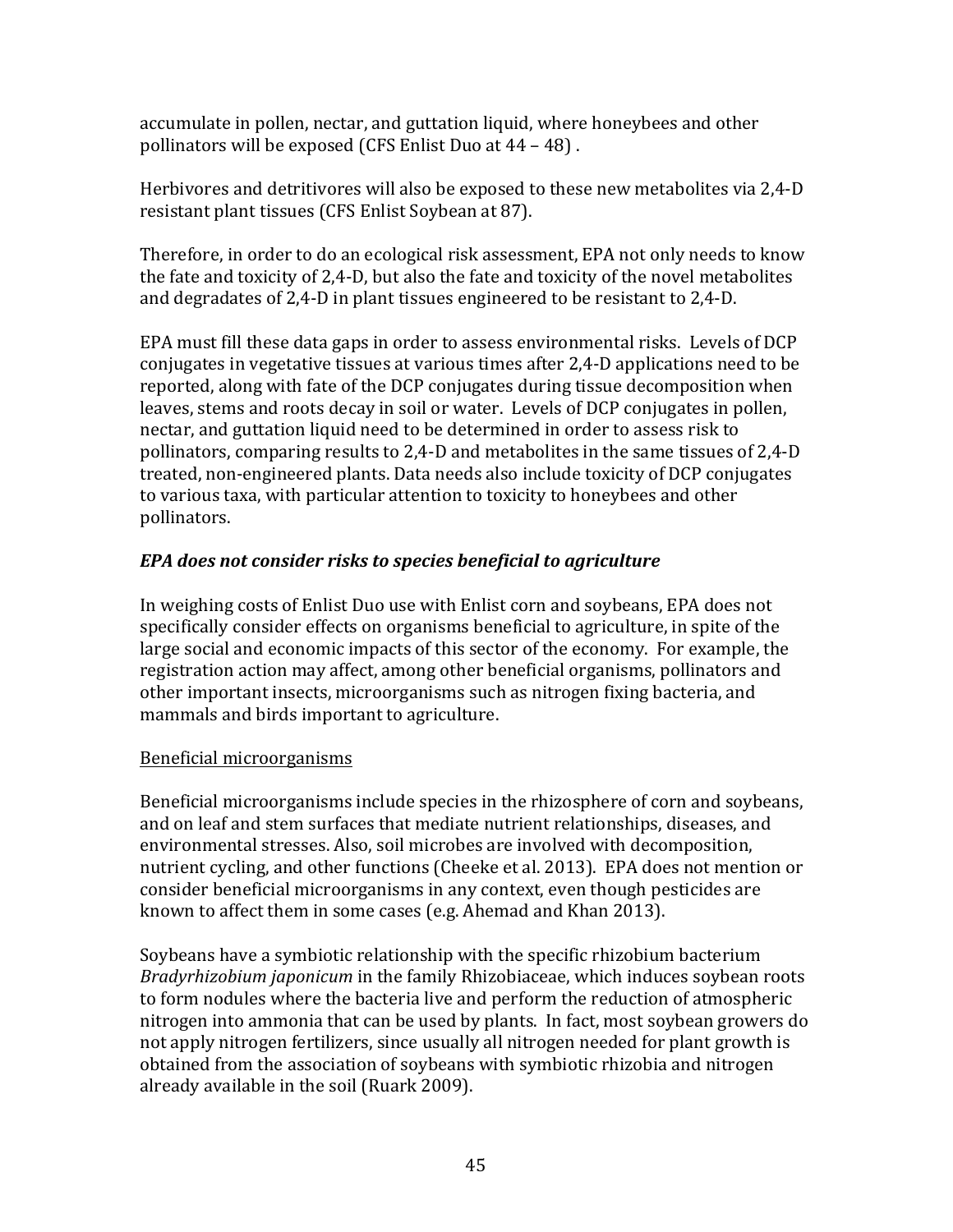Enlist soybeans are the first broadleaved plant that will be sprayed directly with 2,4-D, and also the only genetically engineered crop that harbors symbiotic nitrogen-fixing bacteria. Therefore, it is crucial that EPA analyzes and assesses risks to rhizobium and the nitrogen fixation process of using Enlist Duo with Enlist soybeans under realistic field conditions.

Both 2,4-D and glyphosate have been shown to influence nitrogen fixation in some situations (as reviewed in Ahemad and Khan 2013). In fact, glyphosate use on glyphosate-resistant soybeans has been shown to impair nitrogen-fixing bacteria in some circumstances (Zablotwicz and Reddy 2007, Kremer and Means 2009, Zobiole et al. 2010, Bohm et al. 2009). The combination of 2,4-D and glyphosate in Enlist Duo applied to Enlist soybeans and then moving systemically to nodules may therefore have a greater impact on nitrogen fixation than either herbicide alone or and must be tested.

If new use of Enlist Duo with Enlist soybeans does lead to a reduction in nitrogen fixation in soybeans, then soybean growers may need to add more nitrogen fertilizer to their fields, with increased socioeconomic costs and environmental impacts.

#### Beneficial mammals and birds

Some mammals and birds are beneficial to agriculture, including corn and soybeans. For example, some rodents eat weed seeds, reducing the weed seed bank (EFSA 2005), or become food for predators that control pest species. Other mammals, such as bats, reduce insect pests, and may provide billions of dollars of services to US agriculture each year (Boyles et al. 2011, 2013). Some birds also control agricultural pests and provide other ecosystem services (Whelan et al. 2008).

EPA found that risks for mammals exceeded its level of concern (LOC) for both chronic and acute exposures (EPA Registration 2014 at 17):

Risk quotients for mammals exceeded the Agency's LOCs for mammals for acute dose-based exposure and chronic dose-based and dietary-based exposure. The chronic dose-based LOC (1.0) was exceeded for all size classes of mammals consuming all food items except for seeds. The chronic dietarybased LOC (1.0) was exceeded for diets of short grass, tall grass, broadleaf plants, and arthropods for mammals.... The acute LOC (0.5) was exceeded only for small mammals consuming short grass.

EPA also predicted indirect effects for mammals, "based on the risk quotients that exceeded the non-listed mammal LOC, terrestrial plants, and birds. Indirect effects may occur when mammals depend on a terrestrial plant, bird, or other mammal that is adversely affected by 2,4-D choline salt. Terrestrial plants provide food and habitat for mammals." (EPA Environmental 2013a at 61)

EPA also found that risks for birds exceeded the LOC for acute exposures, with sublethal effects as well, and has identified data gaps related to bird toxicity studies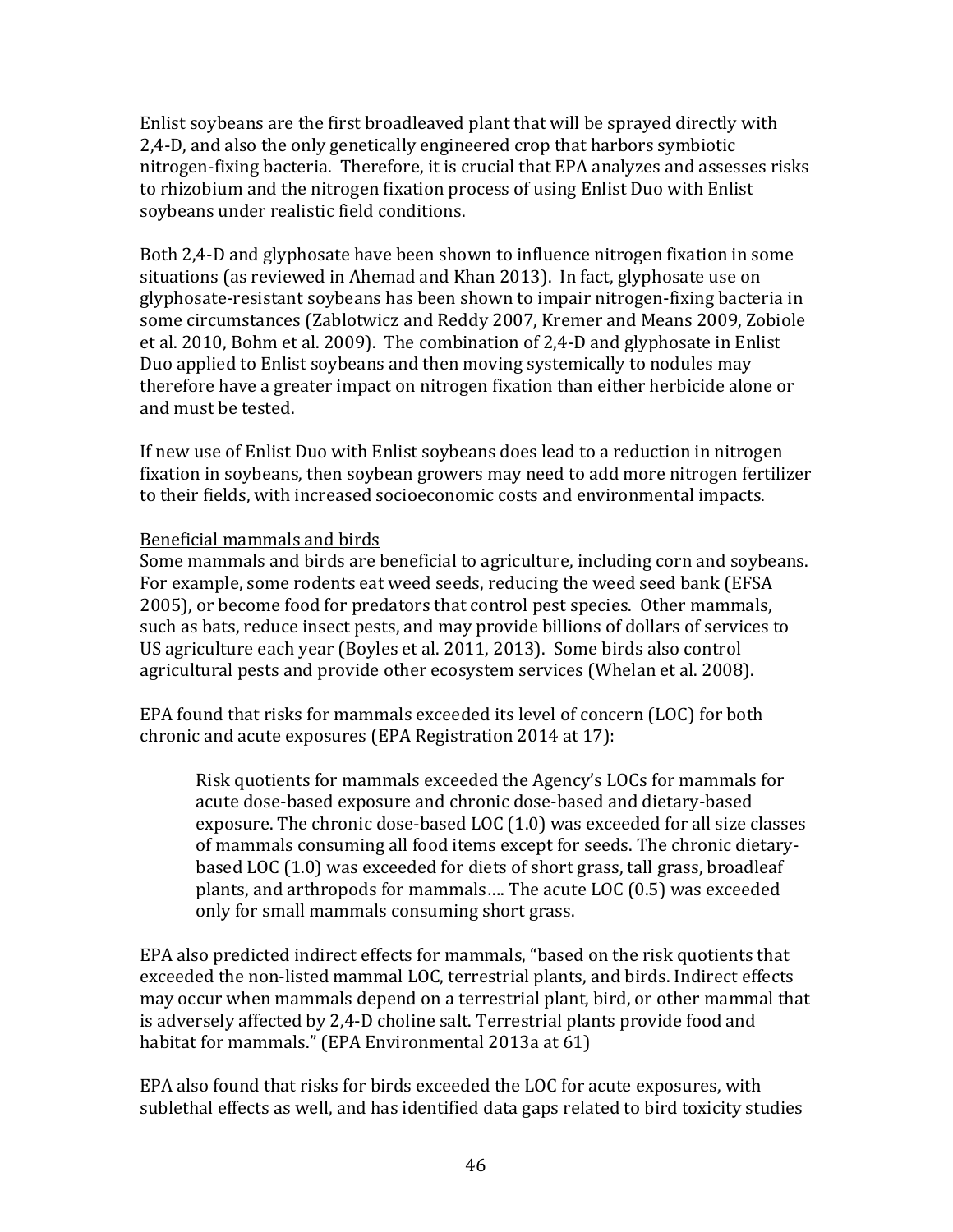(EPA Environmental 2013a at 67). Indirect effects are also likely given dependence of birds on plants, and evidence that herbicides have already degraded and destroyed bird habitat in agricultural areas (e.g. Tappeser et al. 2014 at 37).

Although EPA expects the actual risks to mammals and birds are lower than its assessment (EPA Registration 2014 at 15-16), in fact, risks could be significantly higher since EPA only assessed dietary exposure to 2,4-D and not other routes of exposure, did not use the full Enlist Duo formulation, and did not include major metabolites 2,4-DCP and conjugates in toxicity testing or analysis. Also, as EPA notes, results of Endocrine Disruptor Screening are not yet available and have not been incorporated into the assessment (EPA Environmental 2013a at 68). In addition, EPA counts on spray drift mitigation measures to reduce both direct and indirect risks (EPA Registration 2014 at 17) without adequately assessing how effectively and reliably those measures will reduce risks, as discussed in these comments in relation to drift.

If new use of Enlist Duo with Enlist soybeans does adversely affect mammals and birds that benefit agriculture, then farmers may need to use more pesticides to control insects and other pests to replace services provided by mammals and birds, with increased socioeconomic costs and environmental impacts.

#### *EPA* does not adequately assess risks to honeybees, monarch butterflies, and *other pollinators.*

Pollinators are beneficial to agriculture and to natural areas, ensuring seed set and fruit development in a wide variety of crops and wild plants. Honeybees are the major domesticated pollinator, and many wild insects and other animals are important pollinators, as well. Pesticides, including herbicides, can affect pollinators by direct toxicity and indirectly via habitat changes. Therefore EPA must assess adverse affects on the environment and weigh the costs of impacts to pollinators of the proposed registration action.

In addition to FIFRA requirements to determine environmental risks and to weigh costs of pesticide registration actions, EPA has new responsibilities to assess impacts of pesticide registration actions on pollinators. The White House has now directed the EPA to work with other federal departments and agencies to create a "federal strategy to promote the health of honey bees and other pollinators", specifically including monarch butterflies:

Pollinators contribute substantially to the economy of the United States and are vital to keeping fruits, nuts, and vegetables in our diets. Honey bee pollination alone adds more than \$15 billion in value to agricultural crops each year in the United States. Over the past few decades, there has been a significant loss of pollinators, including honey bees, native bees, birds, bats, and butterflies, from the environment. The problem is serious and requires immediate attention to ensure the sustainability of our food production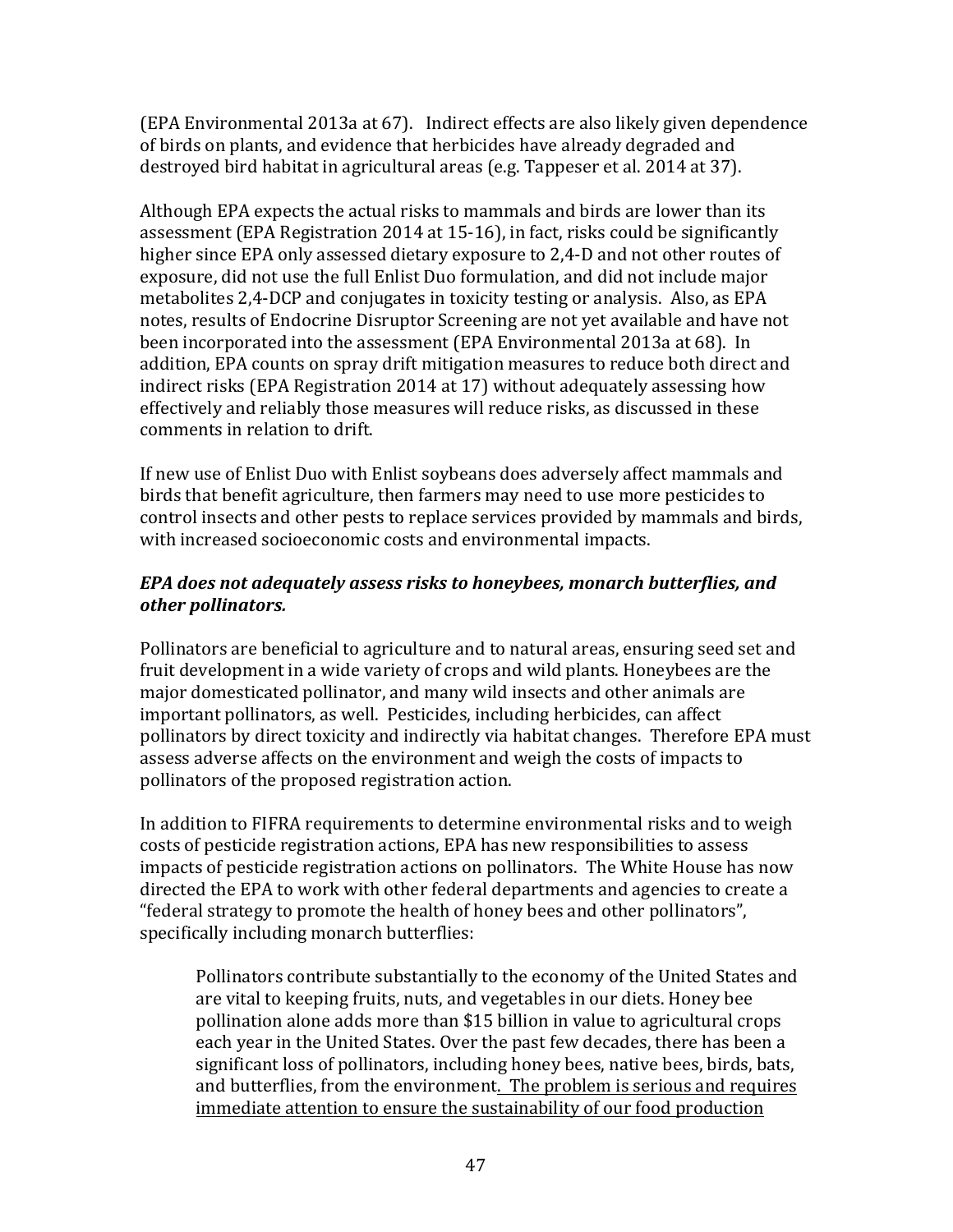systems, avoid additional economic impact on the agricultural sector, and protect the health of the environment.

Pollinator losses have been severe. The number of migrating Monarch butterflies sank to the lowest recorded population level in 2013-14, and there is an imminent risk of failed migration. The continued loss of commercial honey bee colonies poses a threat to the economic stability of commercial beekeeping and pollination operations in the United States, which could have profound implications for agriculture and food. Severe yearly declines create concern that bee colony losses could reach a point from which the commercial pollination industry would not be able to adequately recover. The loss of native bees, which also play a key role in pollination of crops, is much less studied, but many native bee species are believed to be in decline. Scientists believe that bee losses are likely caused by a combination of stressors, including poor bee nutrition, loss of forage lands, parasites, pathogens, lack of genetic diversity, and exposure to pesticides.

EPA is co-chair along with USDA of President Obama's Pollinator Health Task Force. The White House specifically directs EPA to assess the effect of pesticides in order to support "increasing and improving pollinator habitat", and health:

l. The Environmental Protection Agency shall assess the effect of pesticides... on bee and other pollinator health and take action, as appropriate, to protect pollinators... (Presidential Memorandum 2014 at  $5 - 6$ )

This registration action by EPA impacts pollinators, including monarch butterflies, by potentially exposing them and their habitats to pesticides – the herbicides in Enlist Duo used with Enlist corn and soybeans. As CFS has noted in these comments in relation to monarch butterflies, in addition to possible direct impacts, pollinator habitat is likely to be adversely affected by changes in the use pattern of 2,4-D and glyphosate that result from this action. EPA must ensure that registration of Enlist Duo for use on Enlist corn and soybeans does not adversely affect pollinator habitat and that the action supports pollinator health.

Most pollinators are insects, although other taxa such as mammals and birds also pollinate some plants. EPA EPA Environmental 2013a determined that there would be no direct risks to terrestrial insects of the proposed use of 2,4-D choline salt on Enlist corn and soybeans. However, EPA's determination of no direct risks to insects is based on inadequate studies and assumptions, as discussed below. EPA also determined that there was insufficient information to determine if indirect effects are expected, such as habitat loss or degradation, because harm to non-target plants cannot be ascertained at this time (EPA Environmental 2013a at 2). Plants are key components of insect habitats, so EPA cannot find that registration of Enlist Duo would not have unreasonable adverse effects on pollinator habitat. In fact,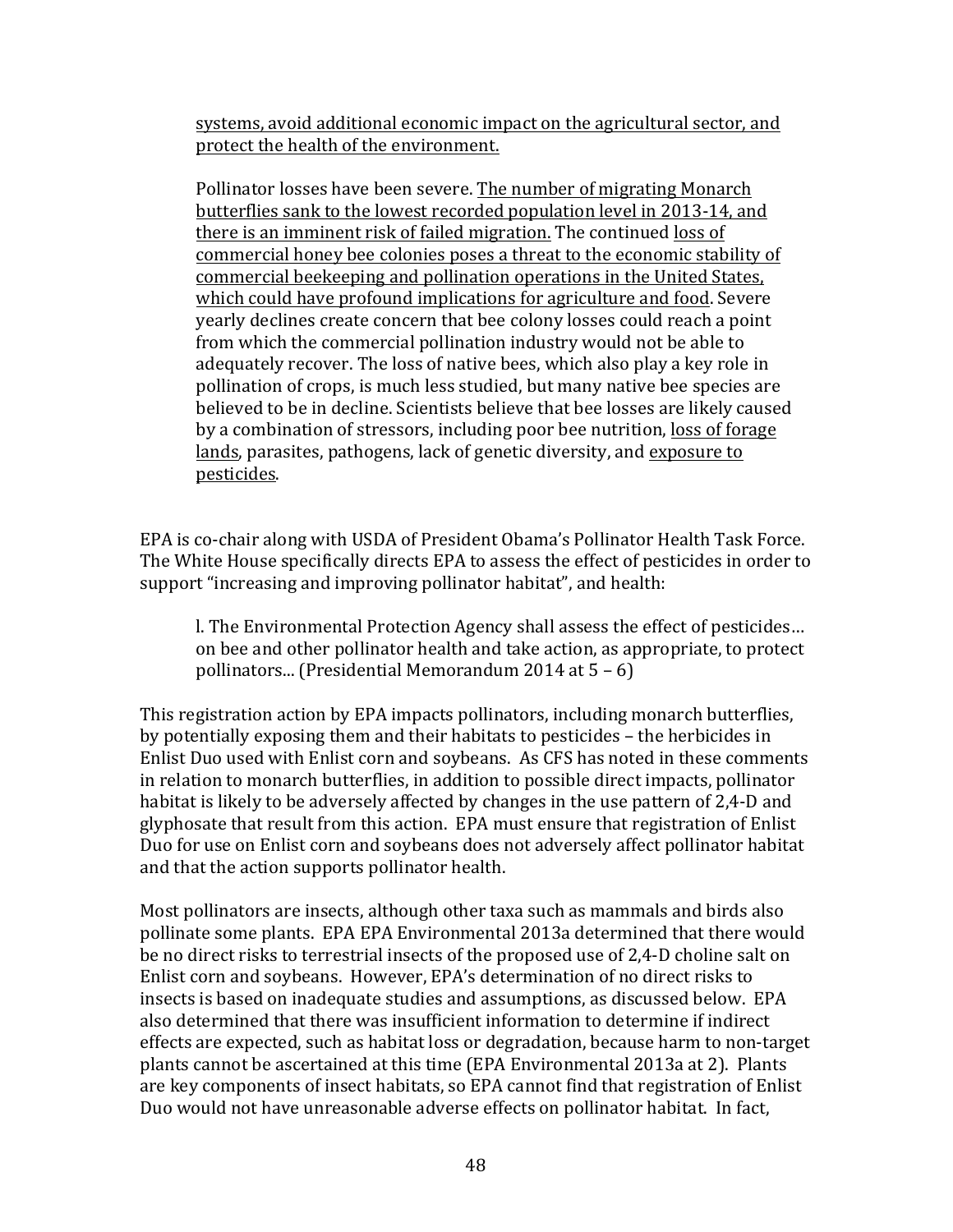important habitat for pollinators is likely to be at risk from this action, as we show in relation to monarch butterflies, below.

For environmental assessments, EPA considers insects to be an "ecological entity"– whose survival, growth and reproduction represent "an environmental value that is to be protected". However, the only study EPA uses for determining whether insects will be adversely affected is survival expressed as  $LD_{50}$ , based on acute contact toxicity to adult honeybees as surrogates for all terrestrial insects (EPA Environmental 2013a at 26). Only toxicity of the 2,4-D choline salt is considered; the major metabolites 2,4-DCP and conjugates are not included in the risk assessments (EPA Environmental 2013a at 25).

Results from the acute contact toxicity test with young adult honeybees led EPA to classify 2,4-D choline as "practically non-toxic" to terrestrial insects. However, there were several sublethal impacts of the contact exposure, including "lethargy, immobility, loss of equilibrium and hyper excitability" (EPA Environmental 2013a at 46). Sublethal impacts are of particular concern with honeybees and other pollinators, because pesticides have been shown to affect a wide range of processes, sometimes at very low concentrations. Exposure to sublethal concentrations of pesticides is implicated in Colony Collapse Disorder currently decimating honeybees in the US and elsewhere.

EPA does not routinely determine risk quotients for non-target terrestrial insects. EPA states that if they were to quantify such risks, assuming that insects were exposed to 2,4-D choline salt via residues on leaves or by direct contact during applications, "it is unlikely such exposures would be lethal..." (EPA Environmental 2013a at 57). This is the basis for EPA's determination that the registration action poses no direct risks to terrestrial insects.

There are several deficiencies in EPA's risk assessment of direct adverse affects on honeybees and other insects, including:

- Toxicity studies did not use the full formulation, or even a mixture of the two active ingredients, and thus may underestimate impacts of Enlist Duo.
- •
- Only contact toxicity of the parent 2,4-D salt was tested, but honeybees and other insects are likely to also be exposed to Enlist Duo by ingestion of residues and metabolites on or within plant tissues and in drinking water. There may be differences in sensitivity to Enlist Duo based on different exposure routes.
- Both 2,4-D and glyphosate move systemically in exposed plants, and residues and metabolites are likely to be present in pollen, nectar and guttation fluid (CFS Enlist Duo 2012 at  $45 - 48$ ). There are no data on risks from consuming these plant parts.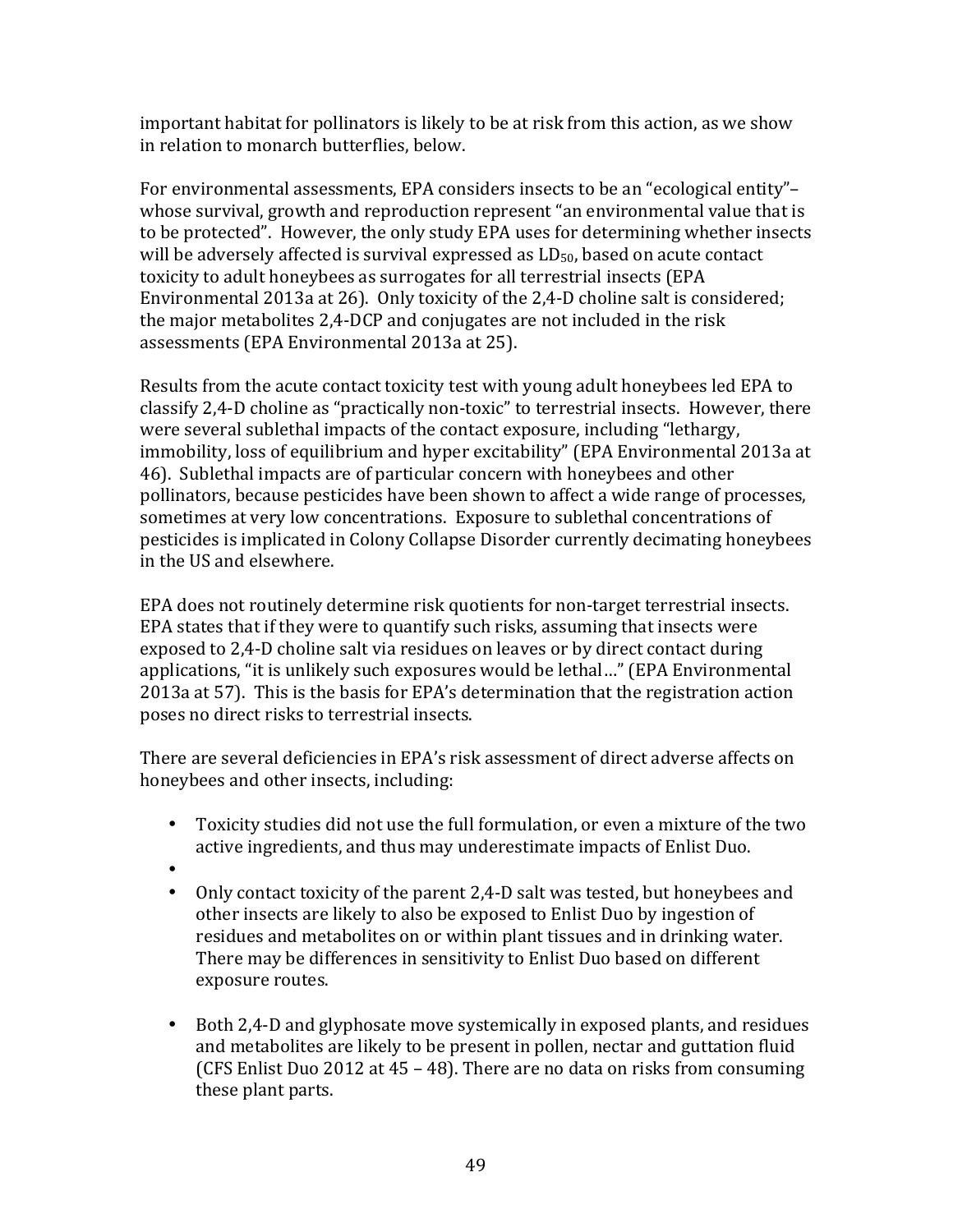- The major metabolites from 2,4-D in Enlist corn and soybeans are 2,4-DCP and its conjugates. Toxicity testing of these metabolites using the oral route of exposure has not been done with any honeybee life stage.
- Only adult honeybees were tested, whereas it is known that other life stages have different routes of exposure and sensitivities to pesticides.
- Sublethal effects were not taken into account, but are vitally important for bee health and fate of the colony.
- Honeybees are the only insect species tested and may not be an appropriate surrogate for all beneficial insects, or even for all bee species.

Many of these deficiencies are addressed in EPA's interim guidelines for assessing risks of pesticides to honeybees (EPA 2011). In addition, EPA submitted a white paper supporting a proposed risk assessment process for pesticide impacts on honeybees to the FIFRA Scientific Advisory Panel in September 2012, and gave specific recommendations (EPA SAP 2012). On June 23, 2014, EPA finalized the guidance for assessing pesticide risks to bees (2014), after this comment period opened. However, EPA did not implement any of the recommended pollinatorspecific risk assessments from the interim guidelines or from their white paper in order to determine risks to pollinators of this registration action.

Given the sublethal toxicity of  $2.4$ -D choline in the one test EPA required for honeybees, EPA should include more rigorous testing of Enlist Duo with honeybees in this new use registration. EPA has the flexibility to require additional testing to make up for the deficiencies listed above (40 CFS Part 158.30, as excerpted in NAS 2013 at 112), that would allow it to make an informed determination of whether the registration action will adversely affect honeybees.

Also, although Enlist Duo was registered for use on non-Enlist crop varieties in 2011, CFS has not found evidence of its commercial use, so there will have been no chance for incident reports. Incidents of non-target injury from herbicides are known to be under-reported in any case (CFS Enlist Duo 2012 at  $19 - 20$ ). EPA should use its flexibility to require field tests designed specifically to determine whether exposure of pollinators to Enlist Duo in realistic conditions has chronic, sublethal, reproductive or behavioral effects.

# *EPA did not assess risks to monarch butterflies of registering Enlist Duo for use* with Enlist corn and soybeans, in spite of scientific evidence that herbicide use is *a main factor in their decline*

The recent decline of monarch butterflies (*Danaus plexippus*) is a clear example of harm to non-target organisms from past EPA registration allowing herbicide use on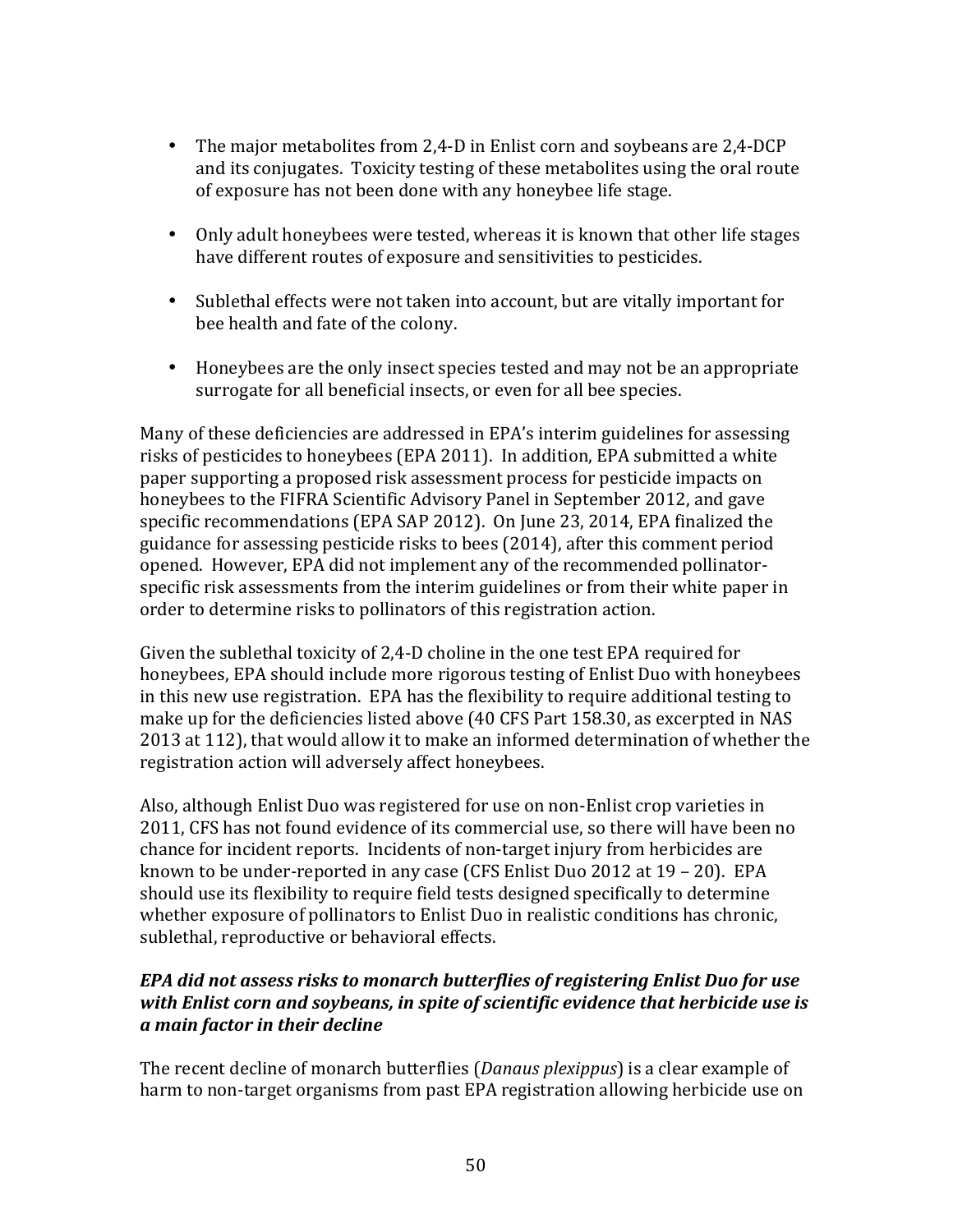herbicide-resistant corn and soybeans, as CFS commented previously (CFS Enlist Duo 2012 at 48 - 49, CFS Enlist Soybean 2012 at 79 -80, CFS Enlist EIS 2014a at 12 -20), yet EPA does not analyze adverse effects on monarchs of approving Enlist Duo for use on Enlist corn and soybeans in this registration action. In the time since CFS commented in 2012, the adverse effects on monarchs of herbicide use on herbicideresistant crops have become even more apparent, as we describe in more detail here.

Monarch numbers in North America are at their lowest since records have been kept, and biologists are concerned that the monarch migration is in jeopardy (Brower et al. 2011, 2012). At their most recent peak in 1997, there were almost a billion monarch butterflies overwintering in ovamel fir trees in the central mountains of Mexico (Slayback et al. 2007). This year, counts indicate an overwintering monarch population of fewer about 33 million, by far the lowest ever measured (Réndon-Salinas and Tavera-Alonso 2014), continuing an alarming 20year decline of more than 90% (Brower et al. 2011, 2012).

Although there are many factors at play, scientists have shown that the most critical driver of the recent steep decline in monarch butterfly numbers is loss of larval host plants in their main breeding habitat, the Midwest corn belt of the US, as CFS commented previously (CFS Enlist Duo 2012 at 48 – 49, Pleasants and Oberhauser 2012, Flockhart et al. 2014). Monarchs lay eggs exclusively on plants in the milkweed family, and the larvae that hatch from these eggs must consume milkweed leaves to complete the butterfly's lifecycle (Malcolm et al. 1993). Common milkweed (*Asclepias syriaca*) has been largely eradicated from corn and soybean fields where it used to be common (Hartzler 2010, Pleasants and Oberhauser 2012), depriving monarchs of the plant they require for reproduction.

Glyphosate used with glyphosate-resistant corn and soybeans has removed common milkweed from corn and soybean fields, decimating the monarch population Common milkweed is a perennial plant with shoots that die back in the winter, but re-sprout from buds on spreading roots in the spring to form expanding colonies (Evetts and Burnside 1974, Martin and Burnside 1977/1984, Bhowmik 1994). Common milkweed also regrows when the plants are mowed, chopped by tillers, or treated with many kinds of herbicides that only kill aboveground plant parts, or are applied before milkweed shoots emerge in late spring (Bhowmik 1994). Thus, until recently, common milkweed has been found within and around corn and soybean fields in sufficient numbers to support a large population of monarch butterflies. In fact, in the late 1990s when monarch numbers were still high, almost half of the monarchs in Mexican winter roosts had developed on common milkweed plants in the Midwest corn belt, making this the most important habitat for maintaining the monarch population as a whole (Wassenaar and Hobson 1998).

Recently, though, the widespread adoption of genetically engineered, glyphosateresistant corn and soybeans has triggered a precipitous decline of common milkweed, and thus of monarchs (Pleasants and Oberhauser 2012). Glyphosate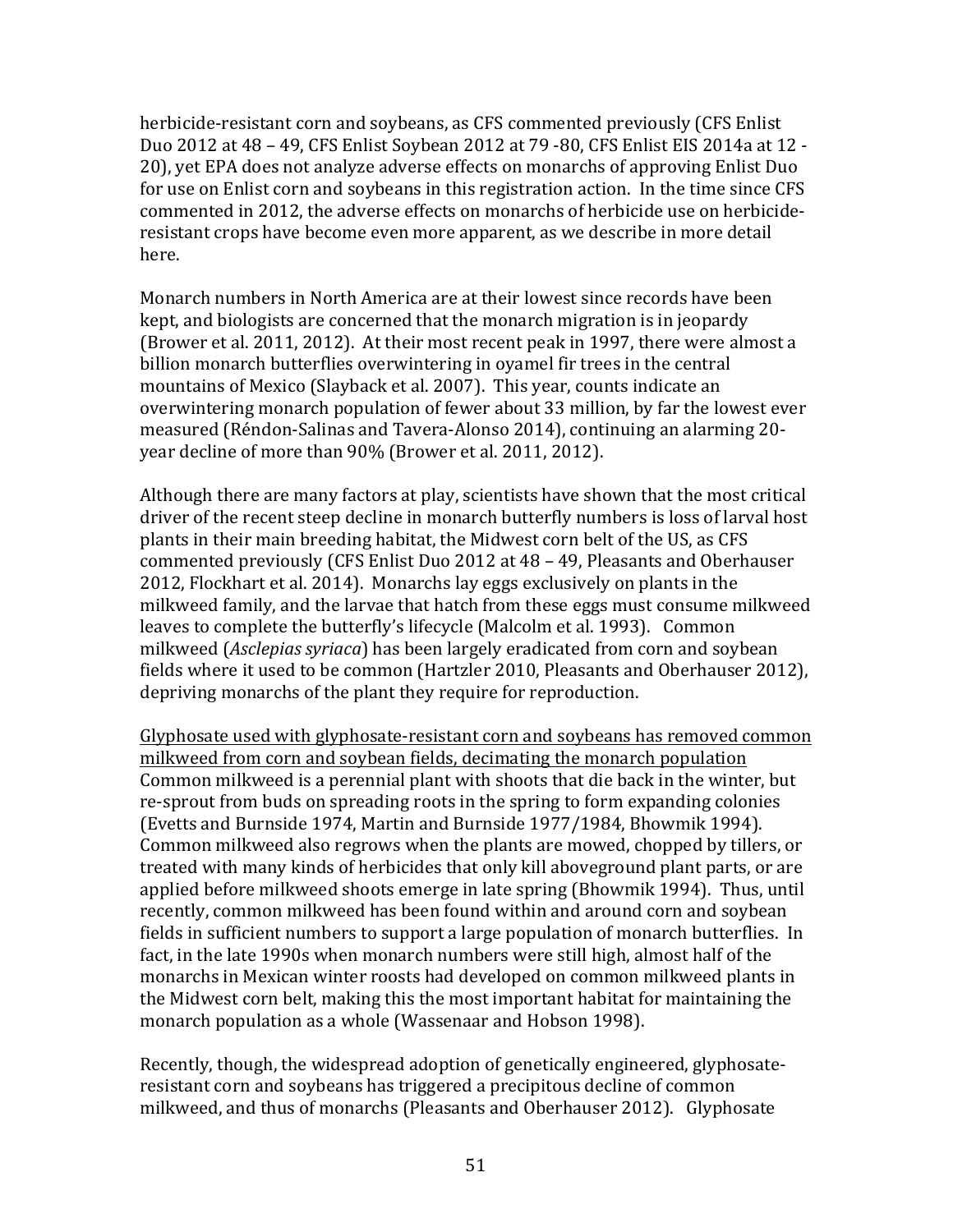moves throughout the plant – from sprayed leaves into roots, developing shoots and flowers – where it kills milkweed at the root and so prevents regeneration (Waldecker and Wise 1985, Bhowmik 1994).

Glyphosate is particularly lethal to milkweed when used in conjunction with glyphosate-resistant corn and soybeans (patterns of glyphosate use on resistant crops are described in detail in CFS Enlist Soybean 2012 at  $6$ ,  $14 - 15$ ,  $21 - 24$ ). It is applied more frequently, at higher rates, and later in the season (during milkweed's most vulnerable flowering stage of growth) than when used with traditional corn and soybeans. The increasingly common practice of growing glyphosate-resistant corn and soybeans every year means that milkweed is exposed to glyphosate every year without respite, and has no opportunity to recover. In fact, in the 15 years since glyphosate-resistant soybeans, and then corn, were approved by APHIS, common milkweed has been essentially eliminated from corn and soybean fields in the major breeding area for monarch butterflies (Hartzler 2010).

The expanding acreage treated with glyphosate reflects the massive adoption of Roundup Ready crops, which in 2013 comprised roughly 90% of soybeans and over 80% of all corn grown in the U.S. (USDA ERS 2014). The rising intensity of glyphosate use (application rate times frequency) reflects farmers' response to the epidemic emergence of glyphosate-tolerant and -resistant weeds. There has also been a dramatic rise in the yearly frequency of acres treated every year with glyphosate, as farmers who once grew Roundup Ready soybeans in rotation with conventional corn have now transitioned to Roundup Ready corn as well (USDA ERS 2012, Fig. 3.4.2; USDA ERS 2013). Finally, glyphosate is applied to Roundup Ready crops two weeks to a month or more later in the season than when used with traditional crops (e.g. Monsanto 2009, Section 15.0 compared with Sections 9.2 and 9.8), a period when milkweed is in its most glyphosate-sensitive reproductive phases (Bhowmik 1982, Martin and Burnside 1977-1984, Loux et al. 2001).

This loss of habitat for monarch butterflies, because of near eradication of the only host plant that grows within corn and soybean fields in the Midwest, has been devastating. Fewer corn and soybean fields have milkweed plants, and where they do occur, the plants are more sparsely distributed. By 2012, it is estimated that just over 1% of common milkweed remained in corn and soybean fields in Iowa compared to 1999, just a few hundred combined acres (extrapolated from Pleasants and Oberhauser 2012). It is clear that other Midwestern states have experienced similarly devastating milkweed losses, based on comparable land-use patterns and other evidence.

Besides the small percentage of milkweeds still in corn and soybean fields, milkweeds remain outside of agricultural fields in the Midwest, but there aren't enough of them to support a viable monarch population. The combined area of roadsides, Conservation Reserve Program (CRP) land, and pastures is only about 25% of corn and soybean acreage in Iowa, which is representative of the Corn Belt as a whole (Pleasants and Oberhauser 2012).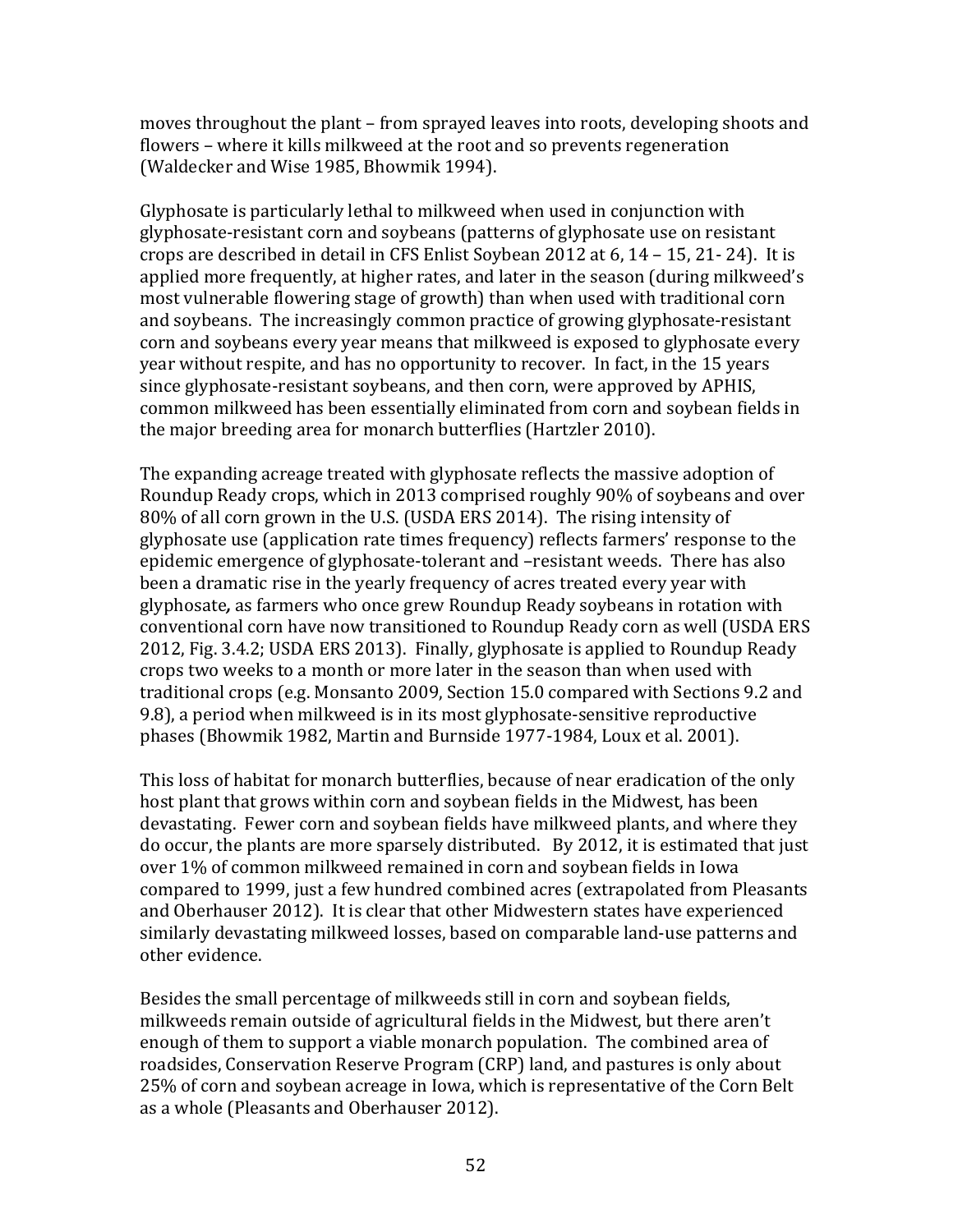In addition, monarchs produce almost four times more progeny per milkweed plant in corn and soybean fields than in non-agricultural areas (Monarch Larval Monitoring Project, as described in Pleasants and Oberhauser 2012), so agricultural milkweed is more valuable as habitat. Thus, even if non-crop lands have a higher density of milkweeds, they cannot begin to compensate for agricultural habitat lost to glyphosate use on glyphosate-resistant corn and soybeans.. Loss of habitat within corn and soybean fields must be reversed to save monarch butterflies.

# *EPA registration of Enlist Duo for use with Enlist corn and soybeans will continue adverse effects on monarchs from glyphosate in addition to new adverse effects from 2,4-D choline.*

Enlist Duo is a mixture of 2,4-D choline and glyphosate, in addition to surfactants and other so-called inert ingredients (EPA Label 2014, EPA Environmental 2013a). Enlist corn and soybeans will therefore not only continue to be sprayed postemergence with glyphosate, but also with 2,4-D, when common milkweed is in its most vulnerable reproductive stages (Bhowmik 1994). Enlist corn and soybeans are engineered to be extremely resistant to 2,4-D, resulting in farmers using higher application rates since they will not be concerned about harming their crops. Herbicides that cause limited damage to weeds when applied at lower rates are often much more damaging at higher rates. The combination of additional active ingredients applied post-emergence, and use of higher rates, can only accelerate the demise of common milkweed in corn and soybean fields while preventing its reestablishment, especially in view of the fact that glyphosate will continue to be used at rates similar to those used at present on crops resistant to glyphosate alone.

2,4-D is relatively little used in corn and soybean production at present (these comments, and CFS Enlist EIS 2014a at  $9 - 11$ . Both the area treated with these herbicides and the rates used are expected to jump dramatically with registration of Enlist Duo for use on Enlist corn and soybeans.

#### Efficacy of 2,4-D on common milkweed

2,4-D is a in the synthetic auxin family of herbicides that mimic natural plant hormones and kill broadleaf plants by stimulating abnormal cell growth (EPA Environmental 2013a). 2,4-D is translocated to varying degrees throughout the plant and can suppress regrowth of perennials such as milkweed (Cramer and Burside 1981, Bhowmik 1982, Loux et al. 2001, Zollinger 1998). Although not consistently as effective as glyphosate, particularly for longer-term control, its efficacy is regarded as sufficient to merit recommendations for its use on common milkweed by experienced agronomists at several universities.

#### Adverse effects of Enlist Duo used with Enlist corn and soybeans on common milkweed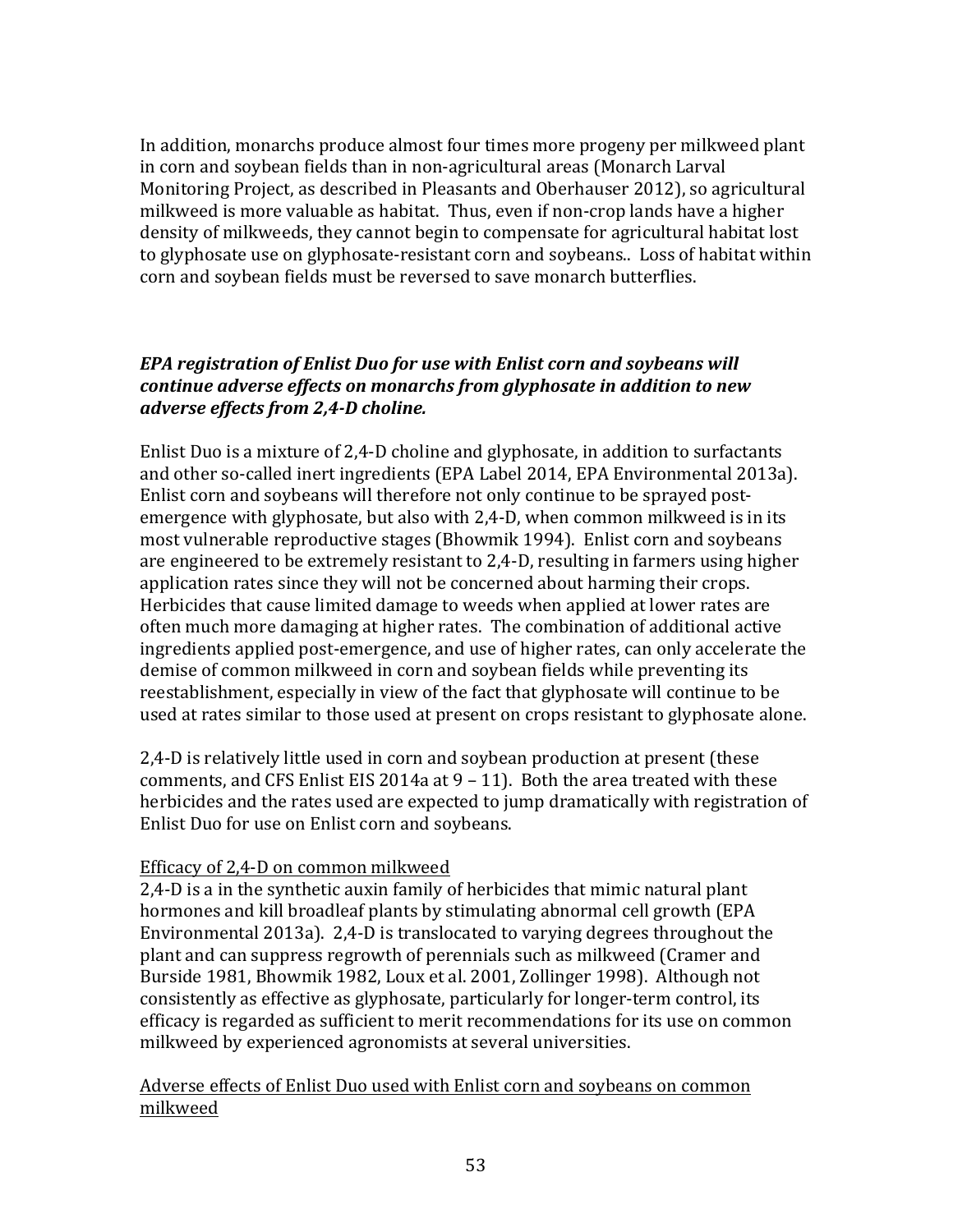Use of Enlist Duo with Enlist corn and soybeans will greatly exacerbate the negative impacts of 2,4-D on common milkweed for several reasons: higher rates will be used; most applications will occur during milkweed's most vulnerable reproductive phase; most applications will be in combination with glyphosate; much more cropland will be sprayed; and the frequency of use will increase both within season and over vears (CFS Enlist Duo 2012). EPA does not consider these adverse effects on milkweed within the main monarch breeding habitat that will result from registration of Enlist Duo for use on Enlist corn and soybeans.

#### *Herbicide drift injury from Enlist corn and soybean fields to nectar plants*

Adult monarch butterflies derive nutrients from a wide variety of nectar-producing flowers (Tooker et al. 2002). They depend for energy on flowers that are in bloom in their breeding habitat during the spring and summer, and then along migration routes to winter roosts (Brower and Pyle 2004, Brower et al. 2006).

Use of herbicides in agricultural landscapes has resulted in changes in flowering plant populations within and around crop fields, with impacts felt throughout ecosystems. It has been shown that "[b]etween 5% (commonly) and 25% (occasionally) of the applied herbicide dose is expected to reach the vegetation in field margins and boundaries (e.g. hedgerows, woodlots, etc.) (Holterman et al., 1997; Weisser et al., 2002)." (Boutin et al. 2014).

Registration of Enlist Duo for use on Enlist corn and soybeans has an even greater potential for causing drift injury, as discussed in these comments, and is likely to have severe impacts on nectar resources used by monarchs and other pollinators (Brower et al. 2006). Hugely increased spray drift, volatilization and runoff from the much greater use of herbicides if Enlist Duo is registered for use on Enlist corn and soybeans, as discussed in these comments, are likely to alter the very habitats important for biodiversity in agroecosystems, such as hedgerows, riparian areas, unmanaged field margins, and other areas where wild organisms live near fields (Freemark and Boutin 1995, Boutin and Jobin 1998, Olszyk et al. 2004, Gove et al. 2007, Blackburn and Boutin 2003). These areas harbor nectar plants for adult monarchs as well as milkweeds for larvae. Also, use of Enlist Duo with Enlist corn and soybeans over a longer span of the growing season will overlap a wider range of developmental stages of nearby plants, hitting them when they may be more sensitive to injury (CFS Enlist Soybean 2012 at 78).

#### Herbicide drift can alter the composition of plant communities

Particular species of plants are more or less sensitive to specific herbicides (Olszyk et al. 2013, Boutin et al. 2004), and at different growth stages (Carpenter and Boutin 2010, Boutin et al. 2014), so that exposure can change plant population dynamics in affected areas. 2,4-D and other auxin-like herbicides such as dicamba are particularly potent poisons for many species of plants (Rasmussen 2001, US-EPA 2009), especially dicotyledons (broadleaf plants) that are sensitive to very low drift levels. Even monocots such as members of the grass and lily families can be killed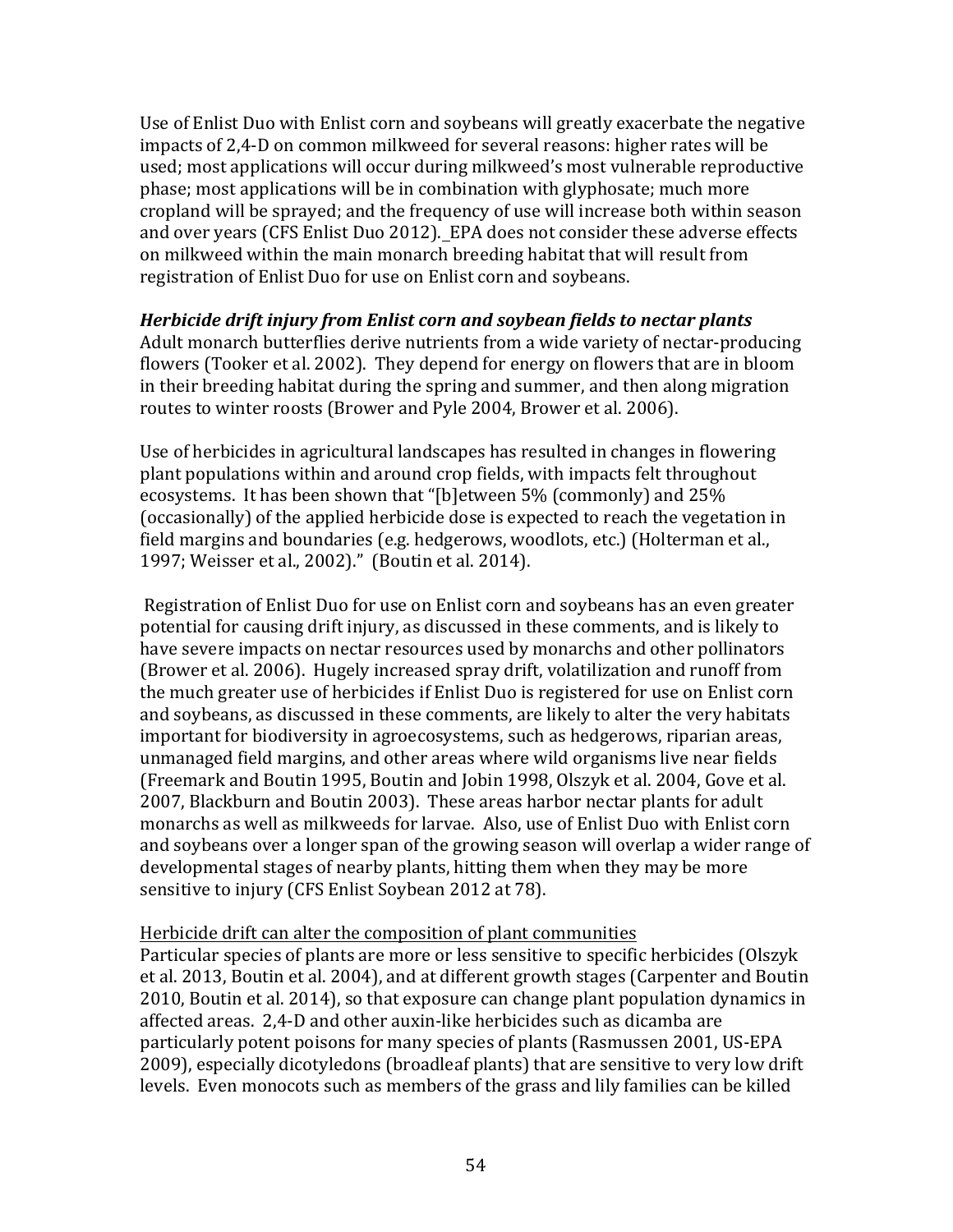by higher doses of 2,4-D, and suffer sub-lethal injuries from drift levels at certain times in their life cycles (Nice et al. 2004).

Plants – both crop and wild species –are often very sensitive to herbicide injury as flowers and pollen are forming (Olszyk et al. 2004). This has been clearly shown with dicamba and injury to tomato plants (Kruger *et al.* 2012) and soybeans (Griffin et al. 2013), and with glyphosate injury to rice flowers (Wagner 2011). Drift levels of dicamba have also been shown to affect asexual reproduction in potatoes (Olszyk et al. 2010a,b), and seed production in peas (Olszyk et al. 2009), sometimes without accompanying vegetative injury. Glyphosate drift to potato plants has been responsible for causing potato shoots arising from seed potatoes in the next generation to grow abnormally or not at all (Worthington 1985), without always affecting the growth of the potato plants that were actually hit with the herbicide (Potato Council 2008). There are many other examples of differential sensitivity to particular herbicides (Boutin et al. 2014). Injury affecting flowers and vegetative propagules but not the rest of the plant can easily go undetected, nevertheless having a large impact on reproduction and thus subsequent generations.

Differential sensitivity to herbicides can lead to changes in species composition of plant communities. For example, as noted in CFS comments (CFS Enlist Soybean 2012 at 81), 2,4-D movement away from crop fields in mid-spring may kill sensitive dicotyledonous wildflowers at seedling stages, cause male sterility in less sensitive grasses about to flower, and have little effect on younger grasses or still-dormant perennials (Olszyk et al. 2004). These impacts can cause long-term changes in the mix of plant species, favoring annual weeds and grasses over native plants and perennial forbs (broadleaved plants), for example (Boutin and Jobin 1998, Boutin et al. 2008). And if there are herbicide resistant plants in these habitats, they will of course be better able to withstand drift and may become more abundant (Watrud et al. 2011).

Pollinators are at particular risk from changes in plant populations and flowering behavior. Recently published comparisons of flowering plants in natural areas around fields that have been exposed to herbicides on a regular basis versus those near fields managed without herbicides show striking differences in the types and abundance of plants in flower, and also in the time of plant flowering (Boutin et al. 2014). Hedgerows next to organic farms had more species, and many of them flowered earlier in the season and for a longer time span than hedgerows near herbicide-treated fields. These field observations confirmed greenhouse studies that showed significant delays in flowering of several species after exposure to herbicides (Boutin et al. 2014).

Such changes in which plants flower, and when, could affect monarchs as they breed and migrate, disrupting coordination between the butterflies and needed resources (Boutin 2014).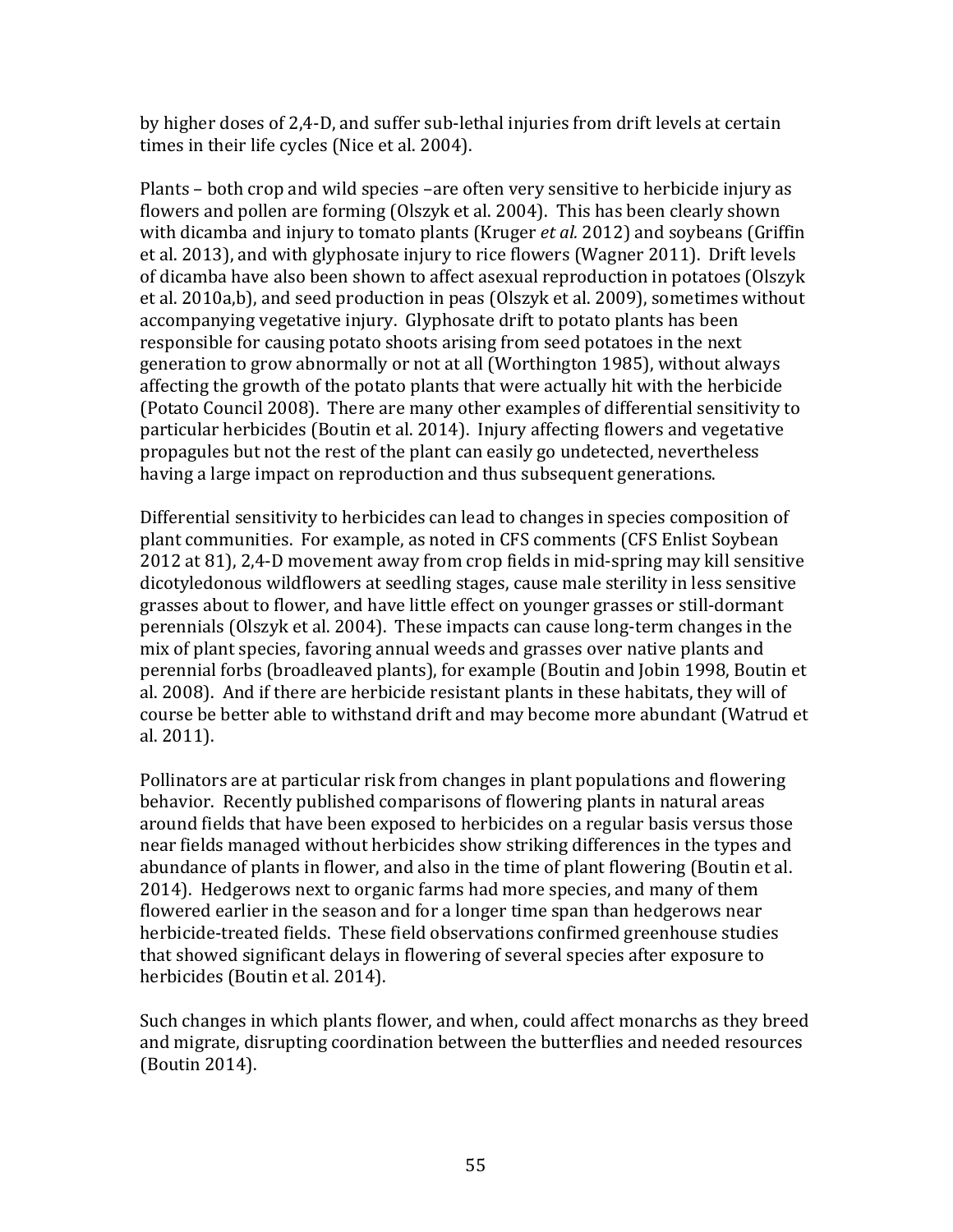Herbicides selective for broadleaved plants such as 2,4-D adversely affect nectar plants 

Herbicides such as 2,4-D that selectively kill dicots may deprive many insects of nectar and pollen, especially with frequent application over a broad area, as would occur with Enlist Duo use with Enlist corn and soybeans. A study of pesticide effects on butterflies in agricultural areas of England makes this point:

The frequency and number of pesticide applications, the spatial scale of treatment and the degree of field boundary contamination during each spray occasion will determine the extent of damage to butterfly habitats and populations, and the rate at which populations will return to their original densities. (Longley and Sotherton 1997).

These scientists conducted experiments to determine whether restricting the use of "persistent broadleaf herbicides" near field edges would result in more butterflies in the landscape. In one experiment, they sprayed the bulk of the field with the usual complement of pesticides, but modified the spraying apparatus such that only selective grass-killing herbicides were applied to the field edges. They found that there were indeed more butterflies after implementing this measure, and also that there were more flowering plants, "thereby increasing the availability of nectar resources for butterfly species," as well as more biodiversity in general (Longley and Sotherton 1997, pp. 8-9).

The implications of this butterfly study in England are clear for use of Enlist Duo with Enlist corn and soybeans: 2,4-D selectively kills broadleaf plants, the main nectar source for adult butterflies, including monarchs. Enlist Duo also likely to be used more often during a season, more extensively in an area, and more continuously over years with resistant crops than they are currently used in agriculture. This is precisely the use pattern that the studies discussed above suggest would have long-term, harmful effects on butterflies and other species.

In a new study, scientists concerned by the potential impacts of dicamba use on dicamba-resistant crops – an herbicide with a similar mode of action to  $2.4$ -D – tested the effects of dicamba drift on plant and arthropod communities in agricultural "edge" habitats (Egan et al. 2014). These researchers applied a range of dicamba doses to simulate different levels of drift to field margins and to plots within old fields. They sprayed dicamba once each year for two consecutive years, and surveyed plant and arthropod communities throughout the growing seasons, before and after dicamba applications. Egan and colleagues found that low drift levels of dicamba did in fact affect plant and arthropod communities, but in complex ways, depending on the initial successional status of the plant community, and environmental conditions such as water stress during herbicide application. Impacts, including a reduction of broadleaf plants that could lead to less nectar, were observed at substantially lower levels  $-$  about  $1\%$  of the dicamba field application rate – than have been reported to affect plant communities in other studies.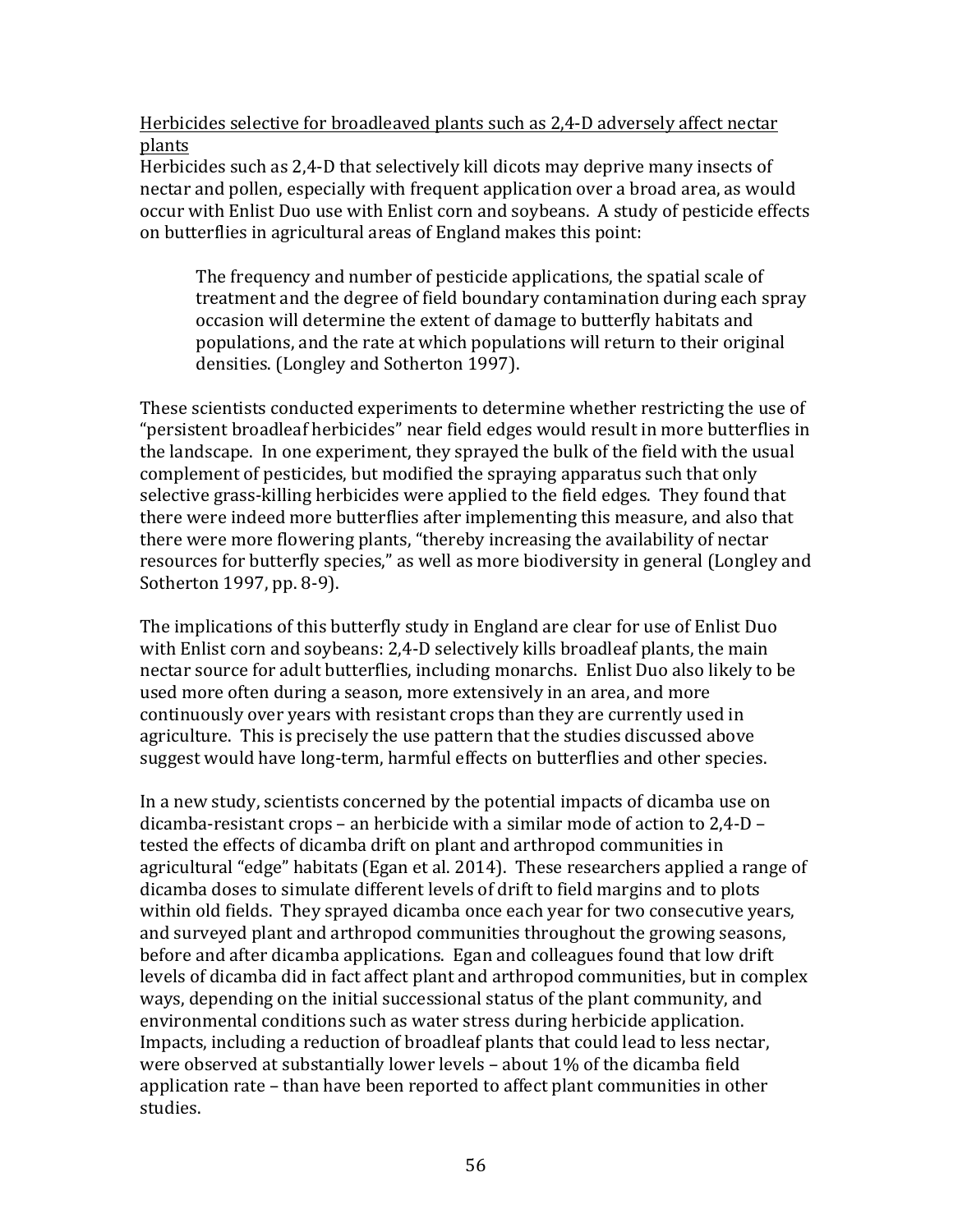This study was conservative in design: dicamba alone was applied just once per year over two vears, while farmers often make multiple applications of several different herbicides consistently over many years. Thus, the authors urge "a precautionary emphasis on limiting non-target herbicide exposures" while further research is conducted to better simulate agricultural practice. For instance, research is needed on the impacts of simultaneously applying dicamba and glyphosate two to three times per year, since Monsanto will offer a pre-mix formulation of the two herbicides, which could be applied up to three times per year according to the proposed label (CFS 2012c).

Similar cautions apply to Enlist Duo use with Enlist corn and soybeans. By far the best way to protect important nectaring habitat for monarchs is to restrict postemergence use of such herbicides.

#### Complementary action of premix herbicide components

Enlist Duo with both 2,4-D and glyphosate will generally kill or injure a broader range of plants more effectively, and over a wider span of plant growth stages, than either herbicide alone. For instance, standard tests conducted for the EPA show that 2,4-D poses a 400- fold greater risk than glyphosate in suppressing seedling emergence of non-target plants; and a 12-fold greater risk of reducing vegetative vigor (Peterson and Hulting 2004). Conversely, glyphosate is more effective than 2,4-D on grass weeds and perennials. In addition, a mixture of 2,4-D and glyphosate has been shown to act synergistically or additively against field bindweed (Flint and Barrett 1989) and Brazil pusley (Sharma and Singh 2001), both perennial broadleaf plants. Surfactants also increase toxicity (Sharma and Singh 2001), as discussed above. Off-site movement of Enlist Duo will thus cause greater harm to field-edge plant communities than herbicides containing either component alone.

#### *EPA regulations do not protect nectar plants from herbicide drift injury*

The EPA is charged with regulating the use of pesticides in a manner that protects the environment. However, the frequent occurrence of herbicide drift injury to both sensitive crops and wild plants, as discussed above, demonstrates clearly that EPA regulation is inadequate (see also, Lee et al. 2005, Pfleeger et al. 2012).

In addition to failure of mitigation measures, discussed in detail in these comments in relation to drift, EPA guidelines for protecting non-target plants from drift injury are based on toxicity tests that include too few species, tested at only a few points in their vegetative development, without using the specific end-use formulation, and therefore underestimate the range of sensitivities in communities of wild species throughout their lifecycles (Pfleeger et al. 2012, White and Boutin 2007, Olszyk et al. 2013, Boutin et al. 2014). These deficiencies in assessment of herbicide impacts will put the monarch's nectaring and larval habitats at further risk should EPA register Enlist Duo for use on Enlist corn and soybeans.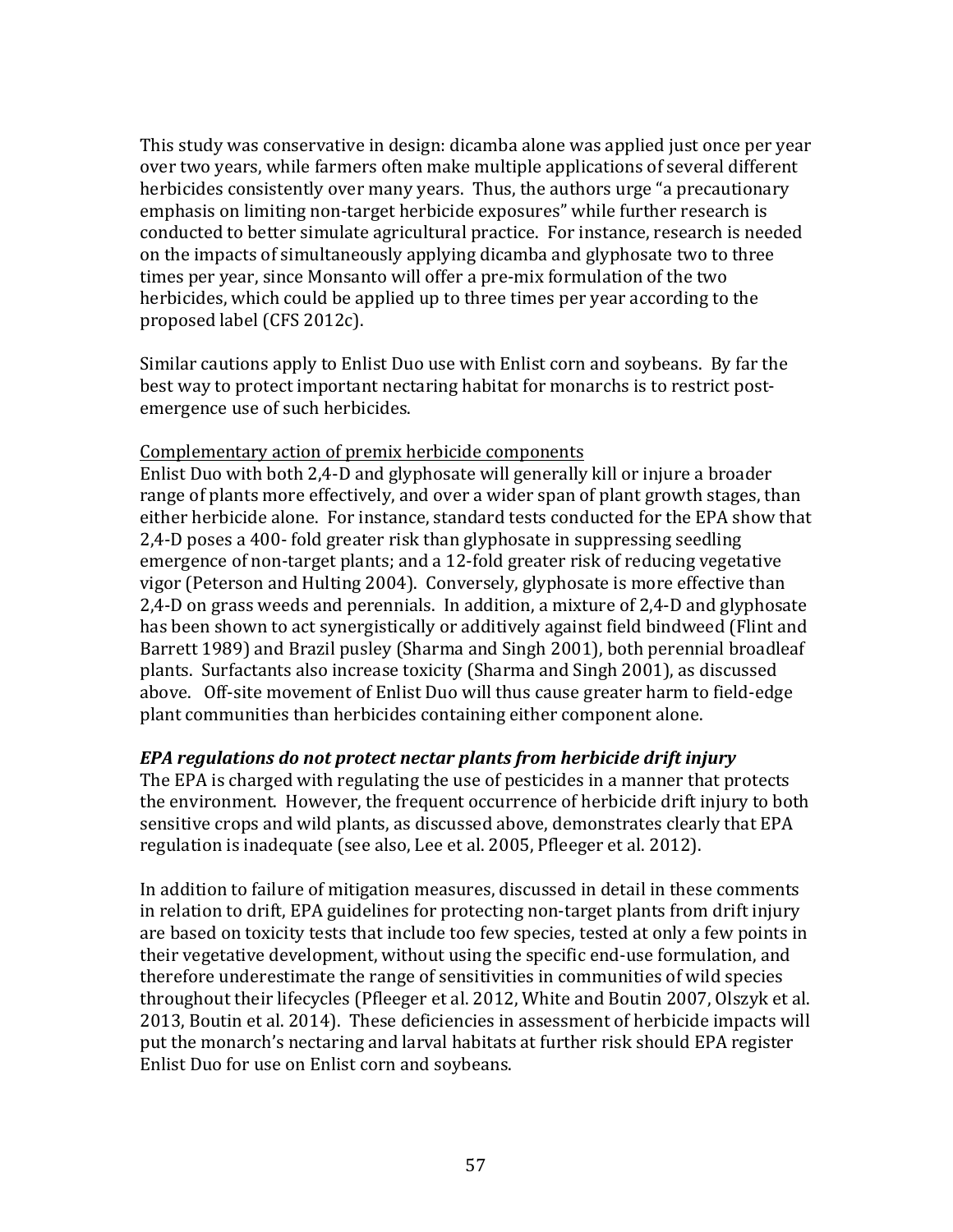Therefore, in order to comply with FIFRA, EPA must take action to reduce adverse effects of herbicide use on herbicide resistant crops. Areas that will yield the greatest expected benefits for monarchs include corn and soybean fields themselves, as these were the most productive breeding areas before glyphosate use on glyphosate resistant corn and soybeans. For pollinators in general, nectar plants and other habitat must be protected.

# *EPA* does not adequately assess risks to federally listed threatened and *endangered species*

EPA's Memorandum, "Addendum to 2,4-D Choline Salt Section 3 Risk Assessment: Refined Endangered Species Assessment for Proposed New Uses on Herbicide-Tolerant [sic] Corn and Soybean" (EPA ESA 2014), in which EPA incorporates spray drift mitigation measures in its assessment of risk to listed species, concludes that none of the endangered species identified as potentially at-risk in the screening level assessment will be affected given proposed mitigation. This is an invalid determination.

EPA should assess risks to listed species in all relevant states incorporating recent recommendations

First, it is premature for EPA to make "effects" determinations for endangered species in this registration action. EPA plans to do an ESA assessment for registration of Enlist Duo with Enlist corn and soybeans, presumably for all states (Hopkinson 2014, NAS 2013).

National Academy of Sciences published a report "Assessing risks to endangered and threatened species from pesticides" from the Committee on Ecological Risk Assessment Under FIFRA and ESA; Board on Environmental Studies and Toxicology; Division on Earth and Life Studies; and National Research Council (NAS 2013). This report was requested by EPA and the Services to provide guidance on how to come together to assess impacts of pesticides on listed species, using common assumptions and methods that are scientifically sound. It appears that EPA has not used the new process for these six states in this registration action, since key recommendations from that report have not been implemented or acknowledged. Specifically, risks associated with pesticide mixtures have not been assessed, nor have sublethal, indirect and cumulative effects, and surrogate species been analyzed using NAS-suggested criteria (NAS 2013).

For example, EPA is advised to consider cumulative effects as defined ecologically, "in which a cumulative effect is 'the incremental [effect] of [an]action when added to other past, present, and reasonably foreseeable future actions.' In other words, cumulative effects are ones that 'interact or accumulate over time and space, either through repetition or in combination with other effects' (NRC 2003, p. 2)." (NAS 2013 at  $72 - 73$ ).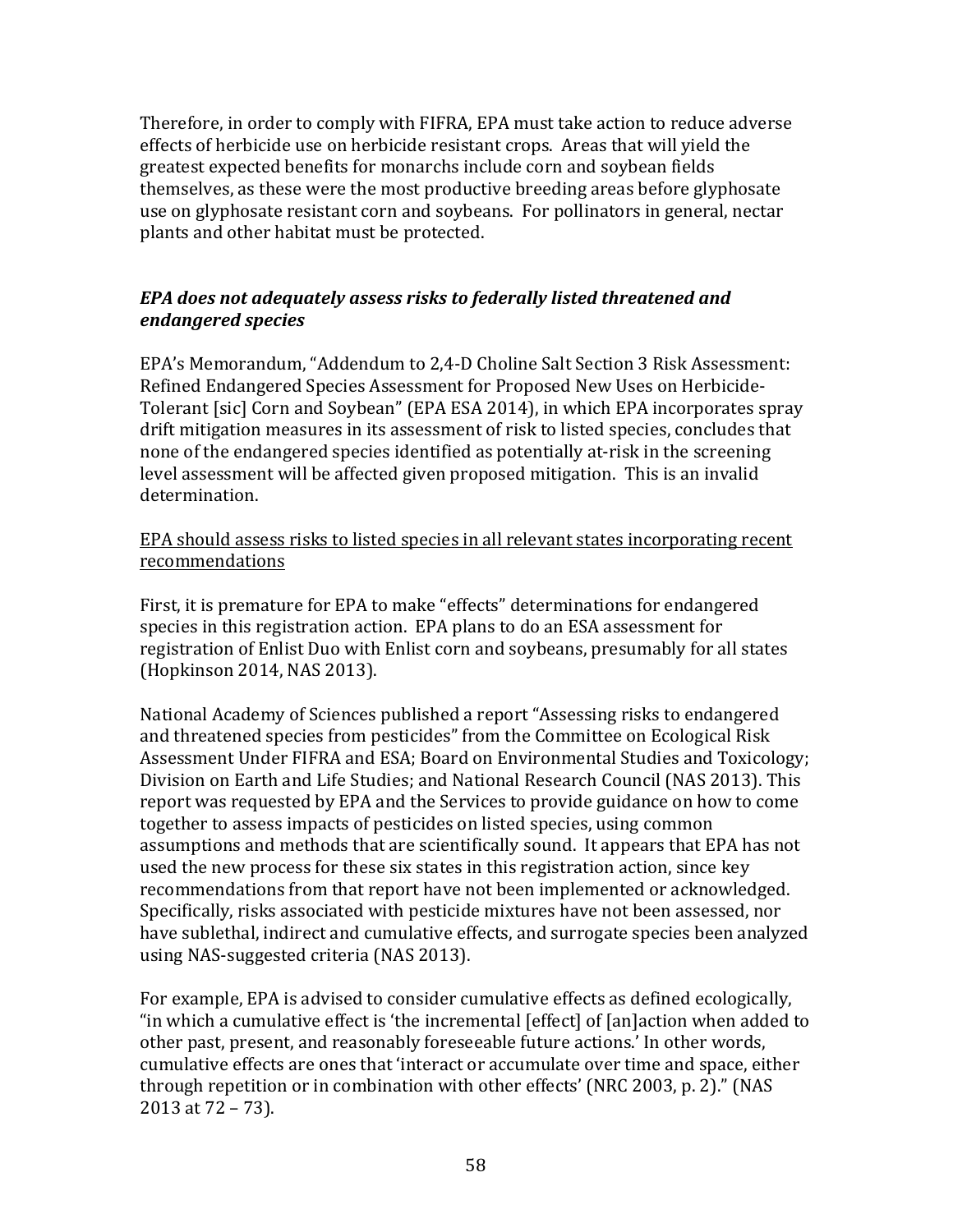An example of cumulative effects of Enlist Duo use relevant to listed species is the toxicity to pollinators of residues and metabolites of 2,4-D and glyphosate in pollen, nectar and guttation fluids when combined with other toxins present in those foods. For example, many pesticides are commonly found together in pollen (Mullin et al.) 2010).

Another example of cumulative effects has to do with aquatic exposure to  $2,4$ -D and glyphosate when these herbicides are used on different crops in the same watershed during a season. EPA's aquatic exposure models (NAS 2013 at 38) estimate environmental concentrations of herbicides and metabolites that may occur from use on crops adjacent to the water body, but "the pesticide fate and transport models do not provide information on the watershed scale; they are intended only to predict pesticide concentrations in bodies of water at the edge of a field on which a pesticide was applied. Different hydrodynamic models are required to predict how pesticide loadings immediately below a field are propagated through a watershed or how inputs from multiple fields (or multiple applications) aggregate throughout a watershed." (NAS 2013 at 41). This is particularly important given the large increase in acreage that will be treated with 2,4-D if EPA registers Enlist Duo for use on Enlist corn and soybeans that will have watershed-level impacts, as discussed in these comments in relation to use patterns and health.

The use of surrogate species to determine risks of Enlist Duo use to other species in a taxon that has many species, is problematic for listed species:

For example, examination of earlier EPA assessments has revealed a need for EPA to include and consider all available information about the life history of a listed species early in the process, ideally during planning and scoping (Item 1.1.4 in Box 2-1). Although assessment end points might ultimately involve only common surrogate or test species, the inclusion of natural lifehistory information on the listed species and critical habitat would at least enable a qualitative assessment of the similarities and differences between the listed species and the identified surrogates.  $(NAS 2013 at 27)$ 

EPA should thus seek out studies that use a variety of crop and wild plant species, such as Carpenter and Boutin (2010), for risk assessments (e.g. NAS 2013 at 93 – 95). Also, EPA needs to call for studies of species other than the designated surrogate when preliminary evidence indicates these species may have different life histories that are subject to different exposures, for example (NAS 2012 at 98).

EPA should uniformly assess risks to listed species in all states that it plans to register Enlist Duo for use on Enlist corn and soybeans, using rigorous, up-to-date procedures informed by NAS recommendations. Therefore, the ESA assessment in this proposed registration action for six states should be withdrawn, and a new comment period instated when the new ESA assessment is complete.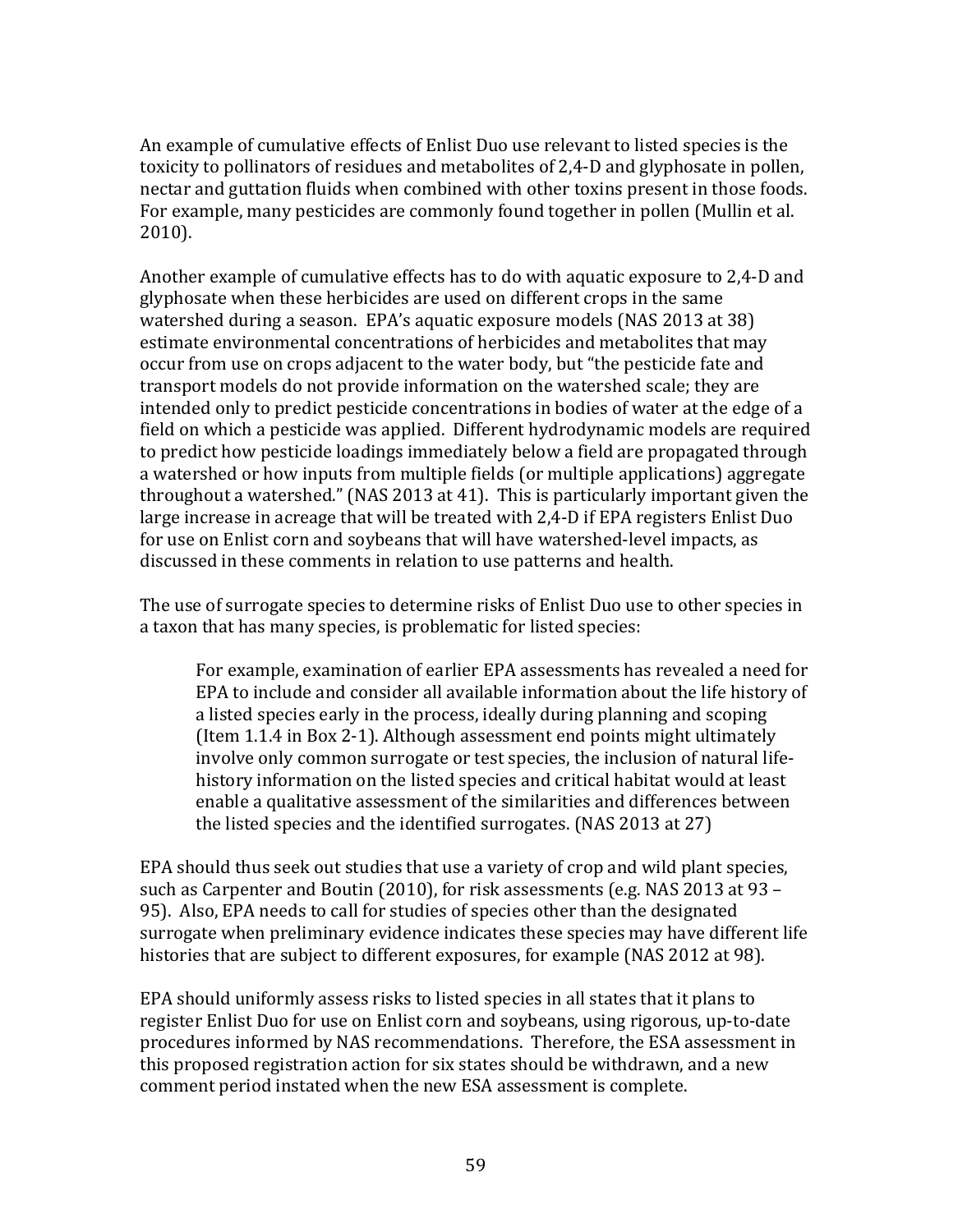#### EPA's current ESA assessment for six states is deeply flawed.

EPA assumes that with mitigation measures in place, listed species that are not directly within the fields to which Enlist Duo is applied will not be impacted because all of the herbicide will be confined to these fields: "The assessment assumes spray drift will remain confined to the field and that the action area is limited to the  $2.4$ -D choline treated field." (EPA ESA 2014 at 3). This assumption is invalid, as discussed in our comment section on drift and mitigation.

EPA has determined that without mitigation measures all listed taxa are potentially at risk from direct or indirect effects of using Enlist Duo on Enlist corn and soybeans (EPA Environmental 2013a at 66, Table 32), either because levels of concern are exceeded, or because there is insufficient information to determine risk (EPA Environmental 2013a at  $68$ ). Therefore, it is crucial that EPA determine the efficacy and reliability of mitigation measures.

From EPA's decades of experience regulating pesticides, and as abundantly illustrated in the scientific literature, EPA must be aware that mitigation measures do not eliminate off-site movement of pesticides. Proposed mitigation measures are mainly focused on reducing spray drift at the time of application, but significant offsite movement occurs via runoff, wind-blown soil and dust, vaporization, and in rain. In addition, mitigation measures fail at some frequency for a variety of reasons. EPA repeatedly asserts that spray drift will be reduced by proposed buffers, nozzle types, label language regarding weather conditions, and so on, but makes no effort to determine to what level off-site movement will be reduced, taking into account realistic failure rates for spray drift mitigation and all routes by which Enlist Duo will move.

EPA's unrealistic assumption, contrary to scientific evidence, that all Enlist Duo sprayed on Enlist corn and soybeans will remain in the treated fields allows EPA to reduce the number of listed species that could be impacted from 53 listed species that "were identified as potentially at risk (direct or indirect effects) in the six states as a result of the screening-level assessment" (EPA ESA 2014 at 3), to just 4 listed species with habitat directly overlapping Enlist corn and soybean fields. In other words, the majority of listed species that could be injured by spray drift, volatilization or runoff, and that are found in the vicinity of corn and soybean fields but not within the boundaries of the fields, are assumed by EPA to be outside of the "action area." 

EPA does not take into account the full Enlist Duo formulation, so direct and indirect risks from surfactants and other so-called "inert" ingredients are ignored, as are risks from glyphosate and any synergistic or additive impacts of the glyphosate and 2,4-D mixture. In particular, mitigation measures protective of listed species cannot be determined or assessed without knowledge of toxicity of Enlist Duo formulation to terrestrial plants, several of which are listed, and upon which many listed species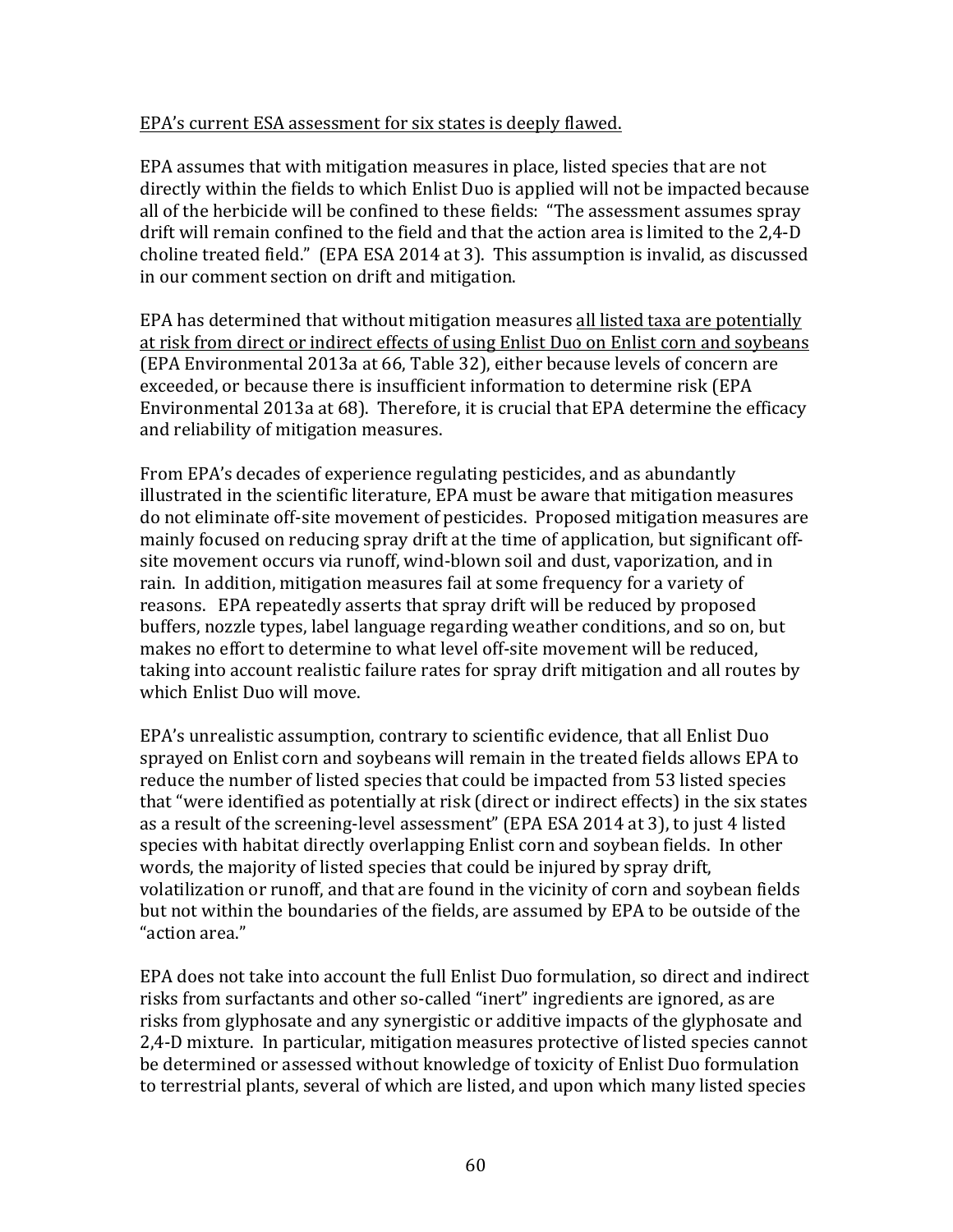depend, as discussed in relation to environmental effects to non-listed species, above.

Even EPA's assessment of risks to the 4 listed species that they determined inhabit corn and soybean fields is flawed. For example, the analysis of the diet of endangered whooping cranes does not include corn seeds and seedlings (EPA ESA)  $2014$  at  $4-5$ ) – foods well known to be consumed by cranes, including whooping cranes (Austin 2012, Lovell 2012, Schramm et al. 2010, ICF 2014), and likely to be highly contaminated with residues, metabolites and other formulation ingredients after spraying. EPA does not consider likely routes of exposure, such as direct exposure American burying beetles may experience when brushing against sprayed foliage, or burrowing in contaminated soil (EPA ESA 2014 at 5). Nor does EPA consider populations of its four identified listed species that are being reintroduced or expanding ranges into areas of the six states where corn and soybeans are grown, such as whooping cranes in the eastern migrating population (Operation Migration 2014), or American burying beetles being reintroduced in Ohio and other states (FWS 20l4). 

EPA underestimates risks to listed species such as the Indiana bat of eating contaminated insect prey, because EPA does not take into account toxicity of 2,4-DCP conjugates that may accumulate in insects that eat sprayed foliage (as discussed above in relation to risks to non-listed species and to beneficial organisms; EPA ESA 2014 at 11).

In conclusion, EPA's entire ESA assessment should be redone in light of new EPA procedures that take into account National Academy of Sciences recommendations (NAS 2013), and also because the current ESA assessment is not based on sound science and makes unwarranted assumptions that significantly underestimate risks to listed species.

# **References cited**

Ahemad M, Khan MS (2013) Pesticides as Antagonists of *Rhizobia* and the Legume-Rhizobium Symbiosis: a Paradigmatic and Mechanistic Outlook. Biochemistry & Molecular Biology 1: 63. doi: 10.12966/bmb.12.02.2013

Austin JE (2012) Conflicts between Sandhill cranes and farmers in the western United States: evolving issues and solutions. In: "Cranes, Agriculture and Climate Change", Harris J (ed), International Crane Foundation, Baraboo, WI; pp.  $131 - 139$ .

Bhowmik PC (1994) Biology and control of common milkweed (*Asclepias syriaca*). Reviews in Weed Science 6: 227 - 250.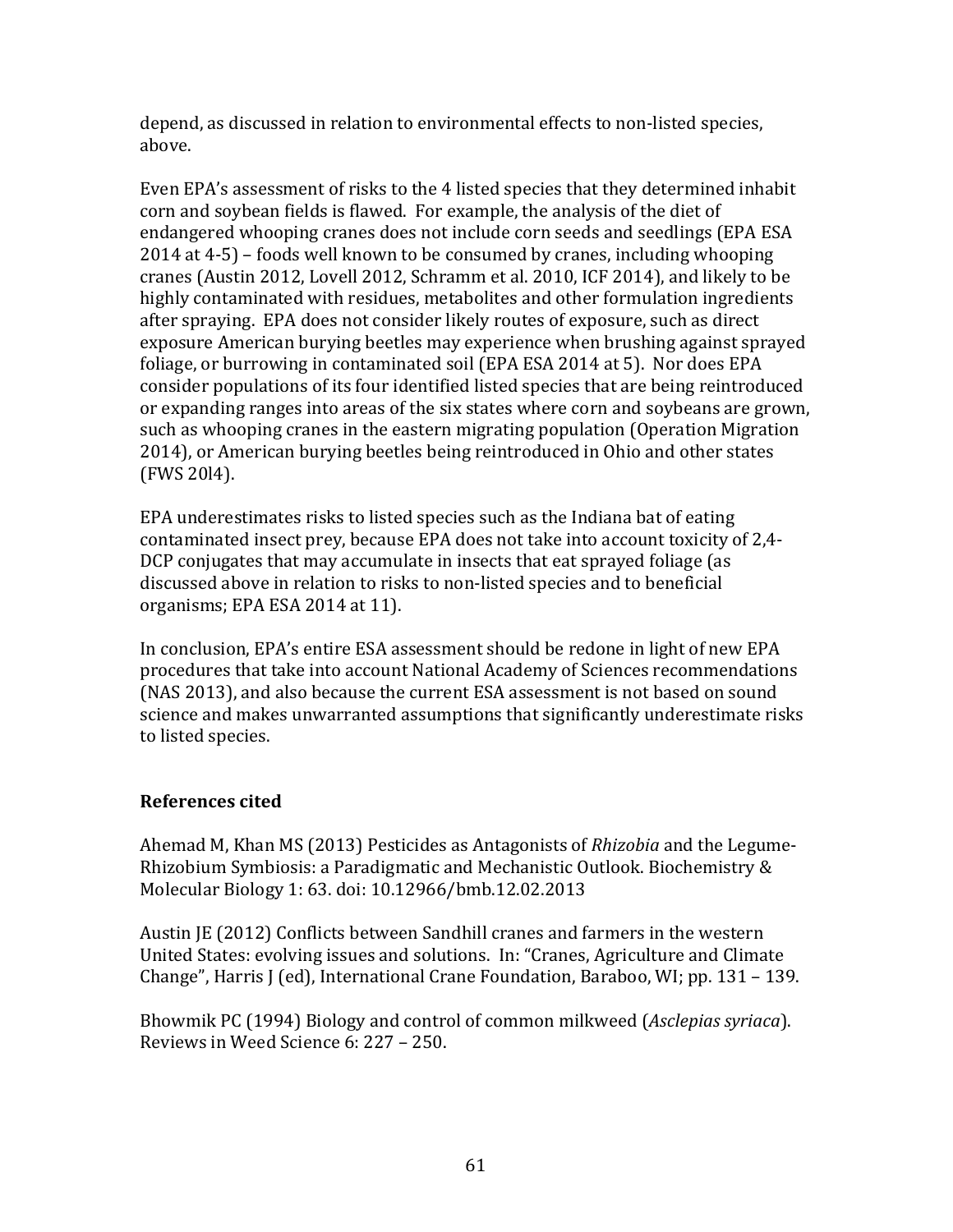Blackburn LG, Boutin Cé (2003) Subtle effects of herbicide use in the context of genetically modified crops: A case study with Glyphosate (Roundup®). Ecotoxicology 12: 271-285.

Bohm GMB, Alves BJR, Urquiaga S, Boddey RM, Xavier GR, Hax F, Rombaldi CV (2009) Glyphosate- and imazethapyr-induced effects on yield, nodule mass and biological nitrogen fixation in field-grown glyphosate-resistant soybean. Soil Biology and Biochemistry 41: 420-422.

Boutin C, Baril A, Martin P (2008) Plant diversity in crop fields and woody hedgerows of organic and conventional farms in contrasting landscapes. Agriculture, Ecosystems & Environment 123: 185-193.

Boutin C, Jobin B (1998) Intensity of agricultural practices and effects on adjacent habitats. Ecological Applications 8: 544 - 557.

Boutin C, Strandberg B, Carpenter D, Mathiassen SK, Thomas PJ (2014) Herbicide impact on non-target plant reproduction: What are the toxicological and ecological implications? Environmental Pollution 185: 295-306.

Boyles JG, Cryan PM, McCracken GF, Kunz TH (2011) Economic Importance of Bats in Agriculture. Science  $332:40 - 41$ .

Boyles IG, Sole CL, Cryan PM, McCracken GF (2013) On Estimating the Economic Value of Insectivorous Bats: Prospects and Priorities for Biologists. In: Adams RA, Pedersen SC (Eds), Bat Evolution, Ecology, and Conservation. Springer New York, New York, NY.

Brower LP, Fink LS, Walford P (2006) Fueling the fall migration of the monarch butterfly. Integrative and Comparative Biology 46: 1123–1142.

Brower LP, Pyle RM (2004) The Interchange of Migratory Monarchs between Mexico and the Western United States, and the Importance of Floral Corridors to the Fall and Spring Migrations. In: Nabhan GP (Ed), Conserving Migratory Pollinators and Nectar Corridors in Western North America. Arizona-Sonora Desert Museum Studies in Natural History. University of Arizona Press and The Arizona-Sonora Desert Museum, Tuscon, 144 - 166.

Brower LP, Taylor OR, Williams EH (2012) Response to Davis: choosing relevant evidence to assess monarch population trends. Insect Conservation and Diversity 5: 327–329. 

Brower LP, Taylor OR, Williams EH, Slayback DA, Zubieta RR, Ramírez MI (2011) Decline of monarch butterflies overwintering in Mexico: is the migratory phenomenon at risk? Insect Conservation and Diversity 5: 95-100.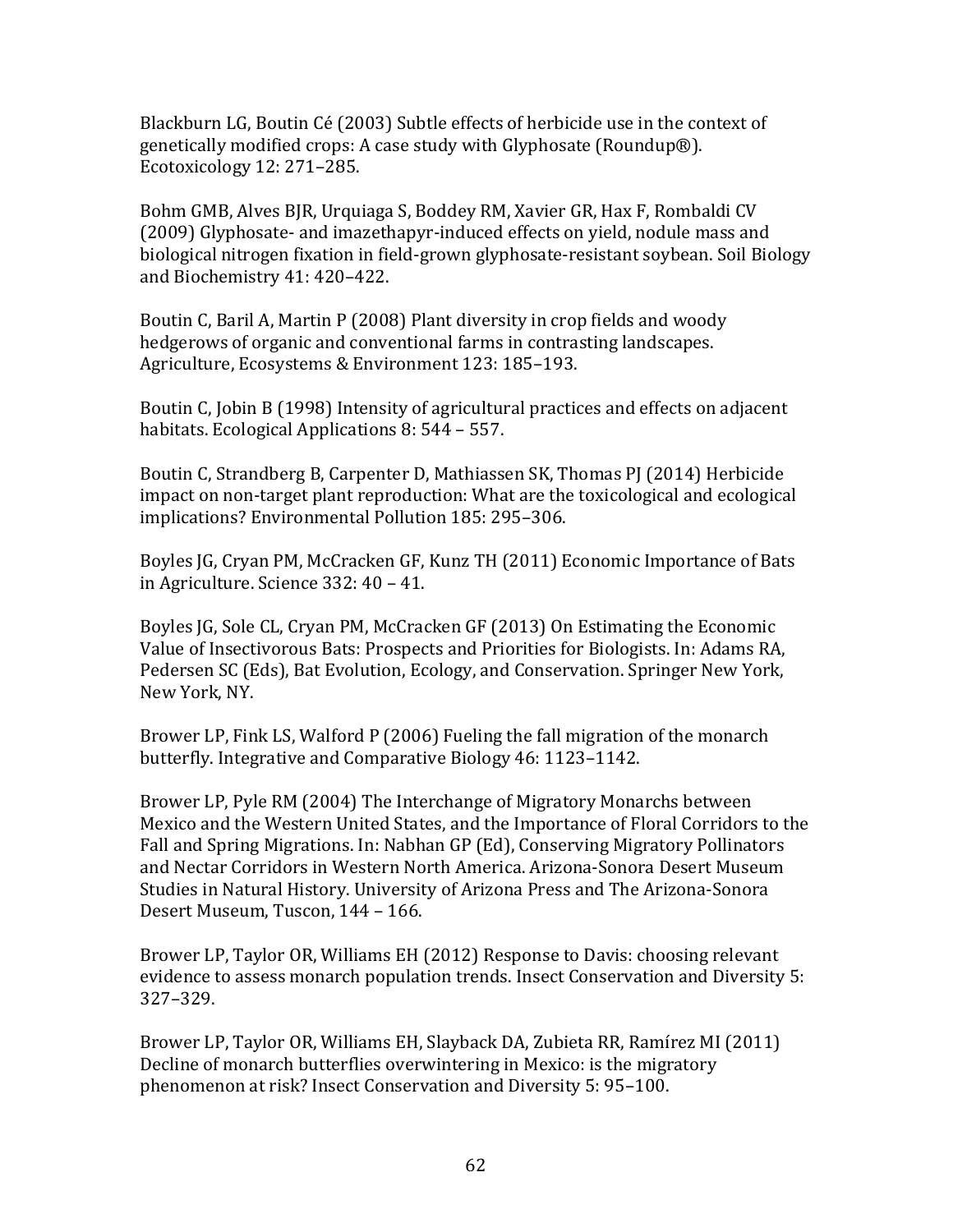CFS Enlist Duo (2012) Center for Food Safety: Comments to EPA on Notice of Reciept of Applications to Register New Uses of 2,4-D on Enlist AAD-1 Corn and Soybean, June 22, 2012, Docket Nos. EPA-HO-OPP-2011-0835, EPA-HO-OPP-2012-0306. http://www.centerforfoodsafety.org/files/cfs-24-d-comments-to-epa-final-6-22-12.pdf

CFS Enlist Soybean (2012) Center for Food Safety: Comments to USDA APHIS on Draft Environmental Assessment and Draft Plant Pest Risk Assessment for Dow AgroSciences Petition (09-349-01p) for Determination of Nonregulated Status of Event DAS-68416-4: 2,4-D- and glufosinate-resistant soybean. http://www.centerforfoodsafety.org/files/cfs-24-d-soy-sciencecomments-final-9-11-12\_11171.pdf

CFS Enlist EIS (2014a) Center for Food Safety: Comments to USDA APHIS on Draft Environmental Impact Statement for Determination of Nonregulated Status of Herbicide Resistant Corn and Soybeans: Science Comments I, Docket APHIS-2013-0042. http://www.centerforfoodsafety.org/files/cfs-enlist-draft-eis-sciencecomments-i\_77655.pdf.

CFS Enlist EIS (2014b) Center for Food Safety: Comments to USDA APHIS on Dow AgroSciences LLC; Draft Environmental Impact Statement for Determination of Nonregulated Status of Herbicide Resistant Corn and Soybeans, Science Comments II, Docket APHIS-2013-0042.

http://www.centerforfoodsafety.org/files/cfs-enlist-eis-science-comments-ii-3-11- 14\_77696.pdf

Carpenter D, Boutin C (2010) Sublethal effects of the herbicide glufosinate ammonium on crops and wild plants: short-term effects compared to vegetative recovery and plant reproduction. Ecotoxicology 19: 1322-1336.

Cheeke TE, Coleman DC, Wall DH (2013) Microbial ecology in sustainable agroecosystems. CRC Press, Boca Raton.

Cox C, Surgan M (2006) Unidentified Inert Ingredients in Pesticides: Implications for Human and Environmental Health. Environmental Health Perspectives. doi: 10.1289/ehp.9374 

Cramer GL, Burnside OC (1981) Control of common milkweed (*Asclepias syriaca*). Weed Science 29(6): 636-640.

EFSA (2005) Conclusion regarding the peer review of the pesticide risk assessment of the active substance: glufosinate. EFSA Scientific Report 27: 1-81. http://www.efsa.europa.eu/en/efsajournal/doc/27r.pdf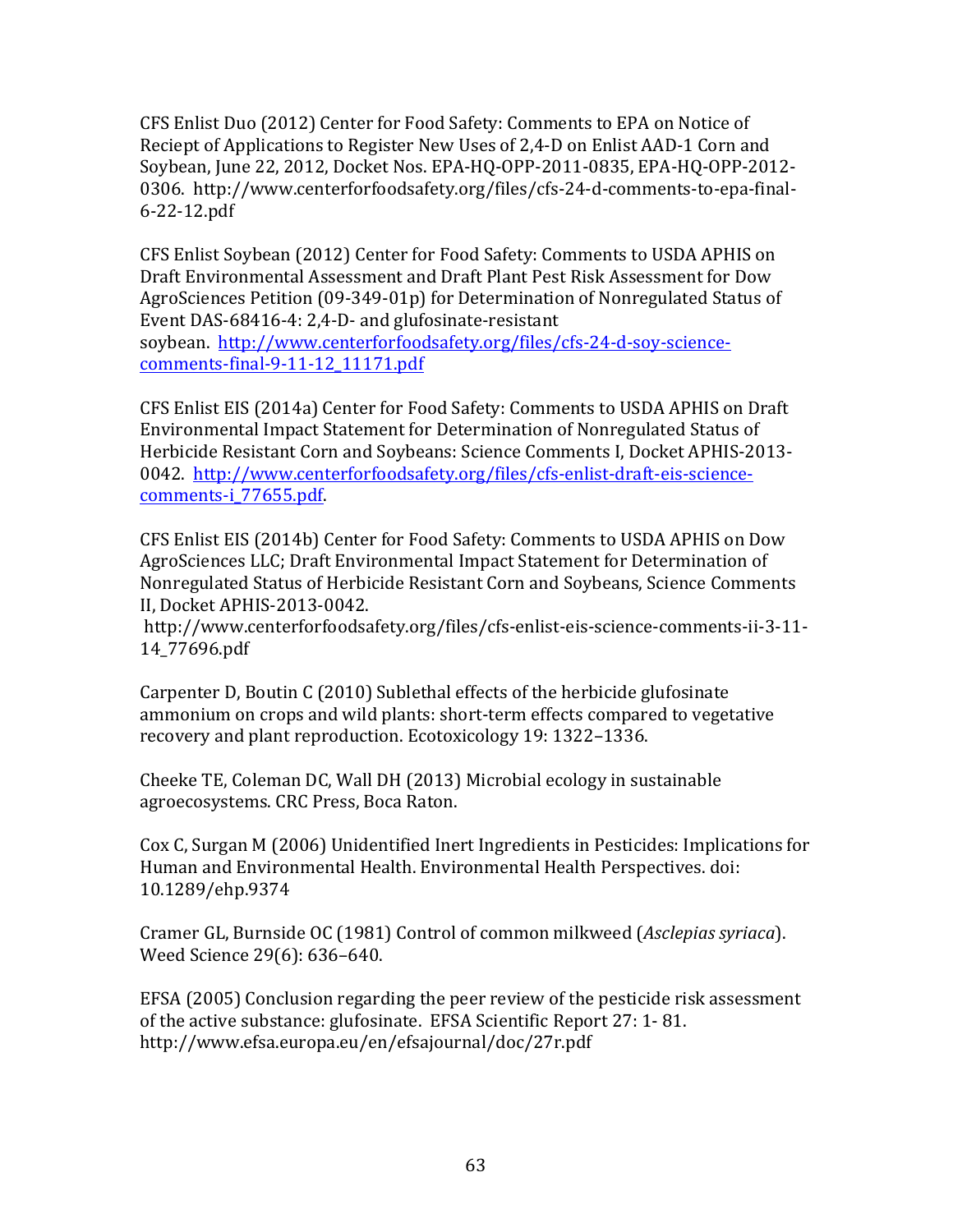Egan JF, Bohnenblust E, Goslee S, Mortensen D, Tooker J (2014) Herbicide drift can affect plant and arthropod communities. Agriculture, Ecosystems & Environment 185: 77–87. 

EPA (2011) Interim Guidance on Honey Bee Data Requirements. http://www.epa.gov/pesticides/science/efed/policy\_guidance/team\_authors/terre strial\_biology\_tech\_team/honeybee\_data\_interim\_guidance.pdf

EPA (2014) Guidance for Assessing Pesticide Risks to Bees. http://www.epa.gov/pesticides/science/efed/policy\_guidance/team\_authors/terre strial\_biology\_tech\_team/GuidanceAssessingPesticideRisk2Bees.pdf

EPA SAP (2012) White Paper in Support of the Proposed Risk Assessment Process for Bees, Submitted to the FIFRA Scientific Advisory Panel for Review and Comment September  $11 - 14$ , 2012. Office of Chemical Safety and Pollution Prevention, Office of Pesticide Programs, Environmental Fate and Effects Division, Washington, D. C. http://www.cdpr.ca.gov/docs/emon/surfwtr/presentations/epa\_whitepaper.pdf

Evetts LL and Burnside OC (1974) Root distribution and vegetative propagation of Asclepias syriaca L. Weed Research 14: 283-288.

Flint JL, Barrett M (1989) Effects of glyphosate combinations with 2, 4-D or dicamba on field bindweed (*Convolvulus arvensis*). Weed Science 37(1): 12-18.

Flockhart DTT, Pichancourt I-B, Ryan Norris D, Martin TG (2014) Unraveling the annual cycle in a migratory animal: Breeding-season habitat loss drives population declines of monarch butterflies. Journal of Animal Ecology:  $n/a-n/a$ . doi: 10.1111/1365-2656.12253 

Freemark K, Boutin C (1995) Impacts of agricultural herbicide use on terrestrial wildlife in temperate landscapes: a review with special reference to North America. Agriculture, Ecosystems & Environment 52: 67-91.

FWS (2014) Reintroducing the American Burying Beetle. http://www.fws.gov/midwest/ohio/endangered abbeetle2.html, updated Feb. 20, 2012.

Gove B, Power SA, Buckley GP, Ghazoul J (2007) Effects of herbicide spray drift and fertilizer overspread on selected species of woodland ground flora: comparison between short-term and long-term impact assessments and field surveys: Herbicide and fertilizer impacts on woodland plants. Journal of Applied Ecology 44: 374–384.

Griffin JL, Bauerle MJ, Stephenson DO, Miller DK, Boudreaux JM (2013) Soybean Response to Dicamba Applied at Vegetative and Reproductive Growth Stages. Weed Technology 27: 696-703.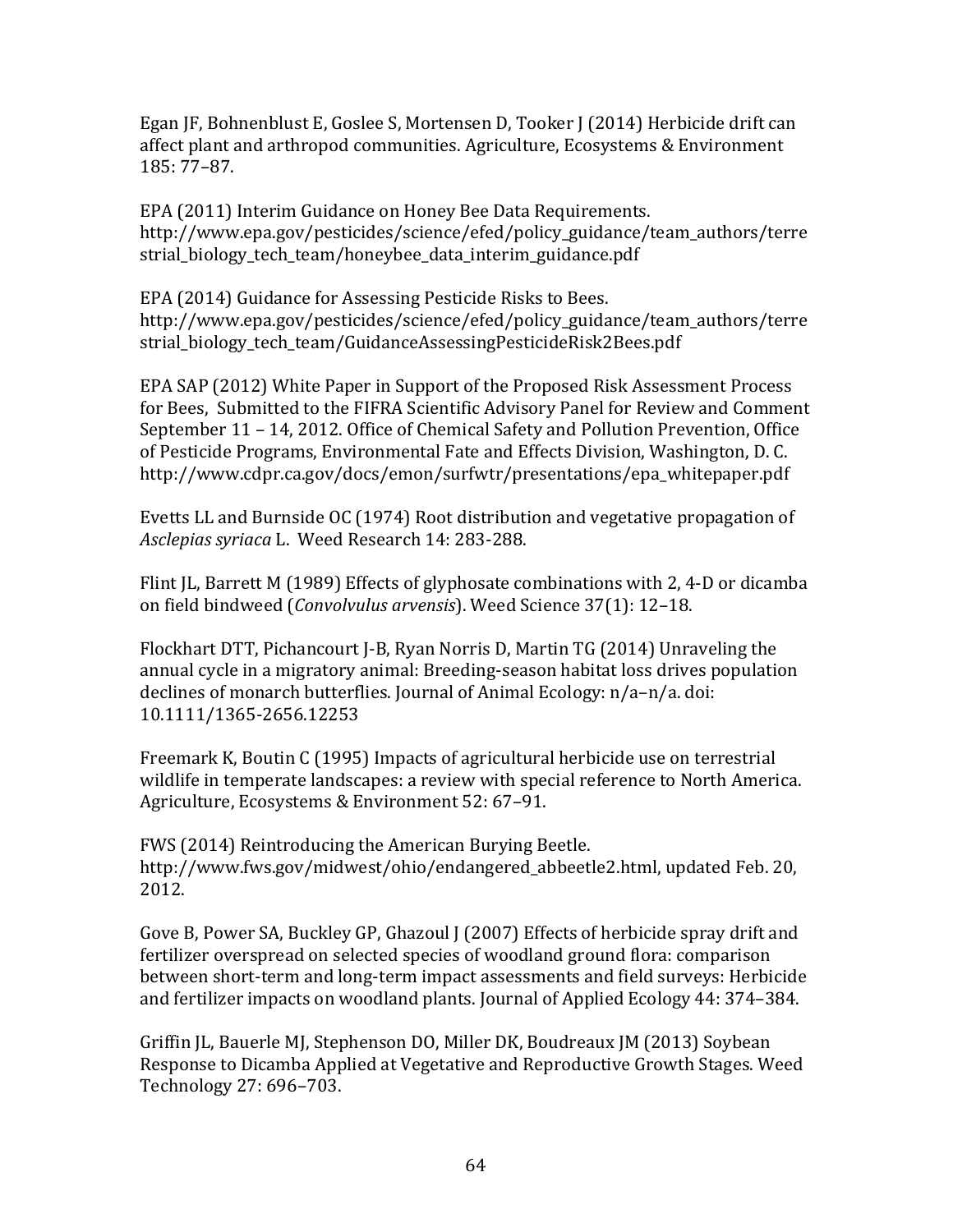Hartzler RG (2010) Reduction in common milkweed (*Asclepias syriaca*) occurrence in Iowa cropland from 1999 to 2009. Crop Protection 29: 1542–1544.

Hartzler RG, Buhler DD (2000) Occurrence of common milkweed (*Asclepias syriaca*) in cropland and adjacent areas. Crop Protection 19: 363-366.

Hopkinson J (2014) EPA, USDA and federal wildlife services will soon start conducting ESA assessments. Politico 6/9/14

ICF (2014) International Crane Foundation "Common Questions". https://www.savingcranes.org/common-questions-2.html

Kremer RI, Means NE (2009) Glyphosate and glyphosate-resistant crop interactions with rhizosphere microorganisms. European Journal of Agronomy 31: 153-161.

Kruger GR, Johnson WG, Doohan DJ, Weller SC (2012) Dose Response of Glyphosate and Dicamba on Tomato (*Lycopersicon esculentum*) Injury. Weed Technology 26: 256–260. 

Lee EH, Burdick CA, Olszyk DM (2005) GIS-based risk assessment of pesticide drift case study: Fresno County, California. EPA/600/R-05/029. Available from: http://www.epa.gov/wed/pages/publications/authored/EPA600R-05029PesticideDriftLee.pdf. 

Longley M, Sotherton NW (1997) Factors determining the effects of pesticides upon butterflies inhabiting arable farmland. Agriculture, ecosystems  $&$  environment  $61:$ 1–12. 

Lovell CD (2012) Sandhill Crane Ecology & Damage Management, G3997-006. University of Wisconsin Extension, Cooperative Extension.

Loux MM, Stachler JM and Harrison SK (2001). Weed control guide for Ohio field crops: Common milkweed. Ohio State University Extension, 2001. http://ohioline.osu.edu/weeds/weeds\_203.html.

Malcolm SB, Cockrell BJ, Brower LP (1993) Spring recolonization of eastern North America by the monarch butterfly: succesive brood or single sweep migration? In: Malcolm SB, Zalucki MP (Eds), Biology and Conservation of the Monarch Butterfly. Science Series. Natural History Museum of Los Angeles County, Los Angeles, CA, 253 – 267. 

Martin A, Burnside OC (1977) G77-384 Common Milkweed (Revised July 1984). Historical Materials from University of Nebraska-Lincoln Extension: 1491. Available from: 

http://digitalcommons.unl.edu/cgi/viewcontent.cgi?article=2488&context=extensi onhist (June 11, 2013).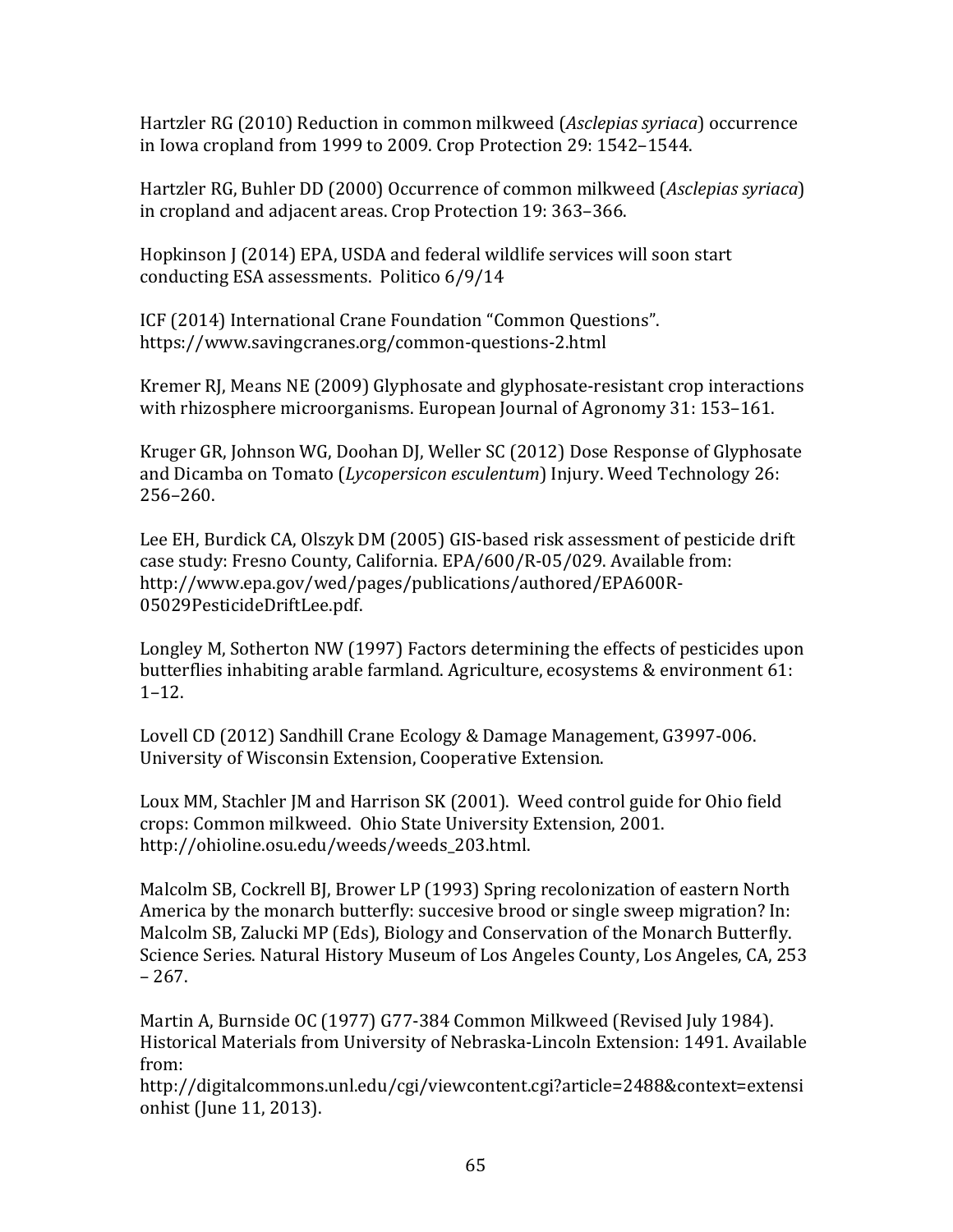Monsanto (2009). Roundup WeatherMAX Specimen Label, 2009.

Mullin CA, Frazier M, Frazier JL, Ashcraft S, Simonds R, vanEngelsdorp D, Pettis JS (2010) High Levels of Miticides and Agrochemicals in North American Apiaries: Implications for Honey Bee Health. PLoS ONE 5: e9754. doi: 10.1371/journal.pone.0009754 

NAS (2013) Assessing risks to endangered and threatened species from pesticides, Committee on Ecological Risk Assessment Under FIFRA and ESA; Board on Environmental Studies and Toxicology; Division on Earth and Life Studies; National Research Council. The National Academies Press, Washington, DC. http://www.nap.edu/catalog.php?record\_id=18344

Nice GB, Johnson B, Bauman T (2004) Amine or ester, which is better? Purdue Extension Weed Science, WS-31-W. Available from: www.btny.purdue.edu/weedscience/2004/articles/amineester04.pdf.

Olszyk D, Blakeley-Smith M, Pfleeger T, Lee EH, Plocher M (2013) Effects of low levels of herbicides on prairie species of the Willamette Valley, Oregon: Herbicides and Willamette Valley Prairie Plants. Environmental Toxicology and Chemistry: n/a-n/a. doi: 10.1002/etc.2331

Olszyk D, Pfleeger T, Lee EH, Plocher M (2009) Pea (*Pisum sativum*) seed production as an assay for reproductive effects due to herbicides. Environmental Toxicology and Chemistry 28: 1920-1929.

Olszyk D, Pfleeger T, Lee EH, Plocher M (2010a) Phytotoxicity assay for seed production using *Brassica rapa* L. Integrated Environmental Assessment and Management 6: 725–734. doi: 10.1002/ieam.89

Olszyk D, Pfleeger T, Lee EH, Plocher M (2010b) Potato (*Solanum tuberosum*) greenhouse tuber production as an assay for asexual reproduction effects from herbicides. Environmental Toxicology and Chemistry 29: 111–121.

Olszyk DM, Burdick CA, Pfleeger TG, Lee EH, Watrud LS (2004) Assessing the risks to non-target terrestrial plants from herbicides. Journal of Agricultural Meterology  $60:221 - 242.$ 

Peterson RKD, Hulting AG (2004) A comparative ecological risk assessment for herbicides used on spring wheat: the effect of glyphosate when used within a glyphosate-tolerant wheat system. Weed Science 52: 834-844.

Pfleeger T, Blakeley-Smith M, King G, Henry Lee E, Plocher M, Olszyk D (2012) The effects of glyphosate and aminopyralid on a multi-species plant field trial. Ecotoxicology 21: 1771-1787.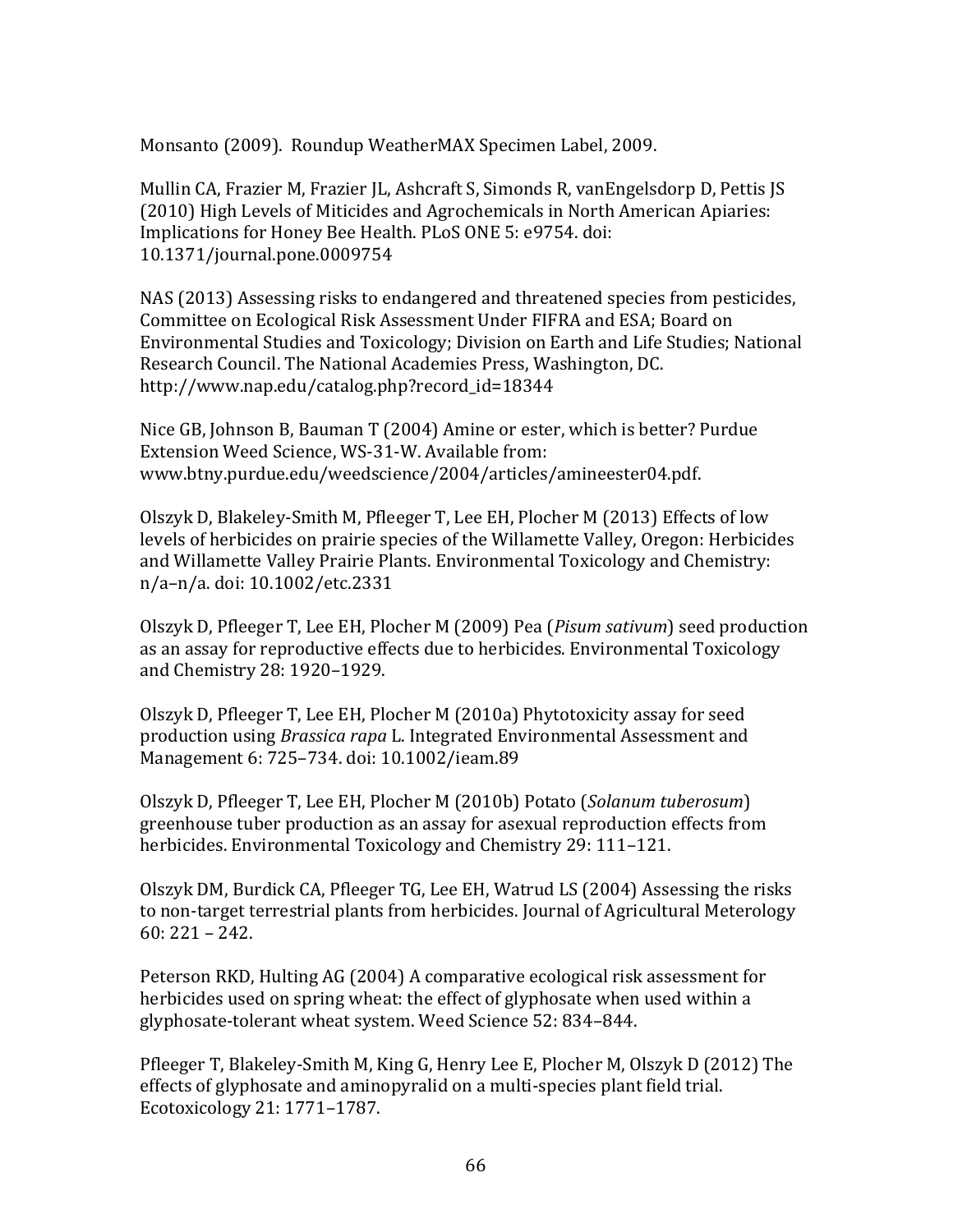Pleasants JM, Oberhauser KS (2012) Milkweed loss in agricultural fields because of herbicide use: effect on the monarch butterfly population. Insect Conservation and Diversity 6: 135–144. 

Potato Council (2008) Glyphosate Damage in Seed Potatoes. Available from: http://www.potato.org.uk/sites/default/files/%5Bcurrentpage%3Aarg%3A%3F%5D/GlyphosateNotemay08.pdf (November 8, 2012).

Presidential Memorandum (2014) Creating a Federal Strategy to Promote the Health of Honey Bees and Other Pollinators, June 20, 2014. http://www.whitehouse.gov/the-press-office/2014/06/20/presidentialmemorandum-creating-federal-strategy-promote-health-honey-b

Rasmussen N (2001) Plant hormones in war and peace: science, industry, and government in the development of herbicides in  $1940s$  America. Isis  $92:291 - 316$ .

Rendón-Salinas E, Tavera-Alonso G (2014) Forest surface occupied by monarch butterfly hibernation colonies in December 2013, World Wildlife Fund - Mexico report. Available from: http://worldwildlife.org/publications/forest-surfaceoccupied-by-monarch-butterfly-hibernation-colonies-in-december-2013. 

Ruark M. (2009) Nitrogen and Soybeans, Presentation, 2009 Area Soil, Water, and Nutrient Management Meetings, University of Wisconsin. http://www.soils.wisc.edu/extension/area/2009/Nitrogen\_And\_Soybeans\_Ruark.p df

Schramm S, Lacey A, Cullen E and Barzen J (2010). Protect your corn from cranes (A3897) University of Wisconsin-Extension, Cooperative Extension.

Sharma SD, Singh M (2001) Surfactants increase toxicity of glyphosate and 2, 4-D to Brazil pusley. HortScience 36: 726-728.

Slayback DA, Brower LP, Ramirez MI, Fink LS (2007) Establishing the presence and absence of overwintering colonies of the monarch butterfly in Mexico by the use of small aircraft. American Entomologist 53: 28-40.

Tappeser B, Reichenbecher W, Teichmann H (2014) Agronomic and environmental aspects of the cultivation of genetically modified herbicide-resistant plants. Available from:

http://www.bfn.info/fileadmin/MDB/documents/service/skript362.pdf (June 30, 2014). 

Tooker JF, Reagel PF, Hanks LM (2002) Nectar Sources of Day-Flying Lepidoptera of Central Illinois. Annals of the Entomological Society of America 95: 84-96.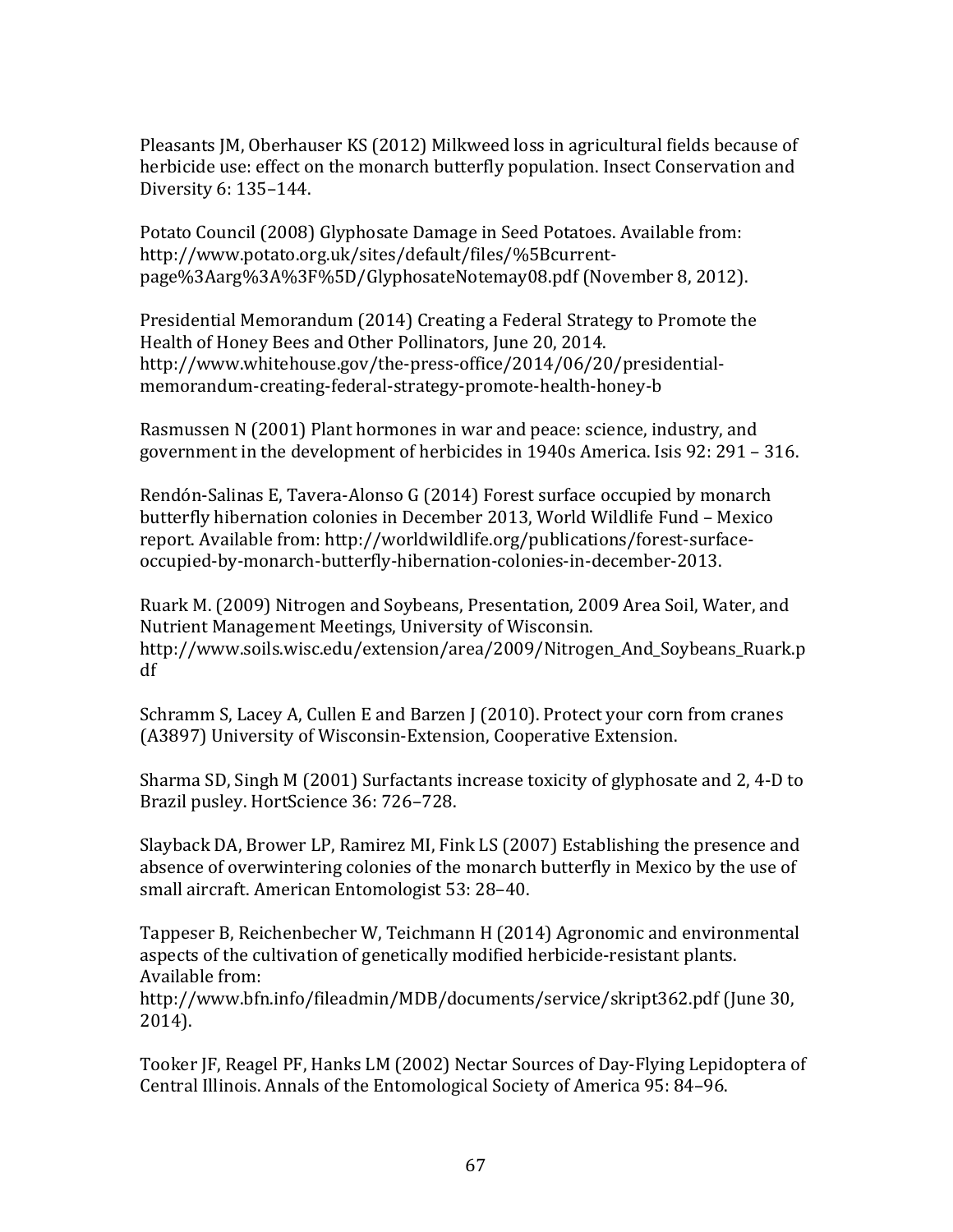USDA ERS (2013). Soil Tillage and Crop Rotation. USDA Economic Research Service, last updated Feb. 27, 2013. http://www.ers.usda.gov/topics/farmpractices-management/crop-livestock-practices/soil-tillage-and-croprotation.aspx#.U3AJ-8awxG5.

USDA ERS (2012). Agricultural Resources and Environmental Indicators, 2012 Edition. USDA Economic Research Service, Economic Information Bulletin 98, August 2012.

USDA ERS (2014). Adoption of genetically engineered crops in the U.S. USDA Economic Research Service. For spreadsheets 2000-2013: http://www.ers.usda.gov/data-products/adoption-of-genetically-engineered-crops-

in-the-us.aspx#.UzxhLFywwVs; for chart 1996-2013:

http://www.ers.usda.gov/data-products/adoption-of-genetically-engineered-crops $in$ -the-us/recent-trends-in-ge-adoption.aspx#.U5kEDBawwVs; for pre-2000 data: http://www.ers.usda.gov/media/185551/biotechcrops.html, last visited 6/11/14.

Wagner M (2011) Glyphosate drift to rice a problem for us all. Delta Farm Press. Available from: http://deltafarmpress.com/print/rice/glyphosate-drift-riceproblem-all-us (October 31, 2011).

Waldecker MA, Wyse DL (1985) Soil moisture effects on glyphosate absorption and translocation in common milkweed (*Asclepias syriaca*). Weed Science 33(3): 299– 305. 

Wassenaar LI, Hobson KA (1998) Natal origins of migratory monarch butterflies at wintering colonies in Mexico: new isotopic evidence. Proceedings of the National Academy of Sciences 95: 15436–15439. 

Watrud LS, King G, Londo JP, Colasanti R, Smith BM, Waschmann RS, Lee EH (2011) Changes in constructed Brassica communities treated with glyphosate drift. Ecological Applications 21: 525 - 538.

Whelan CJ, Wenny DG, Marquis RJ (2008) Ecosystem Services Provided by Birds. Annals of the New York Academy of Sciences 1134: 25-60.

White AL, Boutin C (2007) Herbicidal effects on nontarget vegetation: investigating the limitations of current pesticide registration guidelines. Environmental Toxicology and Chemistry 26: 2634–2643.

Worthington TR (1985) The effect of glyphosate on the viability of seed potato tubers. Potato research 28: 109-112.

Zablotowicz RM, Reddy KN (2007) Nitrogenase activity, nitrogen content, and yield responses to glyphosate in glyphosate-resistant soybean. Crop Protection 26: 370– 376.